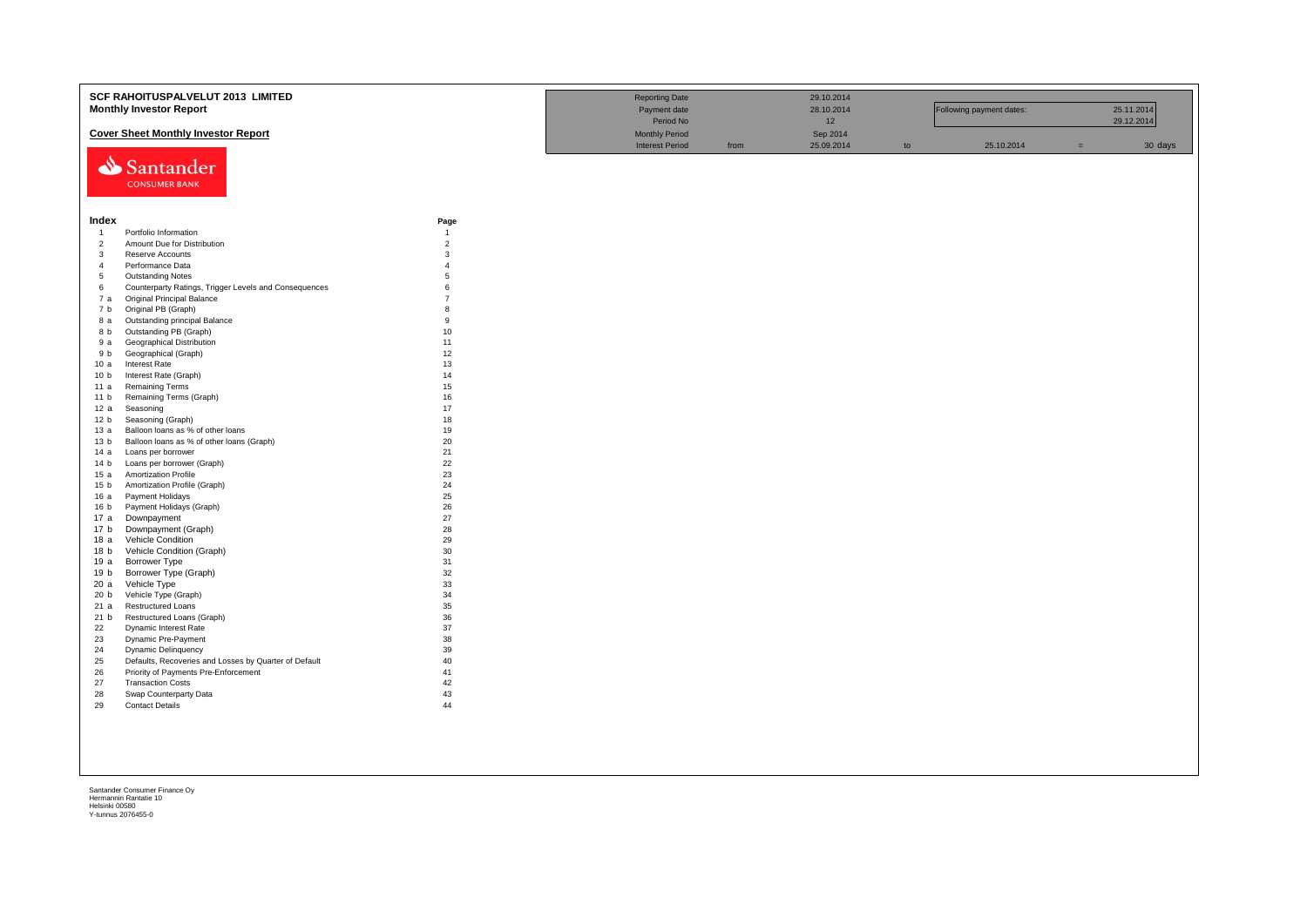| <b>SCF RAHOITUSPALVELUT 2013 LIMITED</b><br><b>Monthly Investor Report</b><br>1. Portfolio Information                       |                                                                    | <b>Reporting Date</b><br>Payment date<br>Period No<br><b>Monthly Period</b><br><b>Interest Period</b><br>from | 29.10.2014<br>28.10.2014<br>12<br>Sep 2014<br>25.09.2014 | to $25.10.2014 =$ | 30 days |
|------------------------------------------------------------------------------------------------------------------------------|--------------------------------------------------------------------|---------------------------------------------------------------------------------------------------------------|----------------------------------------------------------|-------------------|---------|
| Santander<br><b>CONSUMER BANK</b>                                                                                            | <b>Current Period</b>                                              | <b>Previous Period</b>                                                                                        |                                                          |                   |         |
| <b>Outstanding receivables</b>                                                                                               | <b>Aggregated Outstanding</b><br><b>Principal Amount</b>           | <b>Aggregated Outstanding</b><br><b>Principal Amount</b>                                                      |                                                          |                   |         |
| <b>Opening balance</b>                                                                                                       | 288 816 928,57 EUR                                                 | 304 641 316,69 EUR                                                                                            |                                                          |                   |         |
| Scheduled Loan Principal Repayments<br>Prepayments<br>Deemed Collections - Other<br><b>Total Principal Payments Received</b> | 7 735 457,89 EUR<br>9 265 588,67 EUR<br>- EUR<br>17 001 046,56 EUR | 7733 568,59 EUR<br>7869 110,91 EUR<br>- EUR<br>15 602 679,50 EUR                                              |                                                          |                   |         |
| New Defaulted Auto Loans in Period<br><b>Closing Balance</b>                                                                 | 189 274,96 EUR<br>271 626 607,05 EUR                               | 221 708,62 EUR<br>288 816 928,57 EUR                                                                          |                                                          |                   |         |
| <b>Total revenue collections</b>                                                                                             |                                                                    |                                                                                                               |                                                          |                   |         |
| Revenue and fees received on loan balances                                                                                   | 1455 000,52 EUR                                                    | 1 461 277,78 EUR                                                                                              |                                                          |                   |         |
| Recoveries on loans in default<br>Total Revenue Received in Period                                                           | 170 317,91 EUR<br>1 625 318,43 EUR                                 | 95 038,40 EUR<br>1 556 316,18 EUR                                                                             |                                                          |                   |         |
| # Loans                                                                                                                      |                                                                    |                                                                                                               |                                                          |                   |         |
| At beginning of period                                                                                                       | 28 158 Loans                                                       | 29 186 Loans                                                                                                  |                                                          |                   |         |
| Paid in Full                                                                                                                 | 1 142 Loans                                                        | 1 004 Loans                                                                                                   |                                                          |                   |         |
| Repurchased (Deemed Collections)                                                                                             | - Loans                                                            | - Loans                                                                                                       |                                                          |                   |         |
| New loans into default                                                                                                       | 14 Loans                                                           | 24 Loans                                                                                                      |                                                          |                   |         |
| At end of period                                                                                                             | 27 002 Loans                                                       | 28 158 Loans                                                                                                  |                                                          |                   |         |
|                                                                                                                              |                                                                    |                                                                                                               |                                                          |                   |         |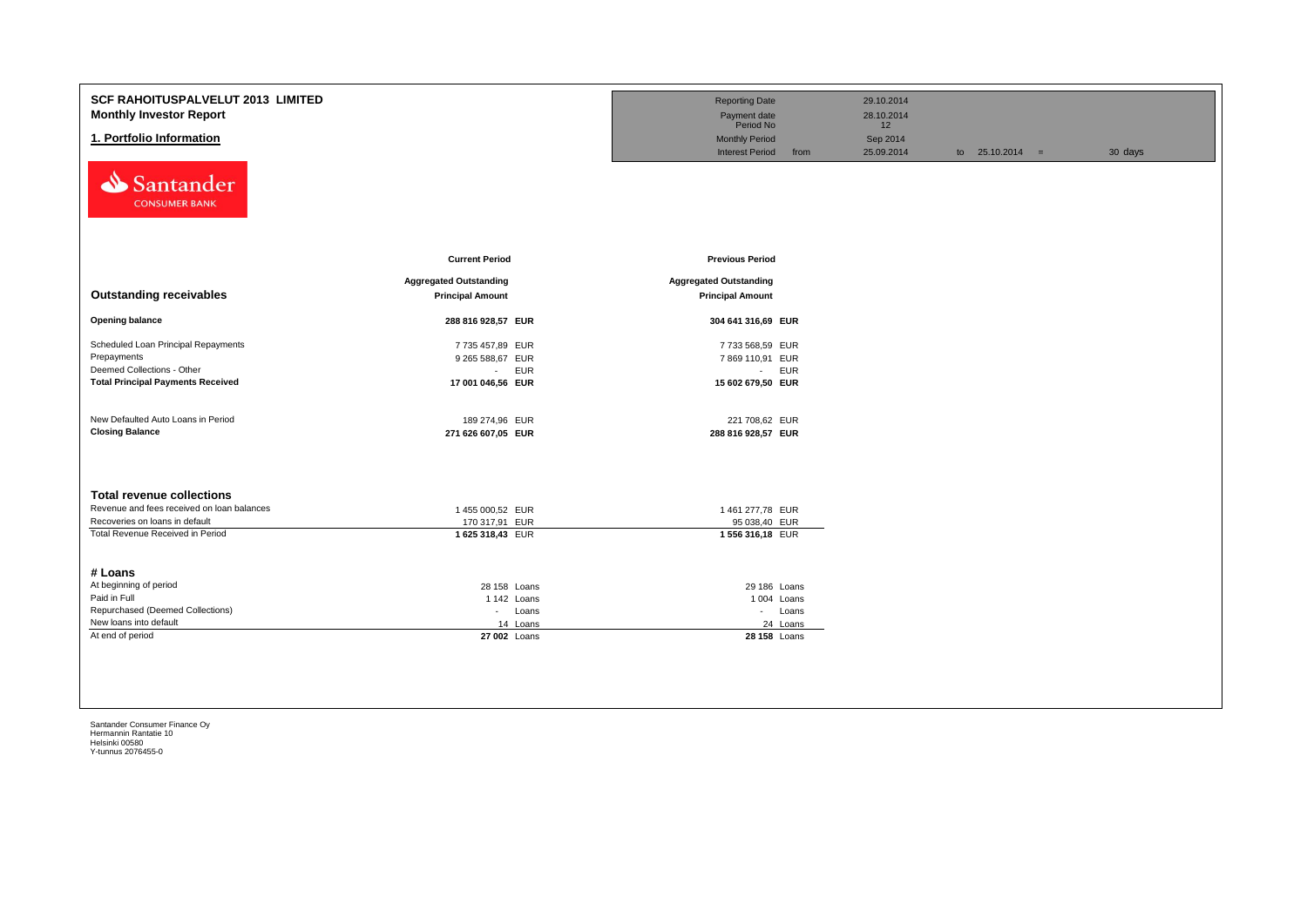| <b>SCF RAHOITUSPALVELUT 2013 LIMITED</b><br><b>Monthly Investor Report</b>                                                      |                                  | <b>Reporting Date</b><br>Payment date<br>Period No | 29.10.2014<br>28.10.2014<br>12 |                                  |                        |     |         |
|---------------------------------------------------------------------------------------------------------------------------------|----------------------------------|----------------------------------------------------|--------------------------------|----------------------------------|------------------------|-----|---------|
| 2. Amount Due for Distribution                                                                                                  |                                  | <b>Monthly Period</b>                              | Sep 2014                       |                                  |                        |     |         |
| Santander<br><b>CONSUMER BANK</b>                                                                                               |                                  | Interest Period from 25.09.2014                    |                                | to                               | 25.10.2014             | $=$ | 30 days |
| <b>Purchaser Available Distribution Amount</b><br><b>Current Period</b>                                                         |                                  |                                                    |                                |                                  | <b>Previous Period</b> |     |         |
| a. Collections (Principal, interest, and fee etc)<br>b. Stamp Duty, Taxes, Liabilities etc. Paid by the Seller to the Purchaser | 18 626 365 EUR<br>0 EUR          |                                                    |                                | 17 158 996 EUR                   | 0 EUR                  |     |         |
| c. Default, Interest, Indemnities etc Paid by the Seller to the Purchaser                                                       | 0 EUR                            |                                                    |                                |                                  | 0 EUR                  |     |         |
| d. Other amounts Paid by the Seller to the Purchaser                                                                            | 0 EUR                            |                                                    |                                |                                  | 0 EUR                  |     |         |
| e. Interest Earned by the Purchaser                                                                                             | 0 EUR                            |                                                    |                                |                                  | 0 EUR                  |     |         |
| f. Other amounts received by the purchaser<br><b>Total Amount for Purchaser Available Distribution Amount</b>                   | 0 EUR<br>18 626 365 EUR          |                                                    |                                | 17 158 996 EUR                   | 0 EUR                  |     |         |
| <b>Issuer Available Distribution Amount</b>                                                                                     |                                  |                                                    |                                |                                  |                        |     |         |
| a. Amounts due to Issuer from Purchaser under the Loan Agreement<br>b. Reserve Fund                                             | 18 479 026 EUR<br>12 833 875 EUR |                                                    |                                | 16 997 130 EUR<br>12 833 875 EUR |                        |     |         |
| c. Interest Earned by the Issuer                                                                                                | -65 EUR                          |                                                    |                                |                                  | -64 EUR                |     |         |
| d. Other amounts received by the issuer                                                                                         | 0 EUR                            |                                                    |                                |                                  | 0 EUR                  |     |         |
| <b>Total Amount for Issuer Available Distribution Amount</b>                                                                    | 31 312 835 EUR                   |                                                    |                                | 29 830 941 EUR                   |                        |     |         |
|                                                                                                                                 |                                  |                                                    |                                |                                  |                        |     |         |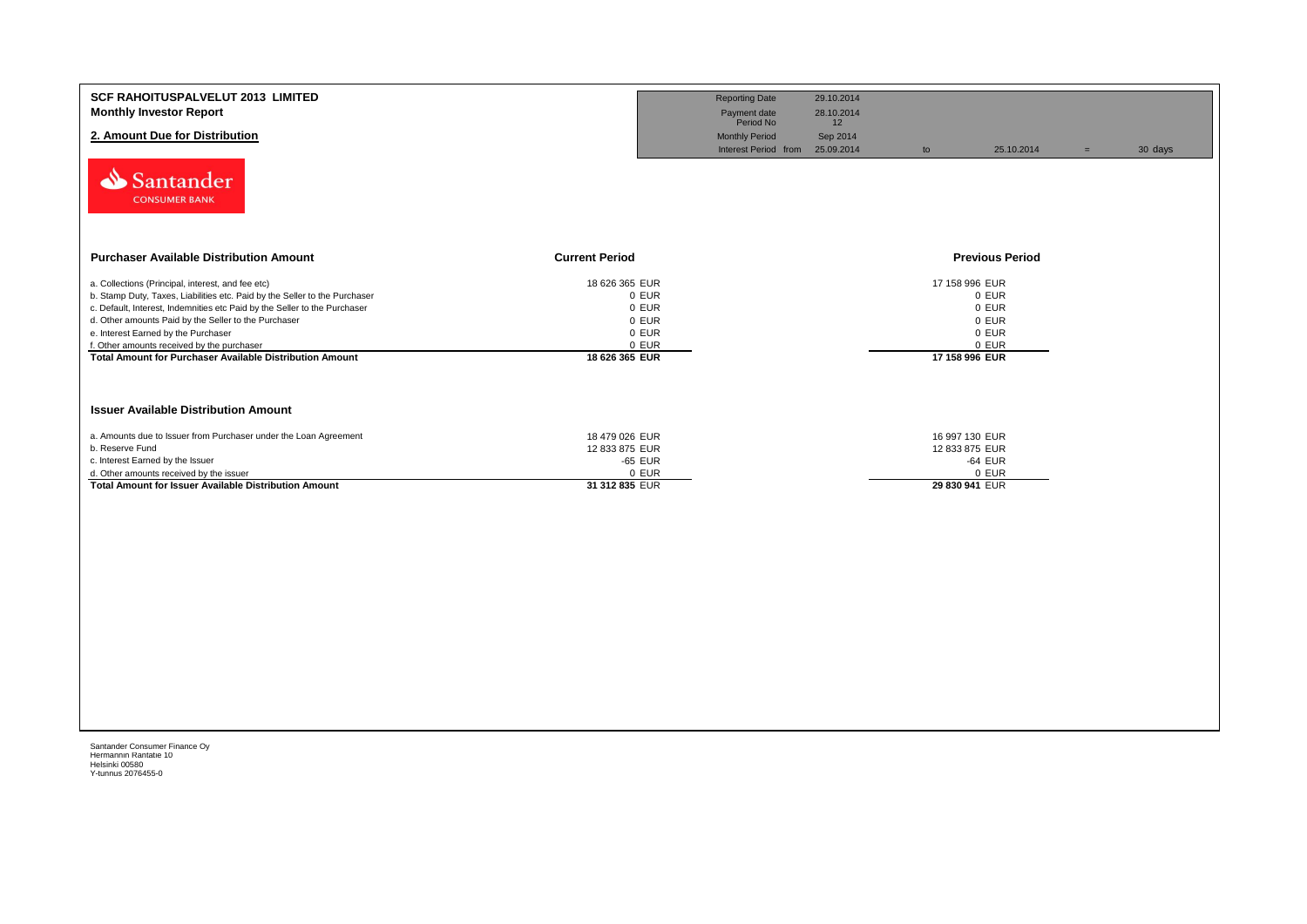| <b>SCF RAHOITUSPALVELUT 2013 LIMITED</b><br><b>Monthly Investor Report</b>                                                                                                                                                                                                                                                                                    |      | <b>Reporting Date</b><br>Payment date<br>Period No |            | 29.10.2014<br>28.10.2014<br>12 |    |            |     |         |
|---------------------------------------------------------------------------------------------------------------------------------------------------------------------------------------------------------------------------------------------------------------------------------------------------------------------------------------------------------------|------|----------------------------------------------------|------------|--------------------------------|----|------------|-----|---------|
| 3. Reserve Accounts                                                                                                                                                                                                                                                                                                                                           |      | <b>Monthly Period</b>                              |            | Sep 2014                       |    |            |     |         |
|                                                                                                                                                                                                                                                                                                                                                               |      | <b>Interest Period</b>                             | from       | 25.09.2014                     | to | 25.10.2014 | $=$ | 30 days |
| Santander<br><b>CONSUMER BANK</b>                                                                                                                                                                                                                                                                                                                             |      |                                                    |            |                                |    |            |     |         |
| <b>Note Balance</b>                                                                                                                                                                                                                                                                                                                                           |      |                                                    |            |                                |    |            |     |         |
| Beginning of Period                                                                                                                                                                                                                                                                                                                                           |      | 288 816 928,57 EUR                                 |            |                                |    |            |     |         |
| End of Period                                                                                                                                                                                                                                                                                                                                                 |      | 271 626 607,05 EUR                                 |            |                                |    |            |     |         |
|                                                                                                                                                                                                                                                                                                                                                               |      |                                                    |            |                                |    |            |     |         |
| <b>Reserve Fund</b>                                                                                                                                                                                                                                                                                                                                           | in % |                                                    |            |                                |    |            |     |         |
| Beginning of Period                                                                                                                                                                                                                                                                                                                                           | 2,7% | 7 700 325,00 EUR                                   |            |                                |    |            |     |         |
| Cash Outflow                                                                                                                                                                                                                                                                                                                                                  |      | 7 700 325,00 EUR                                   |            |                                |    |            |     |         |
| Cash Inflow                                                                                                                                                                                                                                                                                                                                                   |      | 7 700 325,00 EUR                                   |            |                                |    |            |     |         |
| End of Period                                                                                                                                                                                                                                                                                                                                                 | 2,7% | 7 700 325,00 EUR                                   |            |                                |    |            |     |         |
| <b>Required Reserve Amount</b>                                                                                                                                                                                                                                                                                                                                | 2,7% | 7 700 325,00 EUR                                   |            |                                |    |            |     |         |
| <b>Liquidity Balance</b>                                                                                                                                                                                                                                                                                                                                      |      |                                                    |            |                                |    |            |     |         |
| Beginning of Period                                                                                                                                                                                                                                                                                                                                           | 1,8% | 5 133 550,00 EUR                                   |            |                                |    |            |     |         |
| Cash Outflow                                                                                                                                                                                                                                                                                                                                                  |      | 5 133 550,00 EUR                                   |            |                                |    |            |     |         |
| Cash Inflow                                                                                                                                                                                                                                                                                                                                                   |      | 5 133 550,00 EUR                                   |            |                                |    |            |     |         |
| <b>End of Period</b>                                                                                                                                                                                                                                                                                                                                          | 1,8% | 5 133 550,00 EUR                                   |            |                                |    |            |     |         |
| <b>Required Reserve Amount</b>                                                                                                                                                                                                                                                                                                                                | 1,8% | 5 133 550,00 EUR                                   |            |                                |    |            |     |         |
|                                                                                                                                                                                                                                                                                                                                                               |      |                                                    |            |                                |    |            |     |         |
| <b>Servicer Advance Reserve Fund</b>                                                                                                                                                                                                                                                                                                                          |      |                                                    |            |                                |    |            |     |         |
| Beginning of Period                                                                                                                                                                                                                                                                                                                                           |      | 100 000,00 EUR                                     |            |                                |    |            |     |         |
| Cash Outflow                                                                                                                                                                                                                                                                                                                                                  |      | $\blacksquare$                                     | <b>EUR</b> |                                |    |            |     |         |
| Cash Inflow                                                                                                                                                                                                                                                                                                                                                   |      | $\omega$                                           | <b>EUR</b> |                                |    |            |     |         |
| End of Period                                                                                                                                                                                                                                                                                                                                                 |      | 100 000,00 EUR                                     |            |                                |    |            |     |         |
| <b>Required Reserve Amount</b>                                                                                                                                                                                                                                                                                                                                |      | 100 000,00 EUR                                     |            |                                |    |            |     |         |
| <b>Set-off from Deposits</b><br>No borrowers whose loans were sold to SCF Rahoituspalvelut 2013 held deposits with Santander Consumer Bank AS. The risk of set-off from deposits is therefore zero.<br>We hereby confirm that the Seller confirms its ongoing retention of a net economic interest of at least 5% in accordance with Article 122a of the CRD. |      |                                                    |            |                                |    |            |     |         |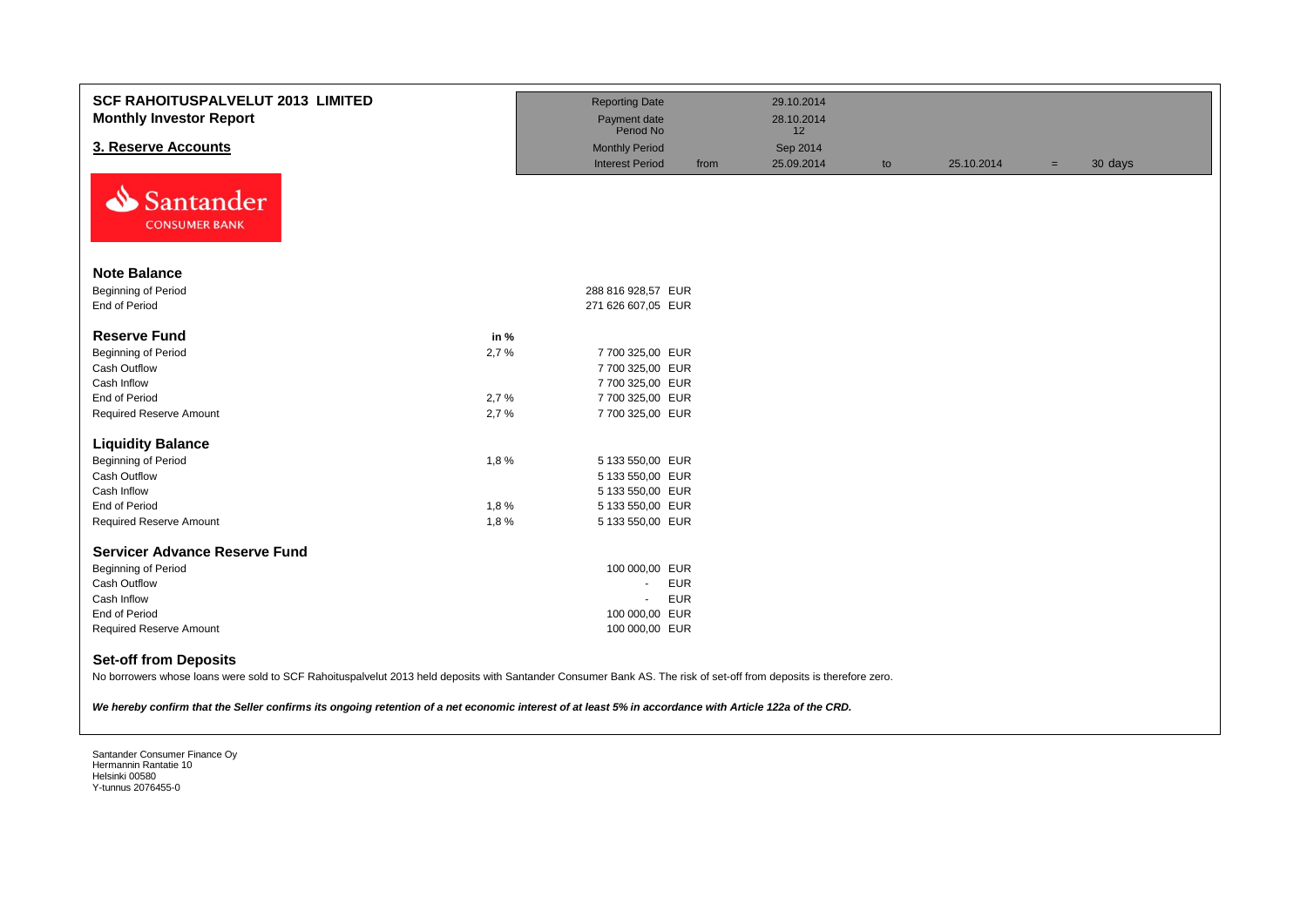| <b>SCF RAHOITUSPALVELUT 2013 LIMITED</b><br><b>Monthly Investor Report</b><br>4. Performance Data<br>Santander<br><b>CONSUMER BANK</b> |                                                          |                                          |                 | <b>Reporting Date</b><br>Payment date<br>Period No<br><b>Monthly Period</b><br><b>Interest Period</b> | from | 29.10.2014<br>28.10.2014<br>12<br>Sep 2014<br>25.09.2014 | to | 25.10.2014 | $=$ | 30 days |
|----------------------------------------------------------------------------------------------------------------------------------------|----------------------------------------------------------|------------------------------------------|-----------------|-------------------------------------------------------------------------------------------------------|------|----------------------------------------------------------|----|------------|-----|---------|
| <b>Asset Balance</b><br>Beginning of Period<br>End of Period                                                                           |                                                          | 288 816 928,57 EUR<br>271 626 607,05 EUR |                 |                                                                                                       |      |                                                          |    |            |     |         |
| <b>Portfolio Performance:</b><br><b>Performing Receivables:</b>                                                                        | <b>EUR</b>                                               | $\%$                                     | # loans         |                                                                                                       |      |                                                          |    |            |     |         |
| Current<br>1-29 days past due                                                                                                          | 244 707 951,57<br>21 462 741,87                          | 90,09%<br>7,90 %<br>0,00%                | 24 5 47<br>1978 |                                                                                                       |      |                                                          |    |            |     |         |
| <b>Delinquent Receivables:</b>                                                                                                         |                                                          |                                          |                 |                                                                                                       |      |                                                          |    |            |     |         |
| 30-59 days past due                                                                                                                    | 4 064 923,03                                             | 1,50 %                                   | 329             |                                                                                                       |      |                                                          |    |            |     |         |
| 60-89 days past due                                                                                                                    | 883 793,19<br>208 323,76                                 | 0,33%<br>0,08%                           | 95<br>23        |                                                                                                       |      |                                                          |    |            |     |         |
| 90-119 days past due<br>120-149 days past due                                                                                          | 191 461,04                                               | 0,07%                                    | 20              |                                                                                                       |      |                                                          |    |            |     |         |
| 150-179 days past due                                                                                                                  | 107 412,59                                               | 0,04%                                    | 10              |                                                                                                       |      |                                                          |    |            |     |         |
| <b>Total Performing and Delinquent</b>                                                                                                 | 271 626 607                                              | 100,00%                                  | 27002           |                                                                                                       |      |                                                          |    |            |     |         |
| <b>Current Period Defaults</b><br><b>Cumulative Defaults</b><br><b>Current Period Recoveries</b><br><b>Cumulative Recoveries</b>       | 189 274,96<br>1 924 390,48<br>170 317,91<br>1 109 777,95 |                                          | 14<br>184       |                                                                                                       |      |                                                          |    |            |     |         |
|                                                                                                                                        |                                                          |                                          |                 |                                                                                                       |      |                                                          |    |            |     |         |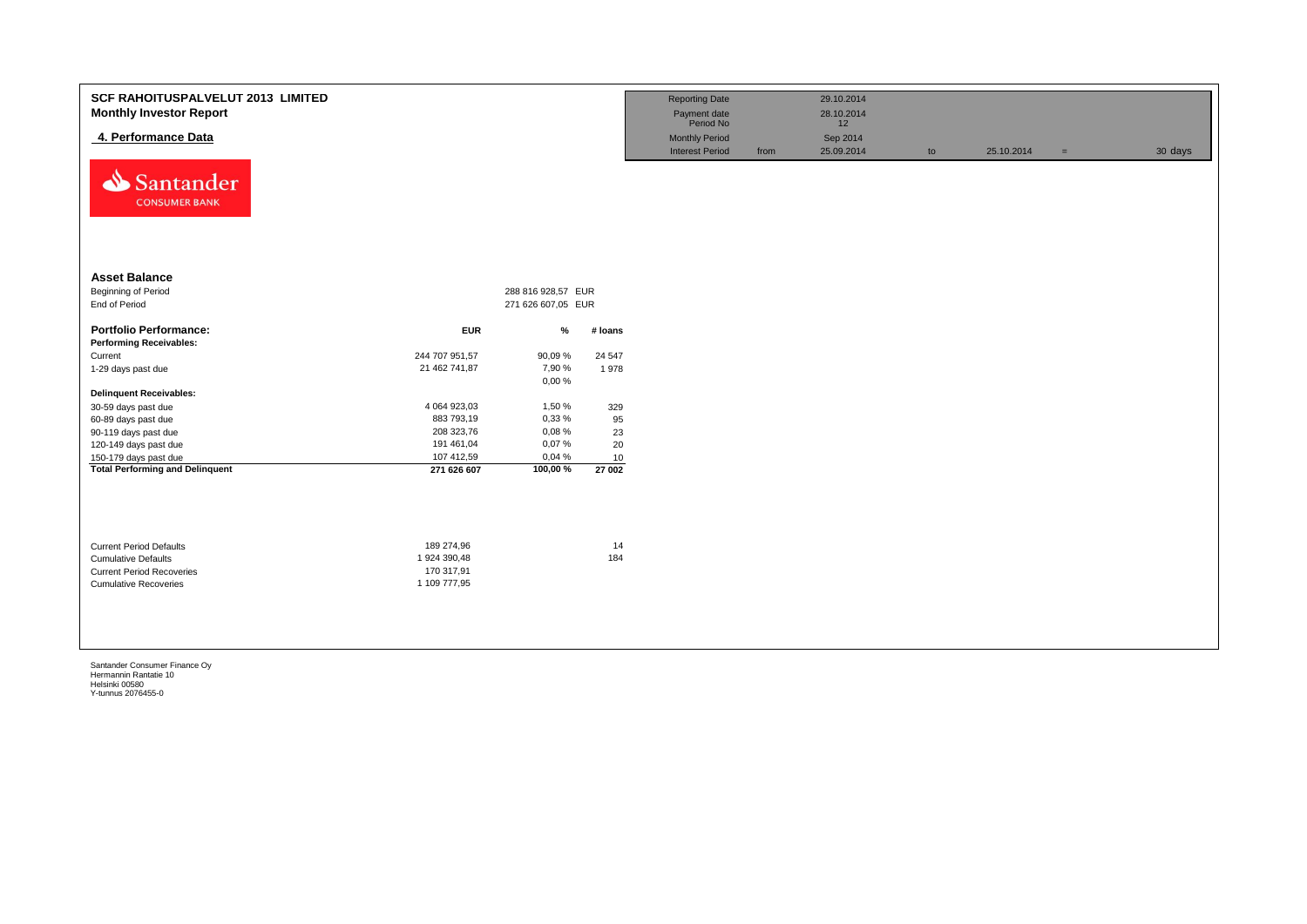#### **SCF RAHOITUSPALVELUT 2013 LIMITED Monthly Investor Report**

**5. Outstanding Notes** 



| 1. Note Balance                                       | <b>All Notes</b>   | <b>Class A</b>           | <b>Class B</b>           | Class C                  | <b>Class C</b>               |
|-------------------------------------------------------|--------------------|--------------------------|--------------------------|--------------------------|------------------------------|
| <b>General Note Information</b>                       |                    |                          |                          |                          |                              |
| <b>ISIN Code</b>                                      |                    | XS0973934192             | XS0973934358             | N/A                      | N/A                          |
| Currencv                                              |                    | <b>EUR</b>               | <b>EUR</b>               | <b>EUR</b>               | <b>EUR</b>                   |
| <b>Initial Tranching</b>                              | 100 %              | 85.5%                    | 9,5%                     | 5.0%                     | 0.0%                         |
| Legal Final Maturity Date                             |                    | 31.08.2018               | 31.08.2018               | 31.08.2018               | 31.08.2018                   |
| Rating (Fitch/Moody's)                                |                    | AAA / AAA                | $A+/A2$                  | Not rated                | Not rated                    |
| Initial Notes Aggregate Principal Outstanding Balance | 513 300 000.00 EUR | 439 000 000.00 EUR       | 48 800 000.00 EUR        | 25 500 000.00 EUR        | 55 000.00 EUR                |
| Initial Nominal per Note                              |                    | <b>EUR</b><br>100 000.00 | <b>EUR</b><br>100 000,00 | <b>EUR</b><br>100 000.00 | 1 000,00<br>EUR              |
| Initial Number of Notes per Class                     | 5133               | 4390                     | 488                      | 255                      | 55                           |
| <b>Current Note Information</b>                       |                    |                          |                          |                          |                              |
| Class Principal Outstanding Opening Balance           | 288 761 928.57 EUR | 214 461 928.57 EUR       | 48 800 000.00 EUR        | 25 500 000.00 EUR        | 55 000.00                    |
| <b>Available Distribution Amount</b>                  | 31 312 835.40 EUR  |                          |                          |                          |                              |
| Amortisation                                          | 17 190 321,52 EUR  |                          |                          |                          |                              |
| Redemption per Class                                  | 17 190 321,52 EUR  | 17 190 321.52 EUR        | <b>EUR</b>               | <b>EUR</b>               | <b>EUR</b>                   |
| Redemption per Note                                   |                    | 3915,79 EUR              | <b>EUR</b>               | <b>EUR</b>               | <b>EUR</b>                   |
| Class Principal Outstanding Closing Balance           | 271 571 607.05 EUR | 197 271 607.05 EUR       | 48 800 000.00 EUR        | 25 500 000,00 EUR        | 55 000.00                    |
| <b>Current Tranching</b>                              |                    | 72.64%                   | 17.97 %                  | 9.39%                    | 0.02%                        |
| <b>Current Pool Factor</b>                            |                    | 0.45                     | 1.00                     | 1.00                     | 1.00                         |
|                                                       |                    |                          |                          |                          |                              |
| 2. Payments to Investors per Note                     | <b>All Notes</b>   | <b>Class A</b>           | <b>Class B</b>           | <b>Class C</b>           | <b>Class C</b>               |
| Interest rate Basis: 1-M EURIBOR / Spread             |                    |                          |                          |                          |                              |
| Day Count Convention                                  |                    | (30/360)                 | (30/360)                 | (30/360)                 | (30/360)                     |
| <b>Interest Days</b>                                  | 30                 |                          |                          |                          |                              |
| Principal Outstanding per Note Beginning of Period    |                    | 48 852,38 EUR            | 100 000,00 EUR           | 100 000.00 EUR           | 1 000,00 EUR                 |
| >Principal Repayment per note                         |                    | 3915,79 EUR              | <b>EUR</b>               | <b>EUR</b>               | <b>EUR</b><br>$\overline{a}$ |
| Principal Outstanding per Note End of Period          |                    | 44 936,58 EUR            | 100 000,00 EUR           | 100 000,00 EUR           | 1 000,00 EUR                 |
| >Interest accrued for the period                      |                    | 32.65 EUR                | 75.17 EUR                | 83,50 EUR                | 0.835 EUR                    |
| <b>Interest Payment</b>                               | 201 305,89         | 143 332,06 EUR           | 36 681,33 EUR            | 21 292,50 EUR            | 45,93 EUR                    |
| Interest Payment per Note                             |                    | 32,65 EUR                | 75,17 EUR                | 83,50 EUR                | 0.84 EUR                     |
| 3. Credit Enhancements                                |                    |                          |                          |                          |                              |
| Initial total CE (Subordination, Reserve)             |                    | 16,98 %                  | 7.48%                    | 2.50 %                   |                              |
| Current CE (incl. Excess Spread)                      |                    | 36,35 %                  | 18,40 %                  | 8,99%                    |                              |
| Current CE (excl. Excess Spread)                      |                    | 32,09 %                  | 14,14 %                  | 4,73%                    |                              |

| <b>Reporting Date</b>     |      | 29.10.2014       |    |            |     |         |  |
|---------------------------|------|------------------|----|------------|-----|---------|--|
| Payment date<br>Period No |      | 28.10.2014<br>12 |    |            |     |         |  |
| <b>Monthly Period</b>     |      | Sep 2014         |    |            |     |         |  |
| <b>Interest Period</b>    | from | 25.09.2014       | to | 25.10.2014 | $=$ | 30 days |  |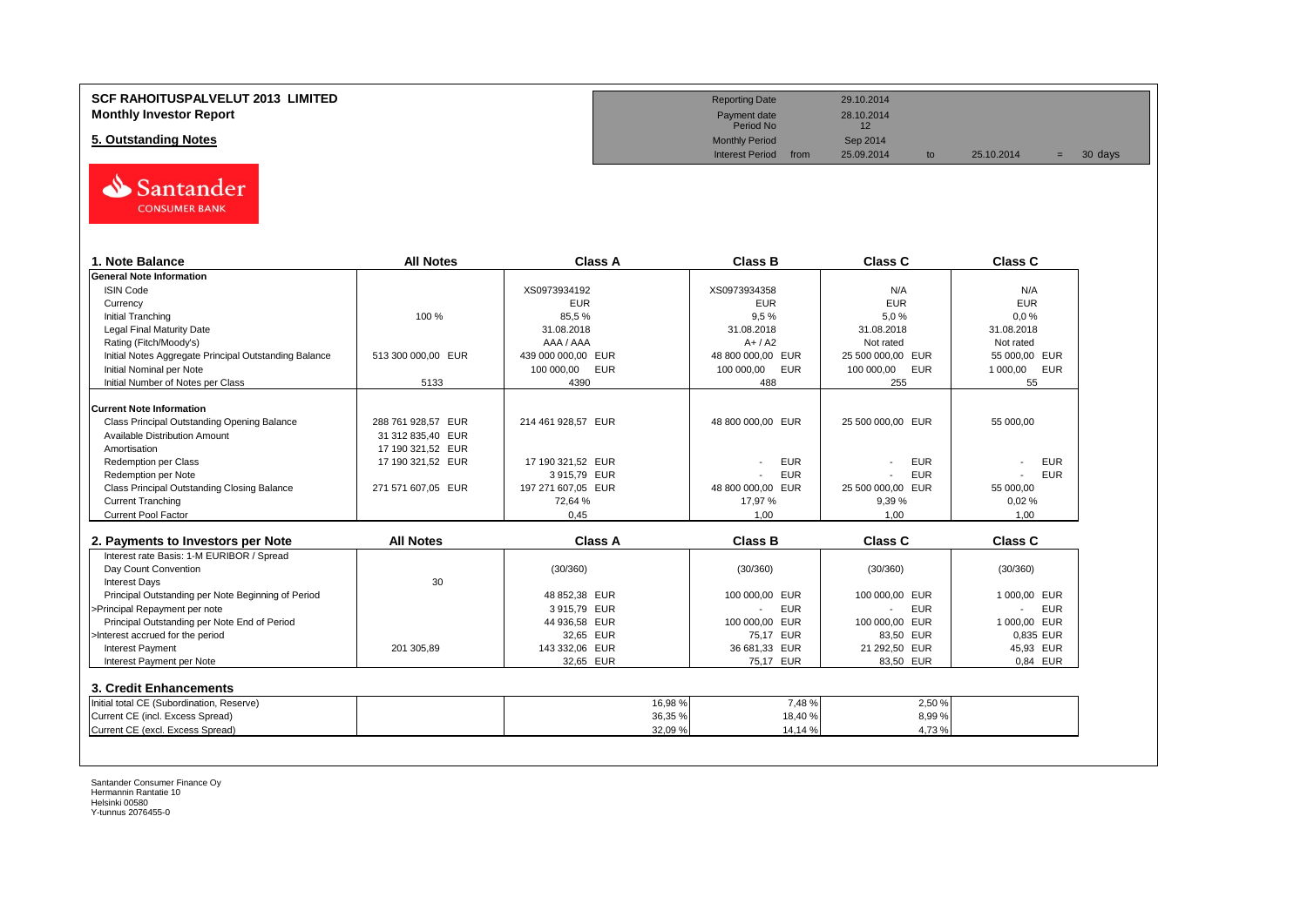## **SCF RAHOITUSPALVELUT 2013 LIMITED**<br>**Monthly Investor Report** Payment date 28.10.2014

**6. Counterparty Ratings, Trigger Levels and Consequences** 

Reporting Date 29.10.2014<br>Payment date 28.10.2014<br>Period No 12<br>Monthly Period Sep 2014

Interest Period:  $25.09.2014$  to  $25.10.2014$  = 30 days

Santander

|                                   |                                           | <b>Rating Triggers</b> |                |                   |           |              |                         |                  |                        |                   |                                                                                                                                                                                                                                                                                                                                                                                                                                                                                                                                                                                                        |
|-----------------------------------|-------------------------------------------|------------------------|----------------|-------------------|-----------|--------------|-------------------------|------------------|------------------------|-------------------|--------------------------------------------------------------------------------------------------------------------------------------------------------------------------------------------------------------------------------------------------------------------------------------------------------------------------------------------------------------------------------------------------------------------------------------------------------------------------------------------------------------------------------------------------------------------------------------------------------|
|                                   |                                           |                        |                | <b>Short Term</b> |           |              |                         | <b>Long Term</b> |                        |                   |                                                                                                                                                                                                                                                                                                                                                                                                                                                                                                                                                                                                        |
|                                   |                                           |                        | Fitch          |                   | Moody's   |              | Fitch                   |                  | Moody's                |                   |                                                                                                                                                                                                                                                                                                                                                                                                                                                                                                                                                                                                        |
| <b>Transaction Role</b>           | Counterparty                              | Criteria               | Current        | Criteria          | Current   | Criteria     | Current                 | Criteria         | Current                | Trigger breached? | Summary of Contractual Requirements if Rating Trigger Breach                                                                                                                                                                                                                                                                                                                                                                                                                                                                                                                                           |
| Issuer                            | Rahoituspalvelut 2013 Limited             |                        | No rating      |                   | No rating |              | No rating               |                  | No rating              | N/A               |                                                                                                                                                                                                                                                                                                                                                                                                                                                                                                                                                                                                        |
| Seller                            | Santander Consumer Finance Oy             |                        | No rating      |                   | No rating |              | No rating               |                  | No rating              | N/A               |                                                                                                                                                                                                                                                                                                                                                                                                                                                                                                                                                                                                        |
| Servicer                          | Santander Consumer Finance Oy             |                        | No rating      |                   | No rating |              | No rating               |                  | No rating              | N/A               |                                                                                                                                                                                                                                                                                                                                                                                                                                                                                                                                                                                                        |
| Servicer's Owner                  | Santander Consumer Finance                | N/A                    | F <sub>2</sub> | N/A               | $P-2$     | <b>BBB</b>   | $A -$<br>Outlook stable | Baa3             | Baa1<br>Outlook stable | No                | Banco Santander S.A. undertakes in the Servicing Agreement to act as Back-Up Servicer Facilitator,<br>which will require it to (i) select a bank or financial institution having the requirements set out in the<br>Servicing Agreement and willing to assume the duties of a successor servicer in the event that a<br>Servicer Termination Notice is delivered, (ii) review the information provided to it by the Servicer<br>under the Servicing Agreement, (iii) enter into appropriate data confidentiality provisions and (iv)<br>notify the Servicer if it requires further assistance.         |
| <b>Transaction Account Bank</b>   | Deutsche Bank AG                          | F1                     | $F1+$          | $P-1$             | $P-2$     | A            | $A+$                    | A2               | A3                     | Yes               | The Issuer and the Purchaser shall (with the prior written consent of the Note Trustee) arrange for<br>the transfer (within 30 calendar days) of:<br>(i) in relation to the Issuer, the Issuer Secured Accounts and the Expenses Loan Payment Account and<br>all of the funds standing to the credit of the Issuer Secured Accounts and the Expenses Loan Payment<br>Account; and<br>(ii) in relation to the Purchaser, the Purchaser Transaction Account and all funds standing to the<br>credit of the Purchaser Transaction Account,<br>to another bank that meets the applicable Required Ratings. |
| Paying Agent and related roles    | Deutsche Bank AG                          |                        | $F1+$          |                   | $P-2$     |              | $A+$                    |                  | A3                     |                   |                                                                                                                                                                                                                                                                                                                                                                                                                                                                                                                                                                                                        |
| Corporate Service Provider        | Deutsche International Corporate Services |                        | $F1+$          |                   | $P-2$     |              | $A+$                    |                  | A3                     |                   |                                                                                                                                                                                                                                                                                                                                                                                                                                                                                                                                                                                                        |
| Note Trustee and Security Trustee | Deutsche Trustee Company Limited          |                        | $F1+$          |                   | $P-2$     |              | $A+$                    |                  | A3                     |                   |                                                                                                                                                                                                                                                                                                                                                                                                                                                                                                                                                                                                        |
| <b>Collections Account Bank</b>   | Skandinaviska Enskilda Banken             | F1                     | F1             | $P-1$             | $P-1$     | $\mathsf{A}$ | $A+$                    | A2               | A 1                    | No                | The Servicer shall (with the prior written consent of the Note Trustee) use reasonable endeavours to<br>arrange for the transfer (within 30 calendar days) of the Issuer Collections Account and all of the<br>funds standing to the credit of the Issuer Collections Account to another bank which meets the<br><b>Required Ratings.</b>                                                                                                                                                                                                                                                              |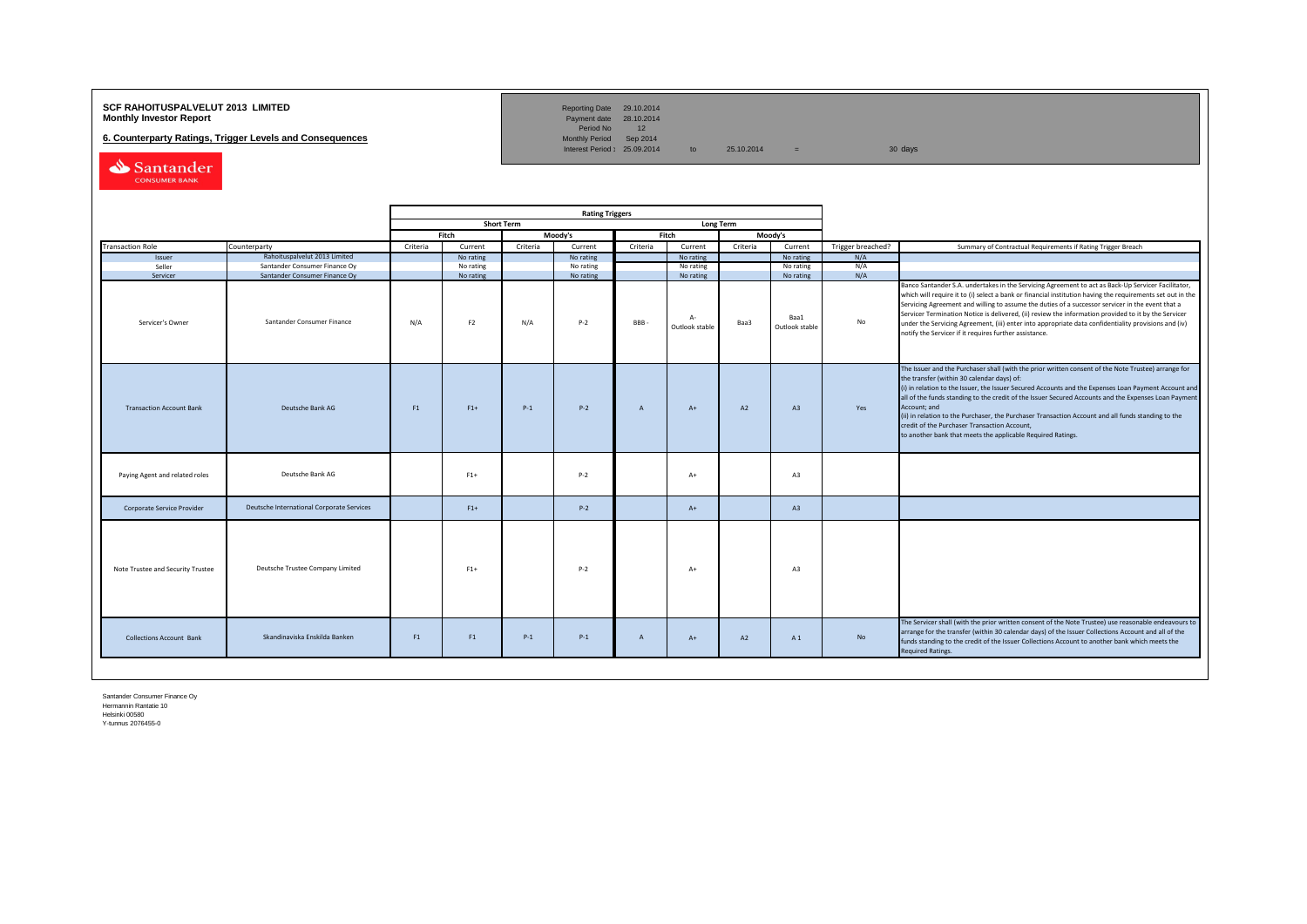# **SCF RAHOITUSPALVELUT 2013 LIMITED** Reporting Date 29.10.2014 **Monthly Investor Report Payment date** Payment date 28.10.2014

| <b>7.a Original Portfolio Principal Balance</b> | <b>Monthly Period</b> |      | Sep 2014   |
|-------------------------------------------------|-----------------------|------|------------|
|                                                 | Interest Period       | from | 25.09.2014 |



| - all:<br>amoun | 666 |
|-----------------|-----|

Period No

Interest Period from 25.09.2014 to 25.10.2014 = 30 days

|                  |            |               |           |                         | <b>TOTAL</b> |                               |                     |
|------------------|------------|---------------|-----------|-------------------------|--------------|-------------------------------|---------------------|
|                  | <b>Min</b> | <b>Max</b>    | <b>No</b> | <b>Original balance</b> | %            | <b>WA mounths to maturity</b> | <b>WA seasoning</b> |
|                  |            | 0 5 0 0 0     | 7722      | 25 239 514              | 4,9%         | 19,0                          | 13,7                |
|                  |            | 5 000 10 000  | 12 105    | 90 402 977              | 17,6%        | 33,1                          | 12,1                |
|                  |            | 10 000 15 000 | 8965      | 110 601 458             | 21,5%        | 40,4                          | 10,9                |
|                  |            | 15 000 20 000 | 5 1 8 0   | 89 340 707              | 17,4 %       | 43,5                          | 10,1                |
| Original balance |            | 20 000 25 000 | 2882      | 64 224 790              | 12,5 %       | 44,9                          | 9,8                 |
|                  |            | 25 000 30 000 | 1476      | 40 132 379              | 7,8%         | 45,1                          | 9,3                 |
|                  |            | 30 000 35 000 | 797       | 25 750 357              | 5,0%         | 44,8                          | 9,8                 |
|                  |            | 35 000 40 000 | 473       | 17 609 997              | 3,4%         | 44,3                          | 9,9                 |
|                  |            | 40 000 45 000 | 294       | 12 468 941              | 2,4 %        | 44,6                          | 9,7                 |
|                  |            | 45 000 50 000 | 238       | 11 245 953              | 2,2%         | 45,3                          | 10,0                |
|                  |            | 50 000 55 000 | 119       | 6 227 331               | 1,2%         | 46,6                          | 9,0                 |
|                  |            | 55 000 60 000 | 78        | 4 470 912               | 0,9%         | 47,1                          | 8,8                 |
|                  | $60000 +$  |               | 201       | 15 640 043              | 3,0%         | 44,3                          | 8,3                 |
|                  |            |               |           |                         |              |                               |                     |
|                  | Total      |               | 40 530    | 513 355 357             | 100%         |                               |                     |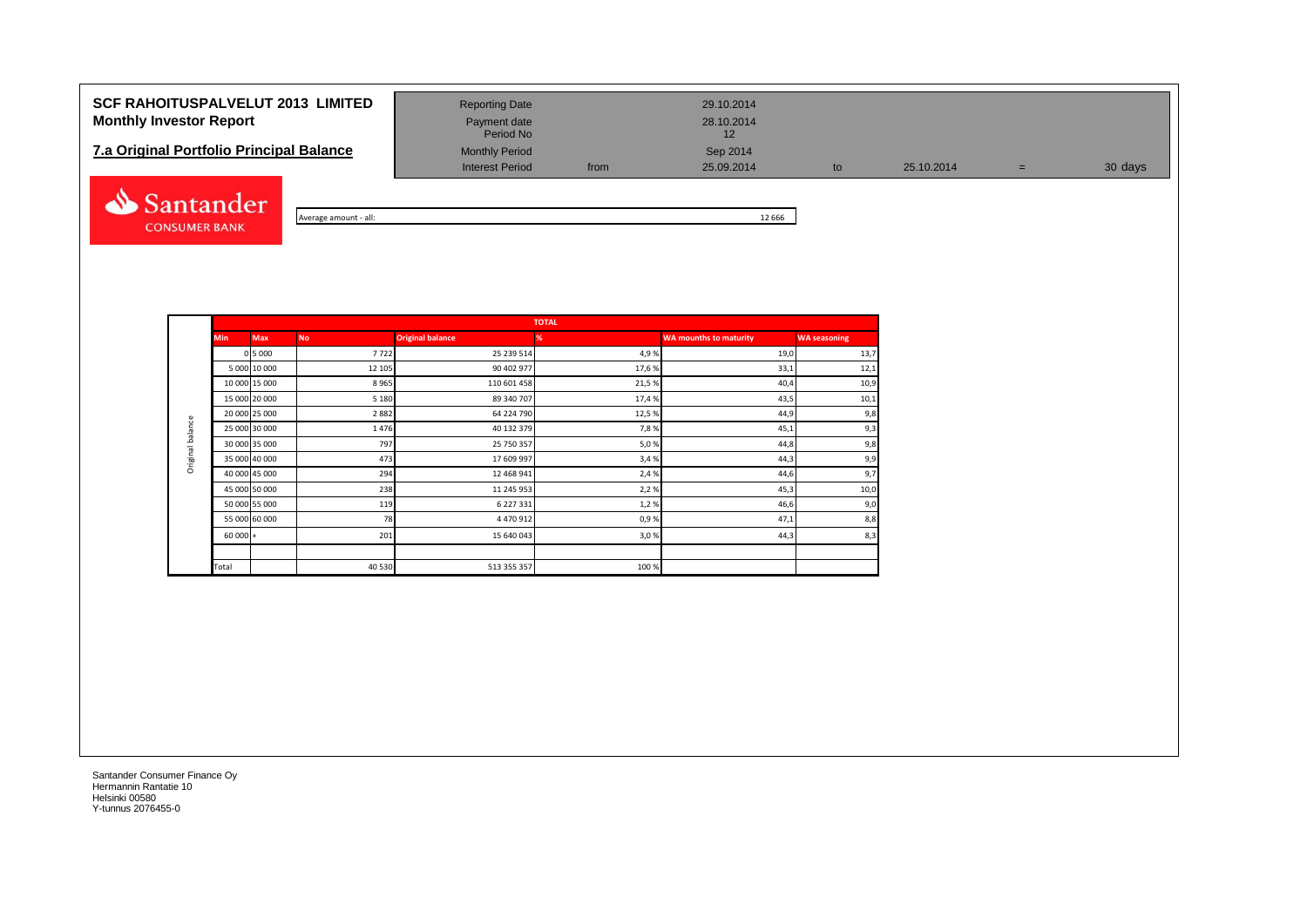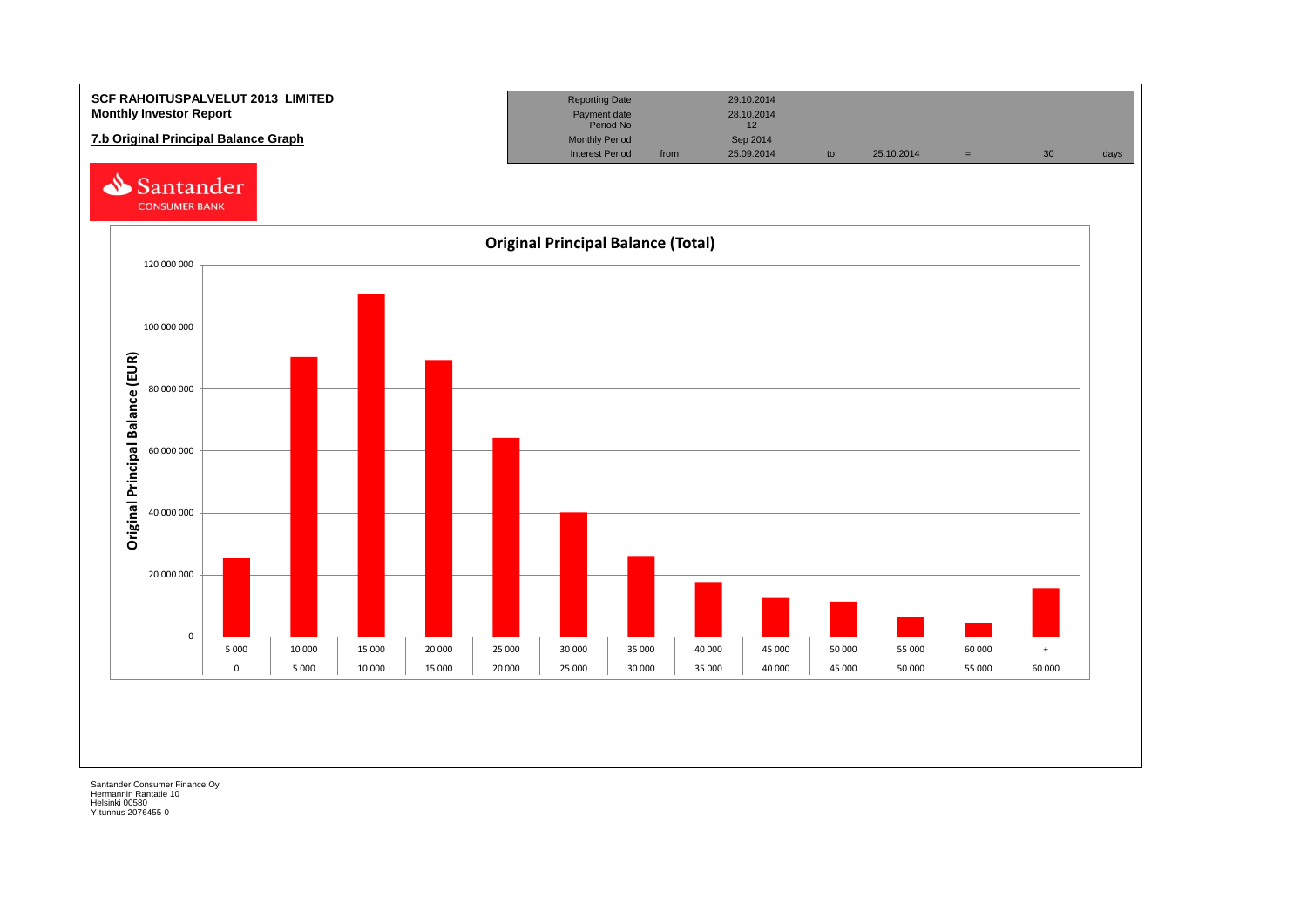| <b>SCF RAHOITUSPALVELUT 2013 LIMITED</b><br><b>Monthly Investor Report</b><br>8.a Outstanding Principal Balance | <b>Reporting Date</b><br>Payment date<br>Period No<br><b>Monthly Period</b><br><b>Interest Period</b> | from | 29.10.2014<br>28.10.2014<br>Sep 2014<br>25.09.2014 | to | 25.10.2014 | $=$ | 30 days |
|-----------------------------------------------------------------------------------------------------------------|-------------------------------------------------------------------------------------------------------|------|----------------------------------------------------|----|------------|-----|---------|
| Santander                                                                                                       |                                                                                                       |      | 10000                                              |    |            |     |         |



|                     |               |               |           | <b>TOTAL</b>               |         |                              |                     |
|---------------------|---------------|---------------|-----------|----------------------------|---------|------------------------------|---------------------|
|                     | <b>Min</b>    | <b>Max</b>    | <b>No</b> | <b>Outstanding balance</b> | %       | <b>WA months to maturity</b> | <b>WA seasoning</b> |
|                     |               | 0 5 0 0 0     | 8031      | 22 766 709                 | 8,38%   | 18,9                         | 24,8                |
|                     |               | 5 000 10 000  | 8610      | 63 420 117                 | 23,35%  | 31,3                         | 22,4                |
|                     |               | 10 000 15 000 | 5 1 5 4   | 62 814 199                 | 23,13 % | 36,5                         | 21,1                |
|                     |               | 15 000 20 000 | 2 5 2 9   | 43 576 855                 | 16,04%  | 37,7                         | 20,6                |
|                     |               | 20 000 25 000 | 1 2 2 8   | 27 199 294                 | 10,01%  | 38,6                         | 20,0                |
|                     |               | 25 000 30 000 | 587       | 15 971 451                 | 5,88%   | 38,5                         | 20,0                |
| Outstanding balance | 30 000 35 000 |               | 312       | 10 056 695                 | 3,70%   | 37,5                         | 21,0                |
|                     |               | 35 000 40 000 | 212       | 7939427                    | 2,92%   | 39,0                         | 19,9                |
|                     |               | 40 000 45 000 | 130       | 5 480 221                  | 2,02%   | 37,7                         | 21,4                |
|                     |               | 45 000 50 000 | 63        | 2981180                    | 1,10%   | 38,7                         | 20,4                |
|                     |               | 50 000 55 000 | 49        | 2 5 6 5 3 0 8              | 0,94%   | 38,8                         | 19,9                |
|                     |               | 55 000 60 000 | 32        | 1842977                    | 0,68%   | 39,6                         | 20,2                |
|                     | $60000 +$     |               | 65        | 5 012 174                  | 1,85%   | 37,8                         | 19,6                |
|                     |               |               |           |                            |         |                              |                     |
|                     | Total         |               | 27 002    | 271 626 607                |         |                              |                     |

**CONSUMER BANK**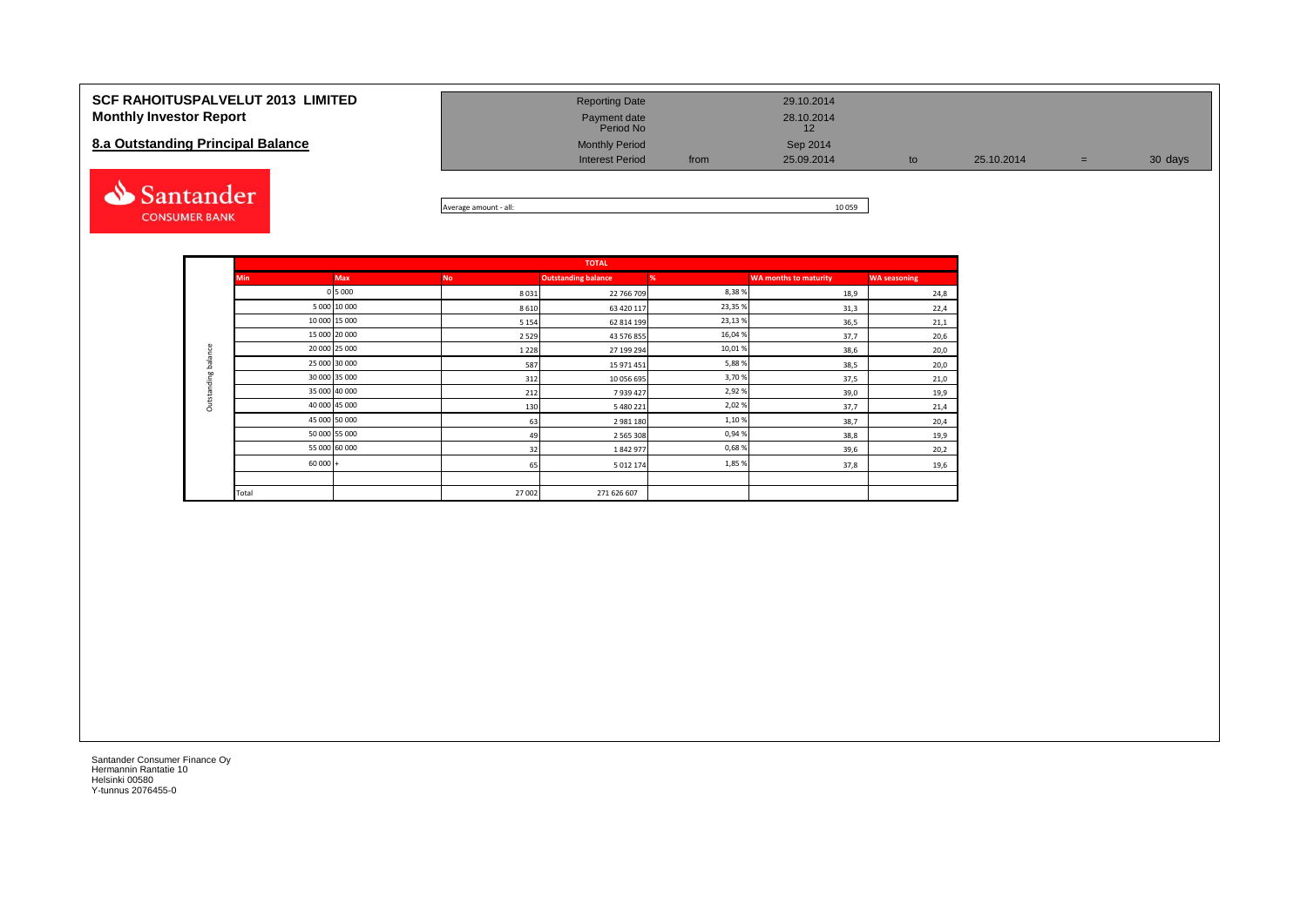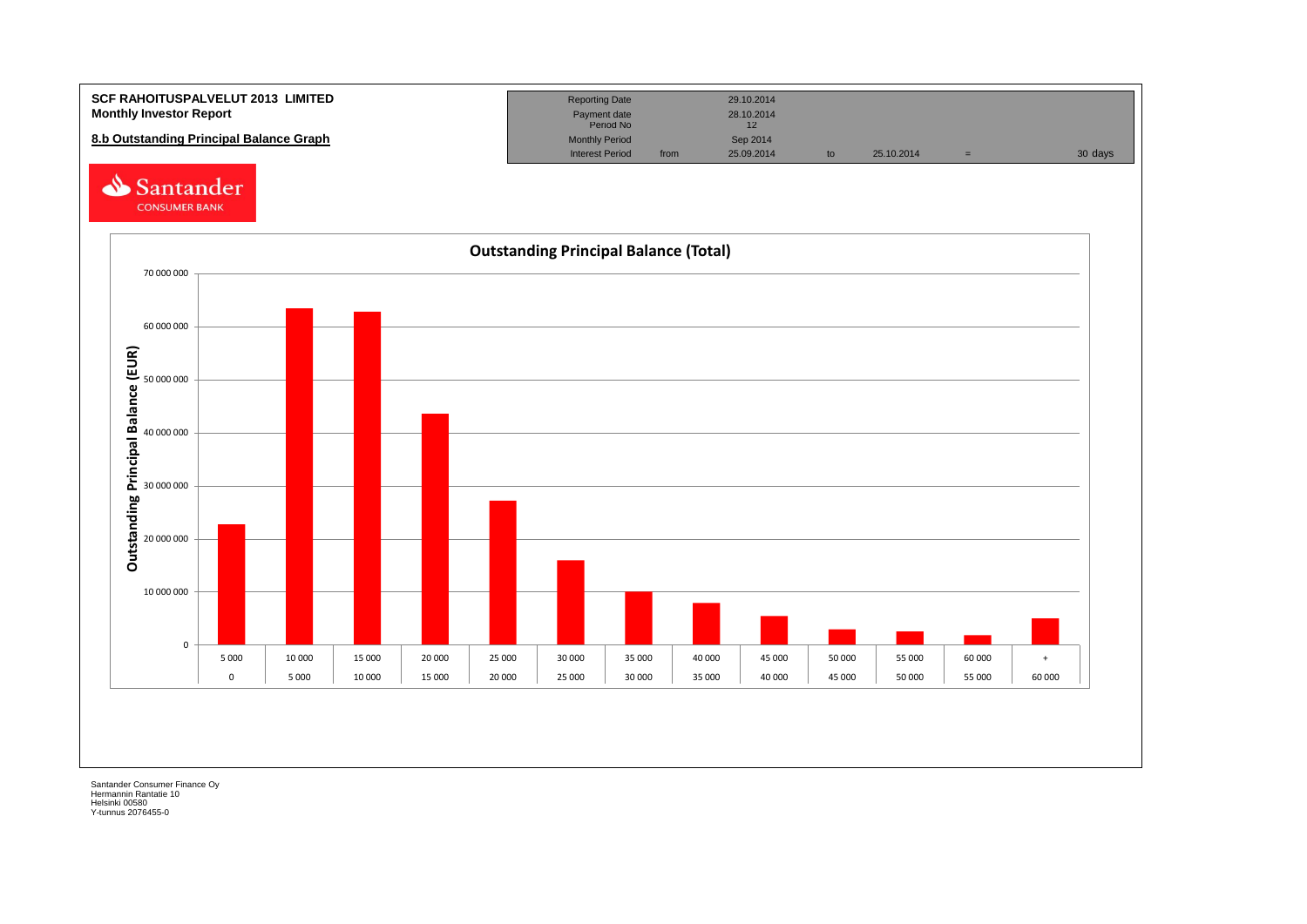| <b>SCF RAHOITUSPALVELUT 2013 LIMITED</b> | <b>Reporting Date</b>     |      | 29.10.2014 |            |         |
|------------------------------------------|---------------------------|------|------------|------------|---------|
| <b>Monthly Investor Report</b>           | Payment date<br>Period No |      | 28.10.2014 |            |         |
| 9.a Geographical Distribution            | <b>Monthly Period</b>     |      | Sep 2014   |            |         |
|                                          | <b>Interest Period</b>    | from | 25.09.2014 | 25.10.2014 | 30 days |



|              |                  |           |                            | <b>TOTAL</b>             |            |                       |                     |
|--------------|------------------|-----------|----------------------------|--------------------------|------------|-----------------------|---------------------|
|              | <b>District</b>  | <b>No</b> | <b>Outstanding balance</b> | % of Outstanding balance | % of Loans | WA months to maturity | <b>WA seasoning</b> |
|              | Central Finland  | 2890      | 28 241 086                 | 10,40 %                  | 10,70%     | 34,4                  | 21,4                |
|              | Eastern Finland  | 789       | 7 3 3 5 7 5 6              | 2,70%                    | 2,92%      | 34,8                  | 21,2                |
|              | East Tavastia    | 1559      | 15 631 563                 | 5,75%                    | 5,77%      | 34,6                  | 21,5                |
|              | Greater Helsinki | 9424      | 99 154 962                 | 36,50%                   | 34,90%     | 34,7                  | 21,3                |
| distribution | Northern Finland | 2636      | 26 891 453                 | 9,90%                    | 9,76%      | 35,2                  | 21,4                |
|              | Northern Savonia | 1073      | 10 609 042                 | 3,91%                    | 3,97%      | 34,4                  | 21,3                |
| Geographic   | Ostrobothnia     | 1792      | 16 730 194                 | 6,16%                    | 6,64%      | 33,4                  | 21,6                |
|              | South-Eastern Fi | 1551      | 15 236 307                 | 5,61%                    | 5,74%      | 34,7                  | 21,3                |
|              | South-Western Fi | 2874      | 27 984 182                 | 10,30%                   | 10,64%     | 34,5                  | 21,5                |
|              | Western Tavastia | 2414      | 23 812 062                 | 8,77%                    | 8,94%      | 34,7                  | 21,3                |
|              |                  |           |                            |                          |            |                       |                     |
|              |                  |           |                            |                          |            |                       |                     |
|              | Total            | 27 002    | 271 626 607                | 100 %                    | 100,00%    |                       |                     |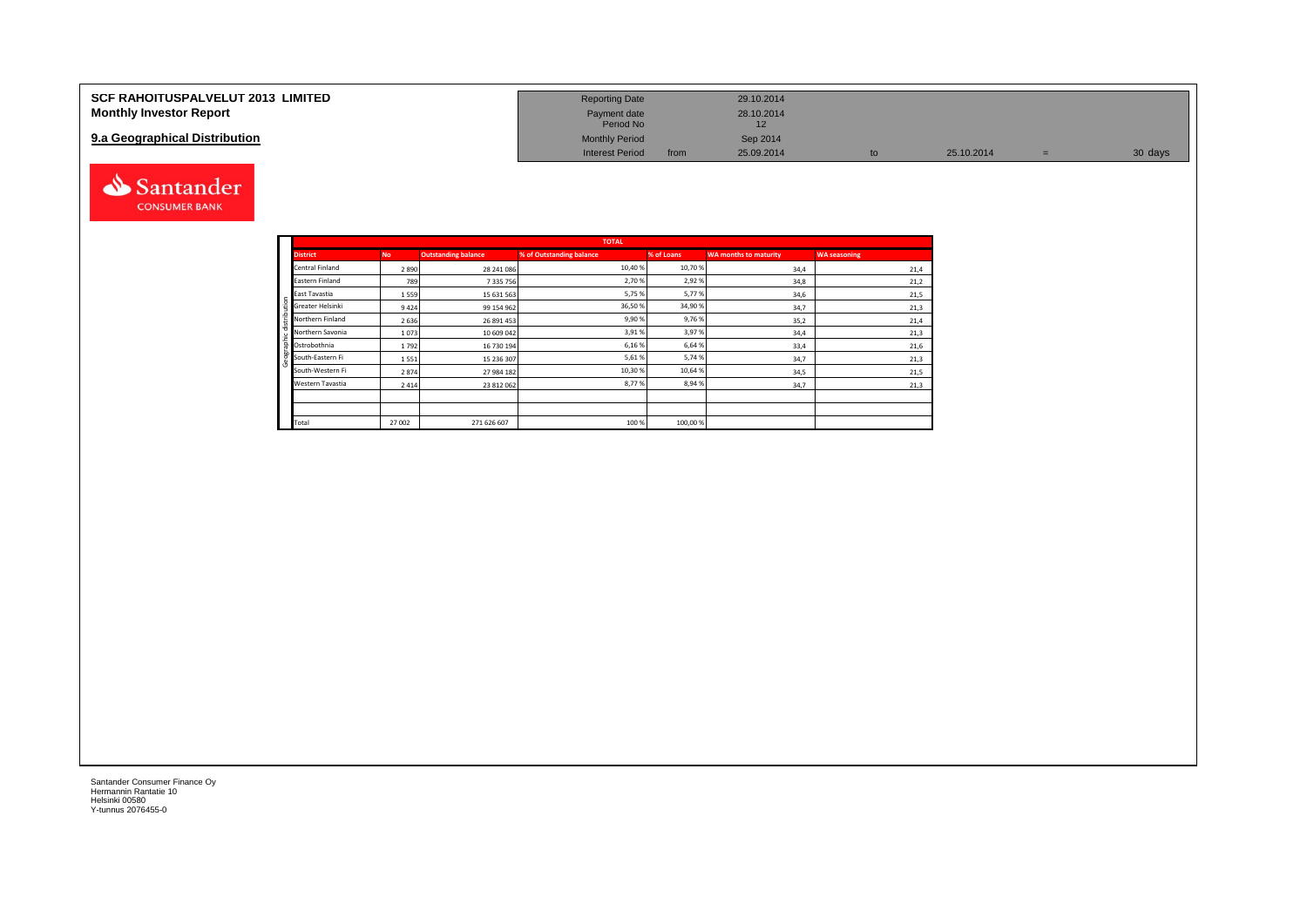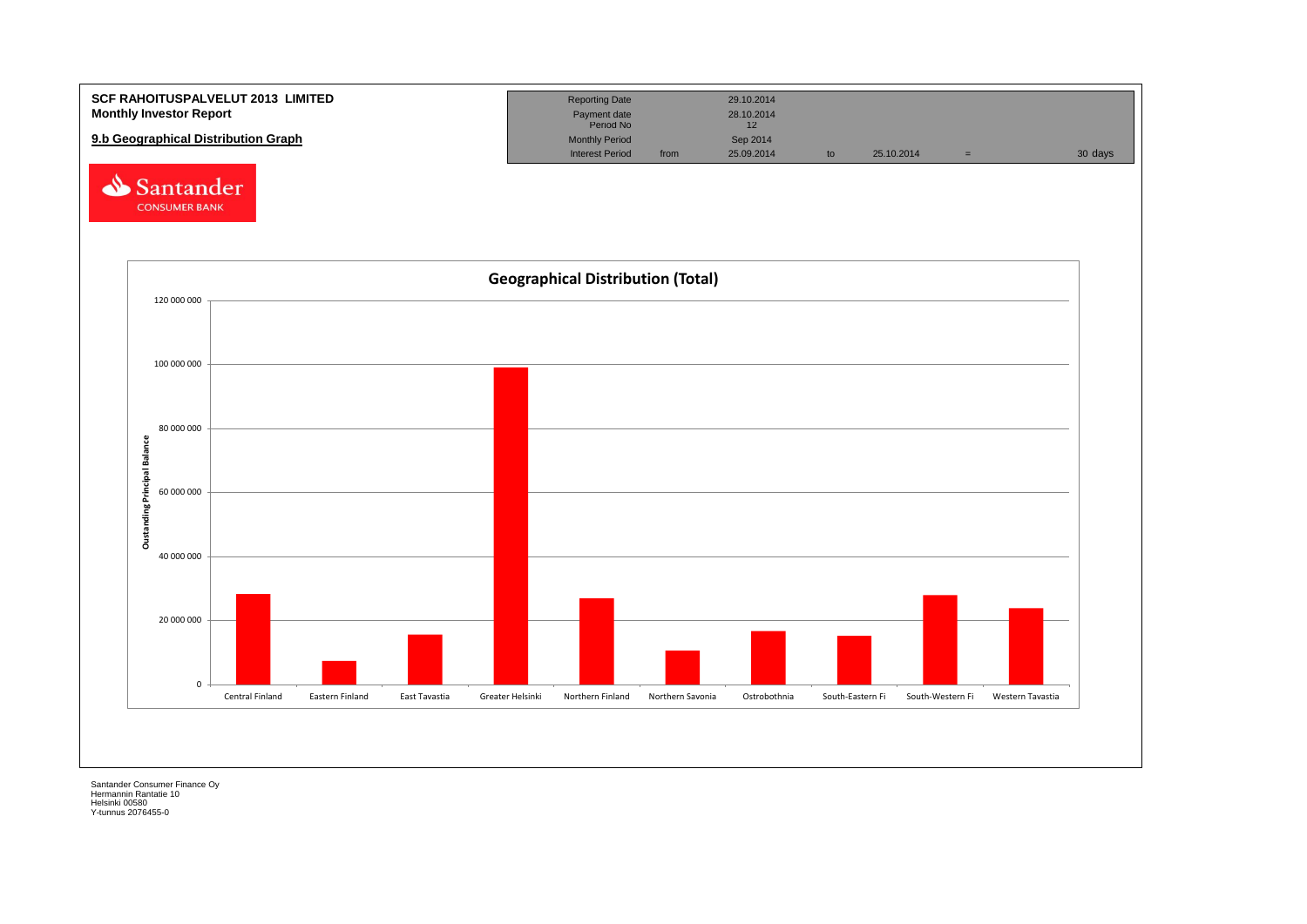#### **SCF RAHOITUSPALVELUT 2013 LIMITED Monthly Investor Report**

### **10.a Interest Rate**



| <b>Reporting Date</b>     |      | 29.10.2014       |    |            |     |         |
|---------------------------|------|------------------|----|------------|-----|---------|
| Payment date<br>Period No |      | 28.10.2014<br>12 |    |            |     |         |
| <b>Monthly Period</b>     |      | Sep 2014         |    |            |     |         |
| <b>Interest Period</b>    | from | 25.09.2014       | to | 25.10.2014 | $=$ | 30 days |

|         |          |         |           |                            | <b>TOTAL</b>                                         |      |                     |
|---------|----------|---------|-----------|----------------------------|------------------------------------------------------|------|---------------------|
|         | $Min (=$ | Max (<) | <b>No</b> | <b>Outstanding balance</b> | % of total Outstanding balance WA months to maturity |      | <b>WA seasoning</b> |
|         |          | 1%      | 844       | 5672588                    | 2,09%                                                | 28,6 | 20,0                |
|         | 1 %      | 2 %     | 2748      | 24 730 696                 | 9,10%                                                | 33,2 | 19,9                |
| ution   | 2 %      | 4 %     | 5540      | 69 207 056                 | 25,48%                                               | 36,6 | 20,0                |
|         | 4 %      | 6 %     | 12 14 3   | 127 279 993                | 46,86%                                               | 34,4 | 22,2                |
| distrib | 6 %      | 8%      | 5685      | 44 404 277                 | 16,35%                                               | 33,6 | 22,1                |
|         | 8%       | 10%     | 42        | 331997                     | 0,12%                                                | 36,8 | 19,1                |
| ğ<br>Ξ  | 10%      | 12%     |           |                            |                                                      |      |                     |
|         | 12%      | 14 %    |           |                            |                                                      |      |                     |
|         | 14 %     | 16%     |           |                            |                                                      |      |                     |
|         | 16 %     | 18%     |           |                            |                                                      |      |                     |
|         |          |         |           |                            |                                                      |      |                     |
|         | Total    |         | 27002     | 271 626 607                | 100 %                                                |      |                     |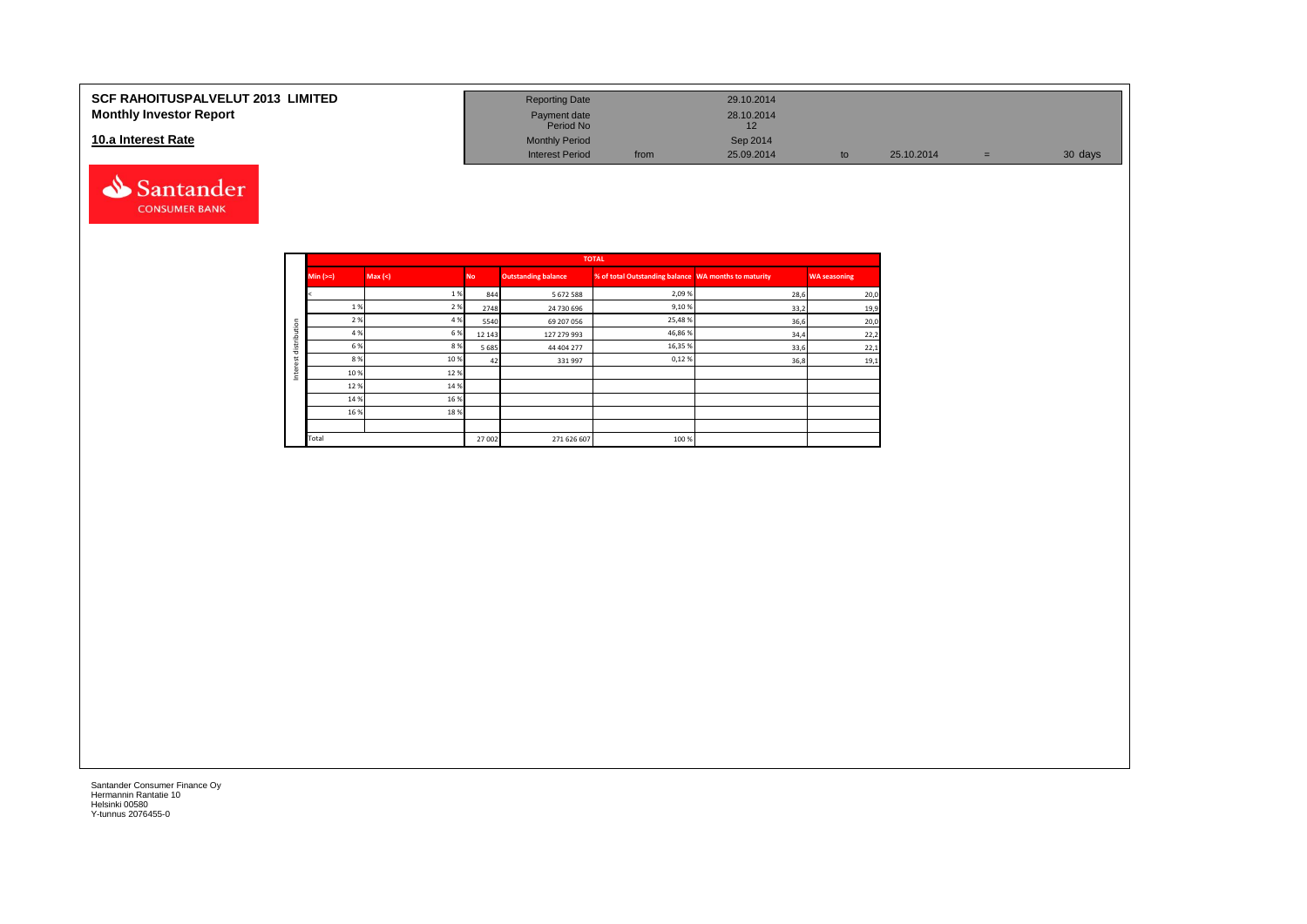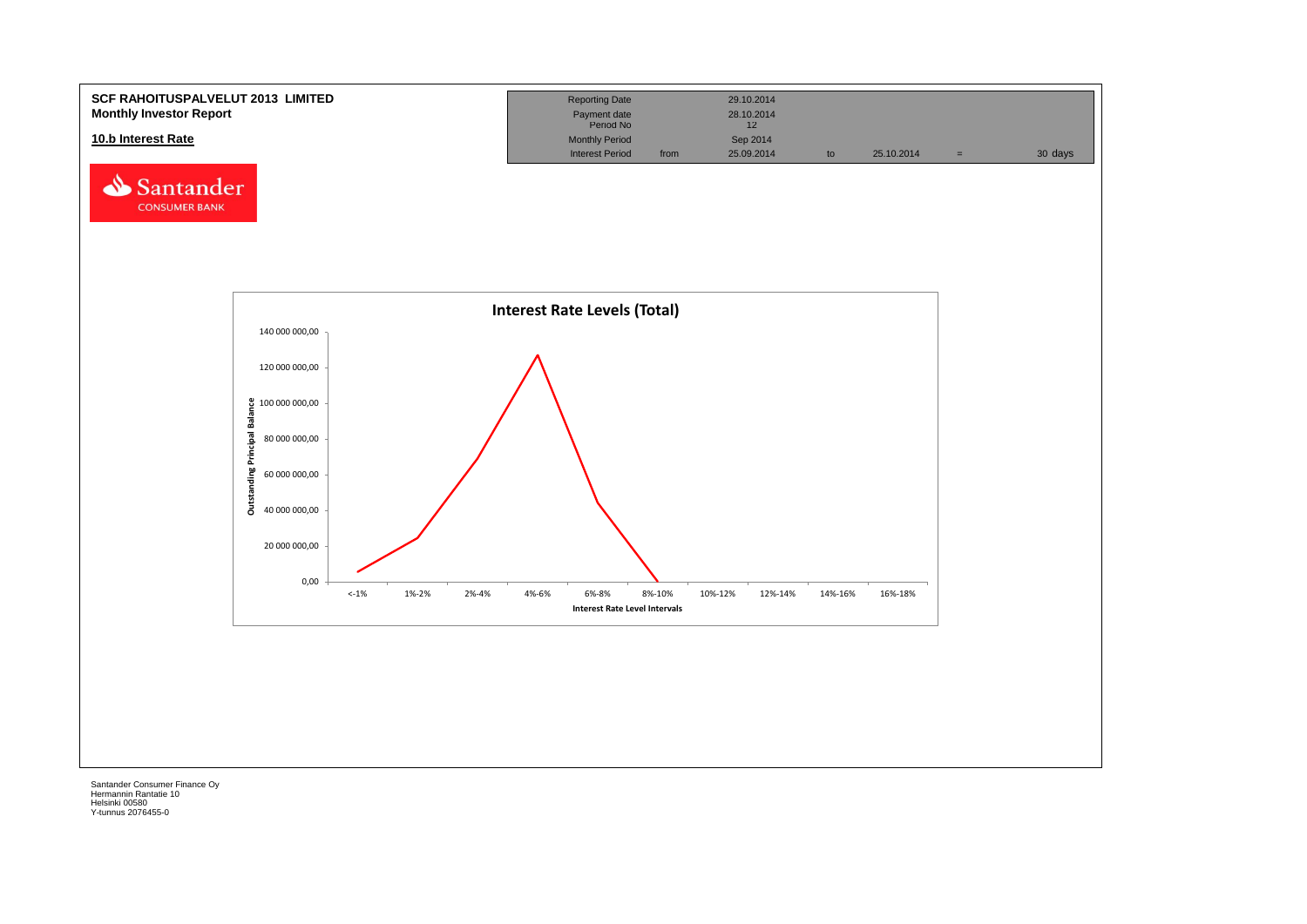### **SCF RAHOITUSPALVELUT 2013 LIMITED Monthly Investor Report**

### **11.a Remaining Terms**



| <b>Reporting Date</b>     |      | 29.10.2014       |    |            |     |         |
|---------------------------|------|------------------|----|------------|-----|---------|
| Payment date<br>Period No |      | 28.10.2014<br>12 |    |            |     |         |
| <b>Monthly Period</b>     |      | Sep 2014         |    |            |     |         |
| <b>Interest Period</b>    | from | 25.09.2014       | to | 25.10.2014 | $=$ | 30 days |

|                     |            |            |           | <b>TOTAL</b>               |        |                              |                     |
|---------------------|------------|------------|-----------|----------------------------|--------|------------------------------|---------------------|
|                     | <b>Min</b> | <b>Max</b> | <b>No</b> | <b>Outstanding balance</b> | %      | <b>WA months to maturity</b> | <b>WA seasoning</b> |
|                     |            |            | 38        | 90 363                     | 0,03%  | 0,0                          | 52,7                |
|                     |            | 12         | 4 1 4 5   | 12 300 049                 | 4,53%  | 8,4                          | 32,0                |
|                     | 13         | 24         | 5799      | 36 608 984                 | 13,48% | 19,2                         | 25,4                |
|                     | 25         | 36         | 7456      | 79 383 430                 | 29,23% | 31,8                         | 24,6                |
| aturity             | 37         | 48         | 9563      | 143 238 786                | 52,73% | 42,3                         | 17,6                |
| ε                   | 49         | 60         |           | 4 9 9 5                    | 0,00%  | 49,0                         | 13,0                |
| $\mathbf{S}$        | 61         | 72         |           |                            |        |                              |                     |
| Months <sub>1</sub> | 73         | 84         |           |                            |        |                              |                     |
|                     | 85         | 96         |           |                            |        |                              |                     |
|                     | 97         | 108        |           |                            |        |                              |                     |
|                     | 109        | 120        |           |                            |        |                              |                     |
|                     | 121        |            |           |                            |        |                              |                     |
|                     |            |            |           |                            |        |                              |                     |
|                     | Total      |            | 27 002    | 271 626 607                | 100 %  |                              |                     |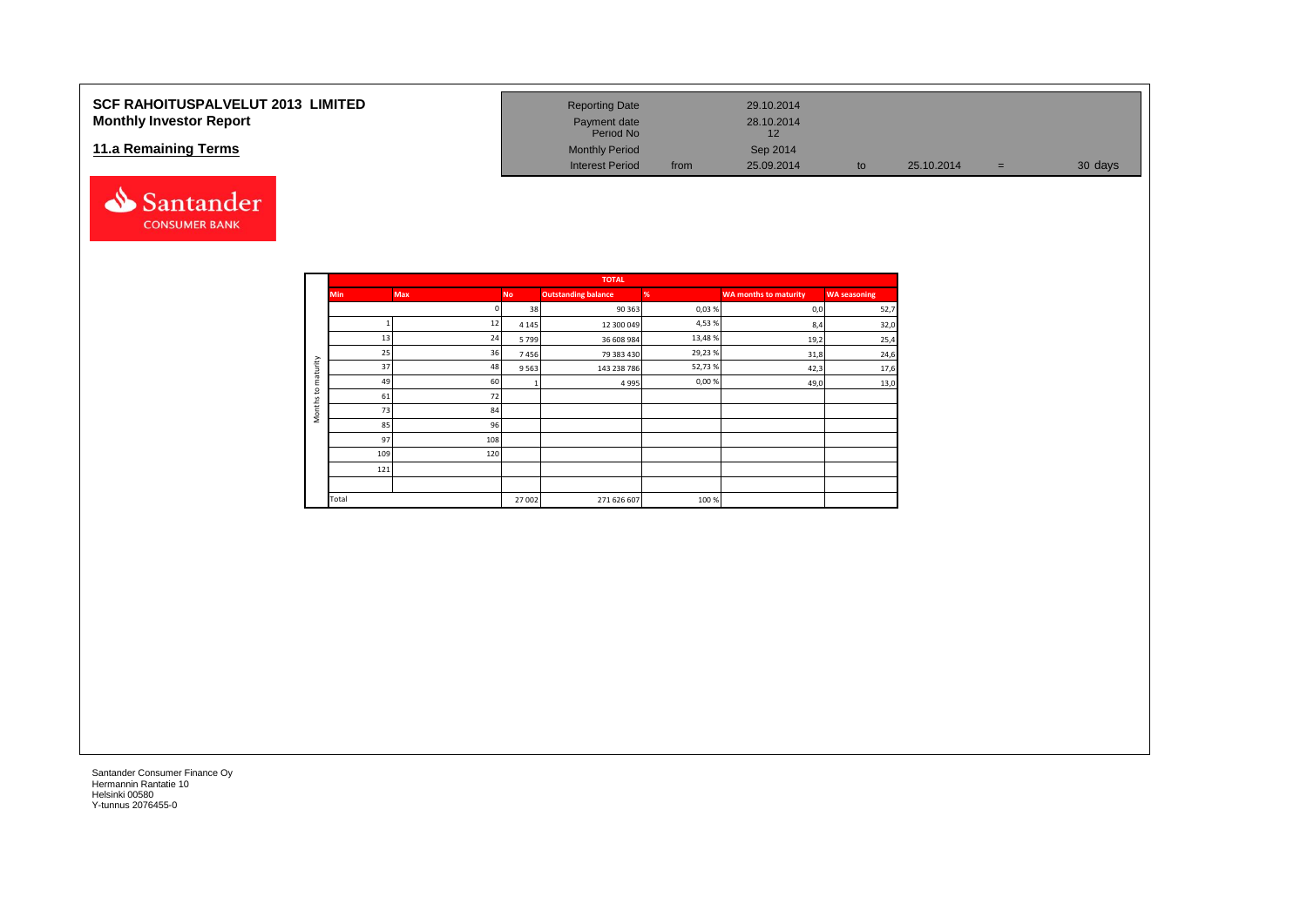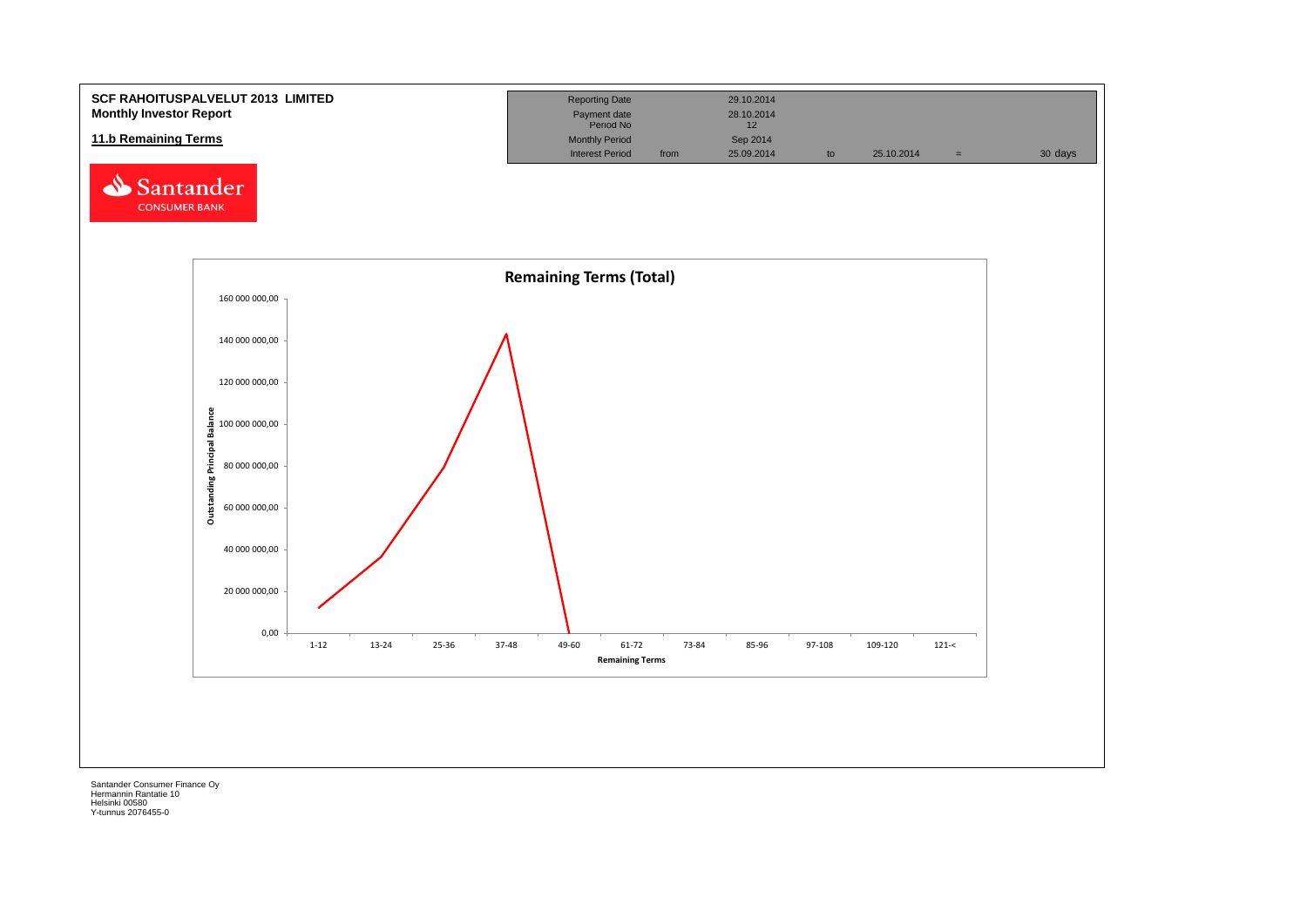| <b>SCF RAHOITUSPALVELUT 2013 LIMITED</b> | <b>Reporting Date</b>     |      | 29.10.2014 |    |            |     |         |
|------------------------------------------|---------------------------|------|------------|----|------------|-----|---------|
| <b>Monthly Investor Report</b>           | Payment date<br>Period No |      | 28.10.2014 |    |            |     |         |
| 12.a Seasoning                           | <b>Monthly Period</b>     |      | Sep 2014   |    |            |     |         |
|                                          | <b>Interest Period</b>    | from | 25.09.2014 | to | 25.10.2014 | $=$ | 30 days |



|            |            |            |           | <b>TOTAL</b>               |                                    |                              |                     |
|------------|------------|------------|-----------|----------------------------|------------------------------------|------------------------------|---------------------|
|            | <b>Min</b> | <b>Max</b> | <b>No</b> | <b>Outstanding balance</b> | % of Outstanding<br><b>Balance</b> | <b>WA months to maturity</b> | <b>WA seasoning</b> |
|            |            |            |           |                            |                                    |                              |                     |
| $\breve{}$ | 13         | 24         | 17778     | 197 978 256                | 72,89%                             | 37.7                         | 18,0                |
| c          | 25         | 36         | 7 5 6 5   | 63 182 017                 | 23,26%                             | 28,0                         | 28,2                |
| $\circ$    | 37         | 48         | 1 1 4 0   | 7834661                    | 2,88%                              | 17,9                         | 40,9                |
| £          | 49         | 60         | 501       | 2 495 017                  | 0,92%                              | 8,6                          | 52,2                |
| c<br>∠     | 61         | 72         | 17        | 130 524                    | 0,05%                              | 7,3                          | 62,6                |
|            | 73         | 84         |           | 6 1 3 1                    | 0,00%                              | 11,0                         | 73,0                |
|            | 85         | 96         |           |                            |                                    |                              |                     |
|            |            |            |           |                            |                                    |                              |                     |
|            | Total      |            | 27 002    | 271 626 607                | 100 %                              |                              |                     |

Santander Consumer Bank AS Strandveien 18 PO Box 177 N-1325 Lysaker Tel.: +47 21 08 30 00 Fax.: +47 21 08 33 68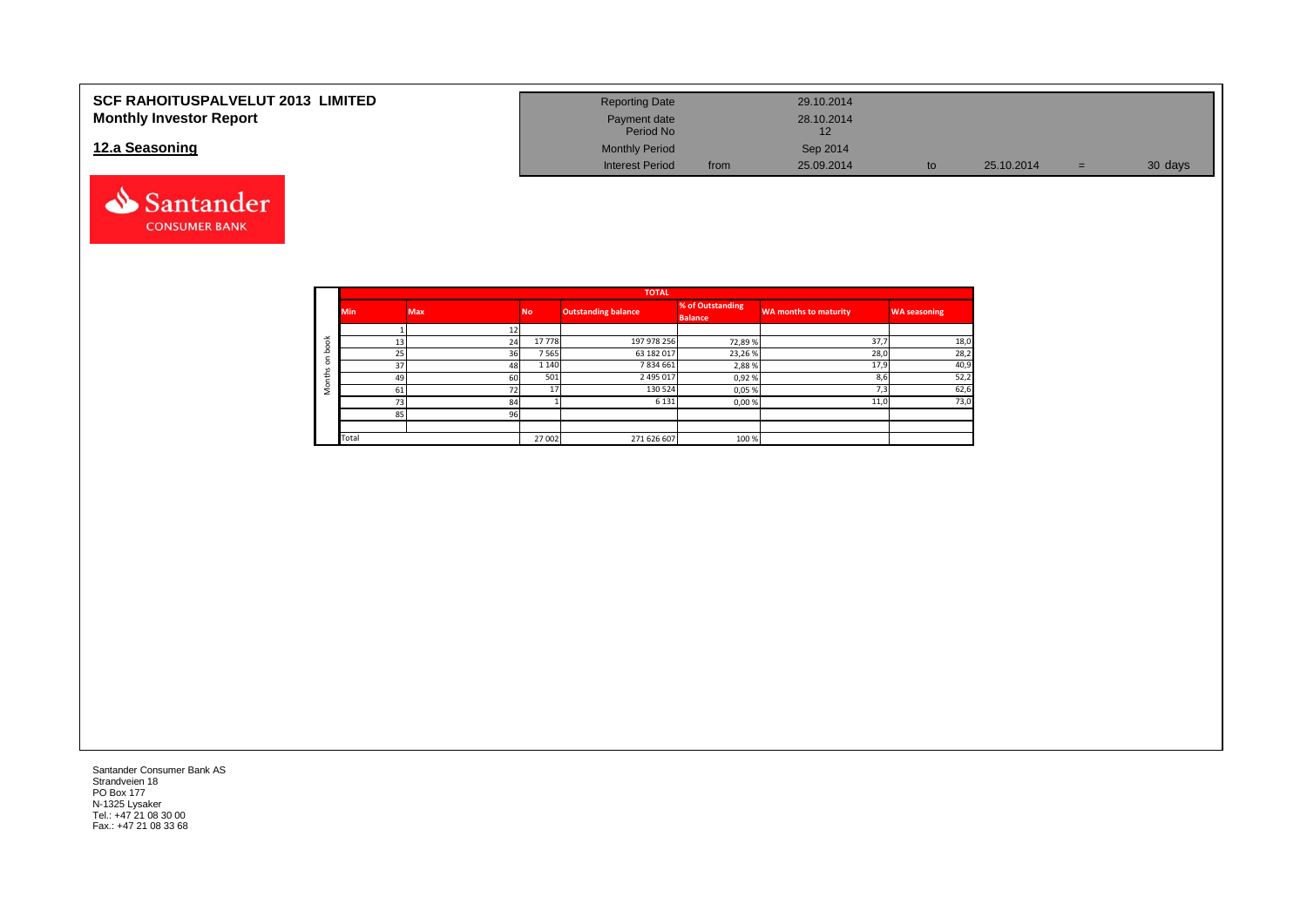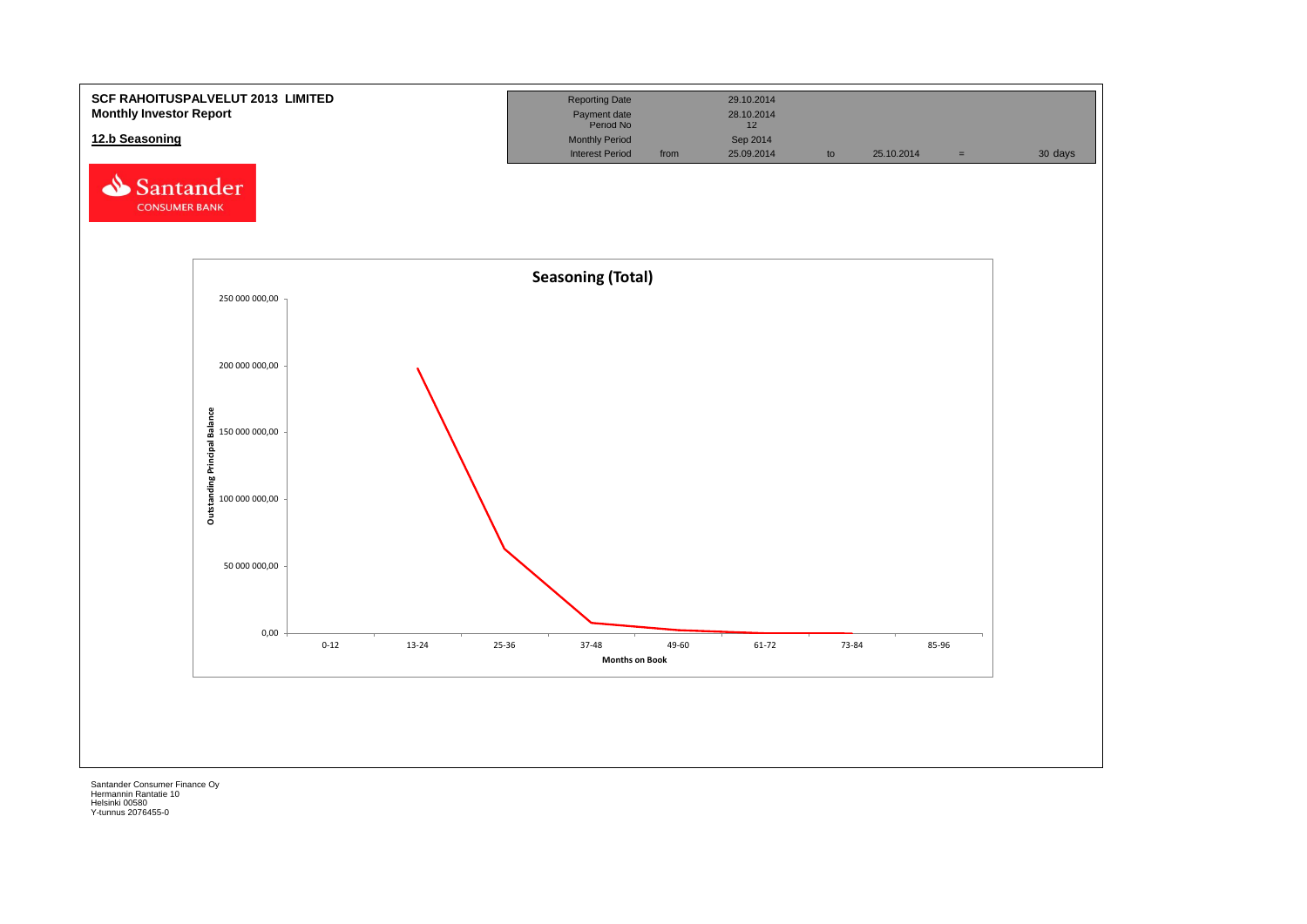| <b>SCF RAHOITUSPALVELUT 2013 LIMITED</b> | <b>Reporting Date</b>     |      | 29.10.2014 |            |     |         |
|------------------------------------------|---------------------------|------|------------|------------|-----|---------|
| <b>Monthly Investor Report</b>           | Payment date<br>Period No |      | 28.10.2014 |            |     |         |
| 13.a Balloon Ioans                       | <b>Monthly Period</b>     |      | Sep 2014   |            |     |         |
|                                          | <b>Interest Period</b>    | from | 25.09.2014 | 25.10.2014 | $=$ | 30 days |

|                           |        | <b>TOTAL</b> |           |                            |                                    |                       |                          |                          |                     |  |  |  |  |  |  |
|---------------------------|--------|--------------|-----------|----------------------------|------------------------------------|-----------------------|--------------------------|--------------------------|---------------------|--|--|--|--|--|--|
| ∸.<br>≔<br>$\overline{ }$ | వి     | <b>Min</b>   | <b>No</b> | <b>Outstanding balance</b> | % of Outstanding<br><b>Balance</b> | <b>Residual Value</b> | <b>Residual of Total</b> | WA months to<br>maturity | <b>WA seasoning</b> |  |  |  |  |  |  |
|                           | ത      | Standard     | 21 472    | 170 075 780                | 62,61%                             | 2444                  | 0,00%                    | 33,3                     | 21,2                |  |  |  |  |  |  |
|                           | ∽      | Balloon      | 5 5 3 0   | 101 550 827                | 37,39 %                            | 37 081 937            | 36,52 %                  | 36,7                     | 21,7                |  |  |  |  |  |  |
|                           | ≗<br>≃ |              |           |                            |                                    |                       |                          |                          |                     |  |  |  |  |  |  |
|                           |        | Total        | 27 002    | 271 626 607                | 100 %                              | 37 084 380            | 13,65 %                  |                          |                     |  |  |  |  |  |  |

┑

Santander Consumer Finance Oy Hermannin Rantatie 10 Helsinki 00580 Y-tunnus 2076455-0

Santander **CONSUMER BANK**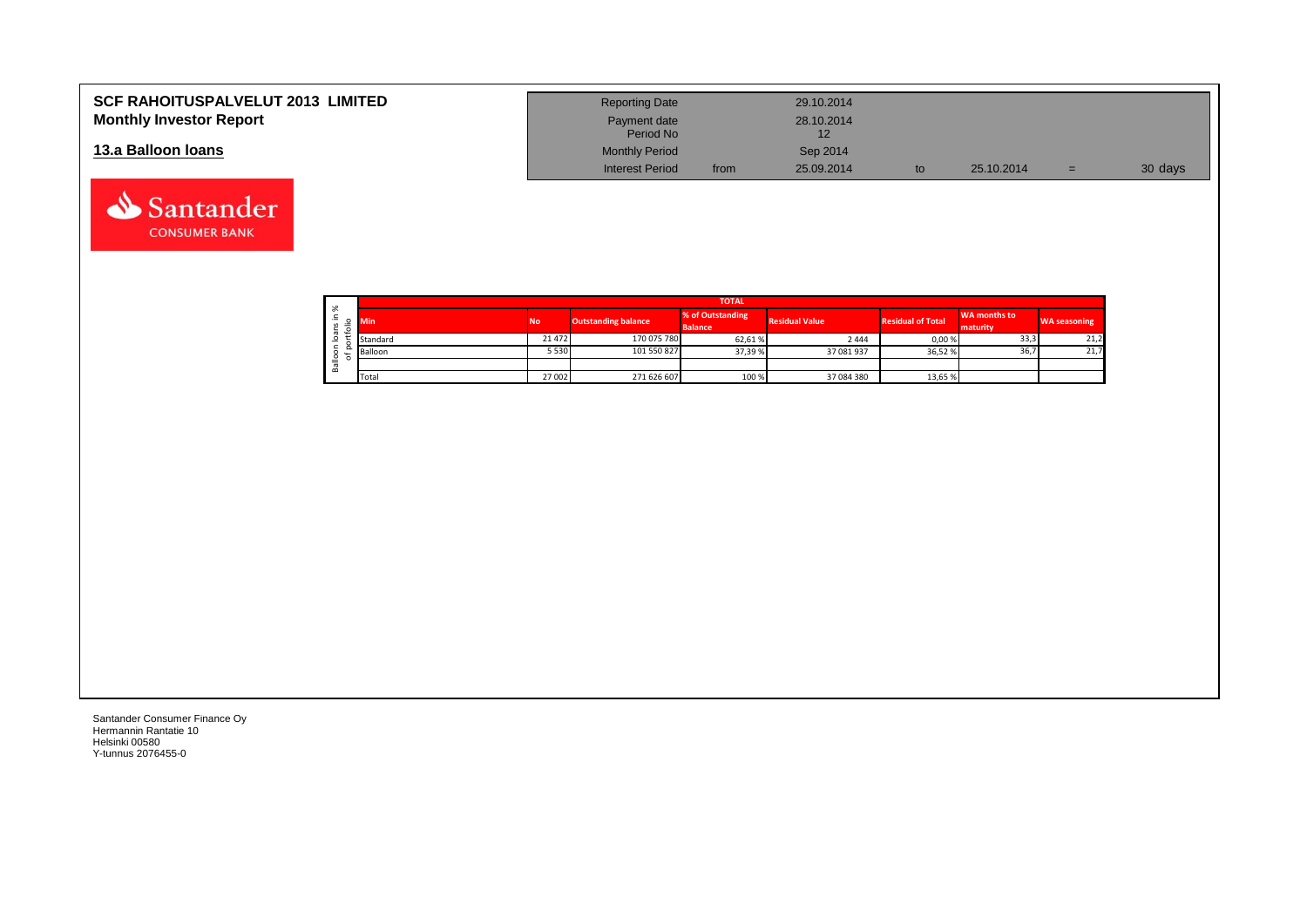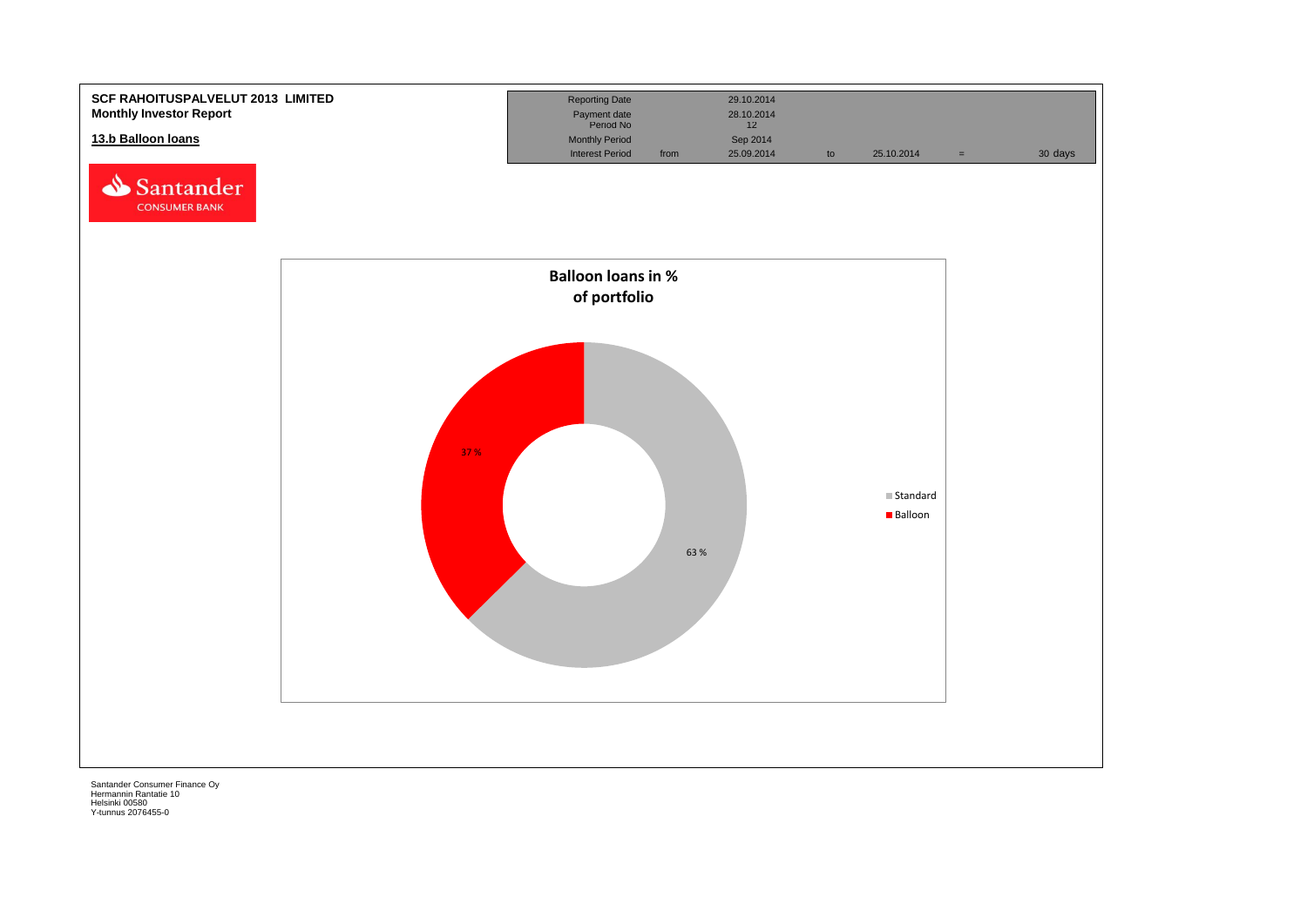| <b>SCF RAHOITUSPALVELUT 2013 LIMITED</b> | <b>Reporting Date</b>     |      | 29.10.2014 |            |     |         |
|------------------------------------------|---------------------------|------|------------|------------|-----|---------|
| <b>Monthly Investor Report</b>           | Payment date<br>Period No |      | 28.10.2014 |            |     |         |
| 14.a # loans per borrower                | <b>Monthly Period</b>     |      | Sep 2014   |            |     |         |
|                                          | <b>Interest Period</b>    | from | 25.09.2014 | 25.10.2014 | $=$ | 30 days |

|                      |                              | <b>TOTAL</b>                   |                            |        |
|----------------------|------------------------------|--------------------------------|----------------------------|--------|
|                      | <b>Total number of loans</b> | <b>Total number of debtors</b> | <b>Outstanding balance</b> | %      |
|                      | $\mathbf{1}$                 | 25 8 22                        | 256 724 954                | 94,51% |
|                      | $\overline{2}$               | 440                            | 10 979 238                 | 4,04 % |
|                      | $\mathbf{3}$                 | 46                             | 2 0 2 4 5 1 5              | 0,75 % |
|                      | 4                            | 14                             | 561 609                    | 0,21%  |
|                      | 5                            | 8                              | 473 266                    | 0,17%  |
|                      | $6 \mid$                     | $\overline{7}$                 | 644 069                    | 0,24 % |
|                      | $7\overline{ }$              | $\overline{2}$                 | 89 017                     | 0,03%  |
|                      | 10                           | 1                              | 129 939                    | 0,05 % |
|                      |                              |                                |                            |        |
| # loans per borrower |                              |                                |                            |        |
|                      |                              |                                |                            |        |
|                      |                              |                                |                            |        |
|                      |                              |                                |                            |        |
|                      |                              |                                |                            |        |
|                      |                              |                                |                            |        |
|                      |                              |                                |                            |        |
|                      |                              |                                |                            |        |
|                      |                              |                                |                            |        |
|                      |                              |                                |                            |        |
|                      |                              |                                |                            |        |
|                      |                              |                                |                            |        |
|                      |                              |                                |                            |        |
|                      |                              |                                |                            |        |
|                      | Total:                       | 26 340                         | 271 626 607                | 100,0% |

Santander **CONSUMER BANK**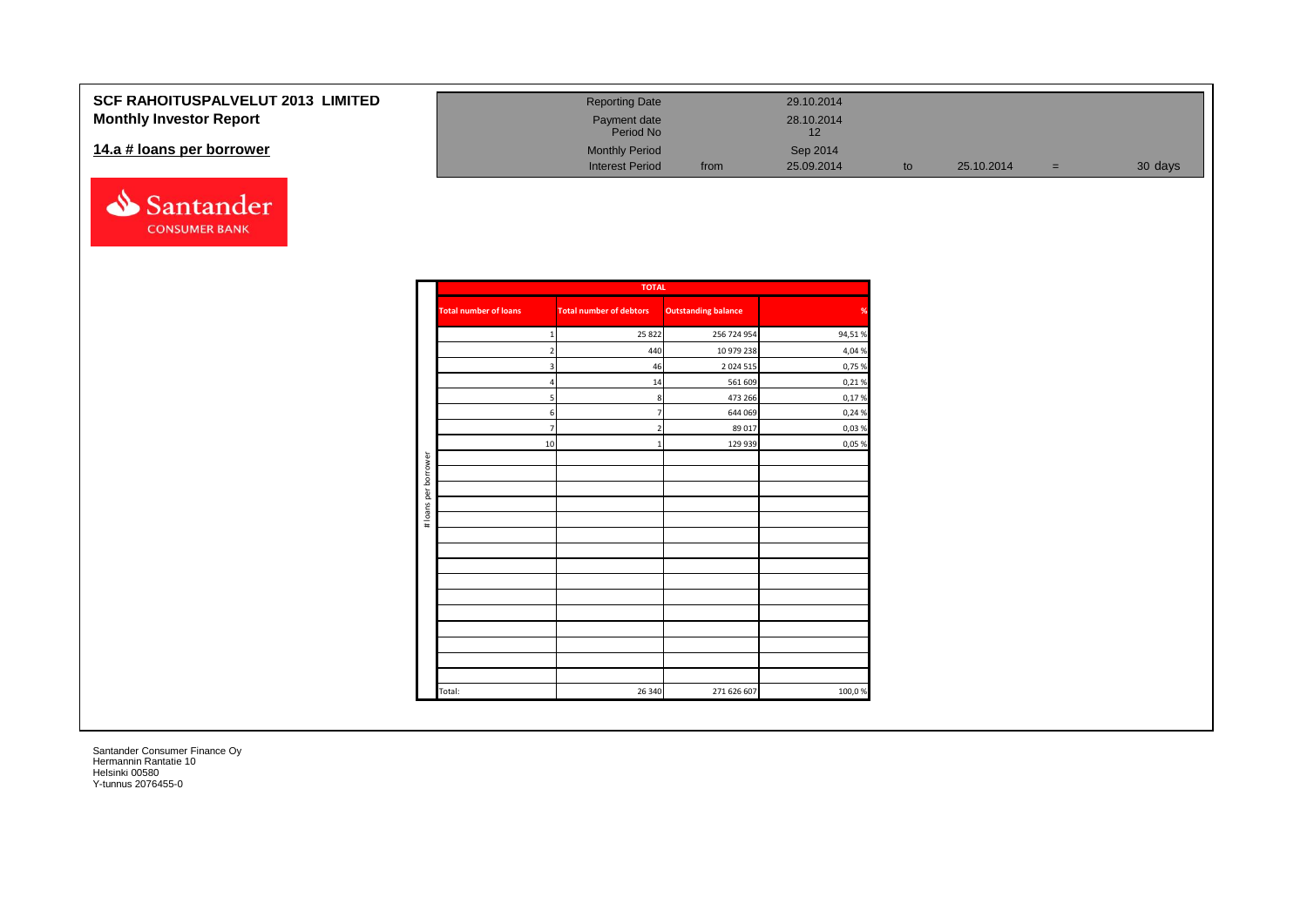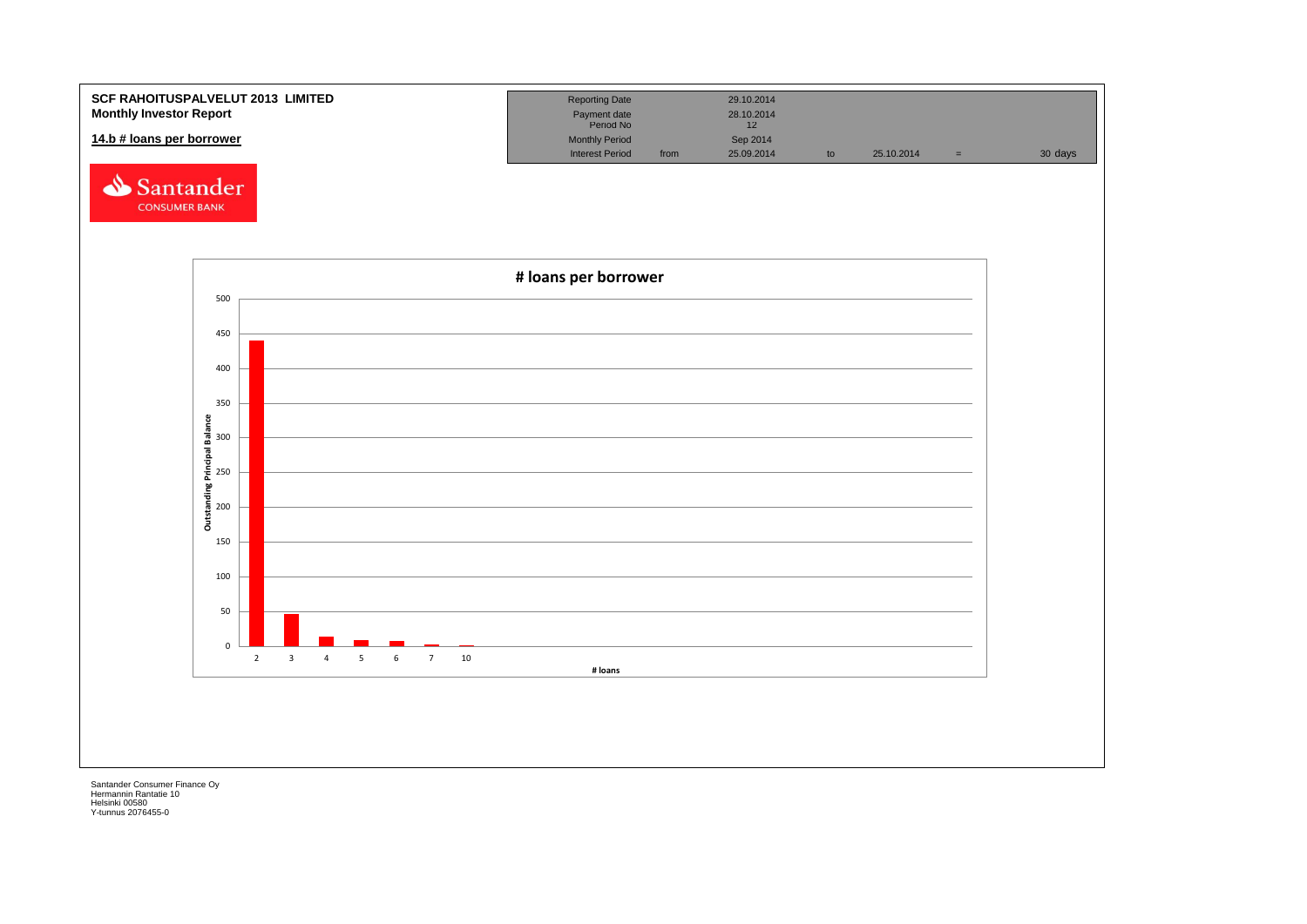# **SCF RAHOITUSPALVELUT 2013 LIMITED** Reporting Date Reporting Date 29.10.2014 **Monthly Investor Report Payment date** 28.10.2014

#### **15.a Amortization Profile**



| <b>Monthly Investor Report</b> |                |               | Payment date<br>Period No |                        | 28.10.2014<br>12    |                 |            |            |         |
|--------------------------------|----------------|---------------|---------------------------|------------------------|---------------------|-----------------|------------|------------|---------|
| 15.a Amortization Profile      |                |               | <b>Monthly Period</b>     |                        | Sep 2014            |                 |            |            |         |
|                                |                |               | <b>Interest Period</b>    | from                   | 25.09.2014          | to              | 25.10.2014 | $=$        | 30 days |
| Santander                      |                |               |                           |                        | <b>TOTAL</b>        |                 |            |            |         |
| <b>CONSUMER BANK</b>           |                | <b>Period</b> | <b>Opening Balance</b>    | <b>Closing Balance</b> | <b>Amortization</b> | <b>Interest</b> | Yield      | Percentage |         |
|                                |                |               | 271 626 607               | 263 756 987            | 7859974             | 1071835         | 4,84%      | 97,11%     |         |
|                                |                |               | 263 756 987               | 256 049 695            | 7707292             | 1 041 382       | 4,84 %     | 94,27%     |         |
|                                |                |               | 256 049 695               | 248 403 708            | 7645987             | 1 0 1 1 1 5 0   | 4,84%      | 91,45 %    |         |
|                                |                |               | 248 403 708               | 240 748 522            | 7 655 185           | 981 147         | 4,84%      | 88,64 %    |         |
|                                |                |               | 240 748 522               | 233 112 054            | 7 636 469           | 951 016         | 4,84%      | 85,82 %    |         |
|                                |                |               | 233 112 054               | 225 075 064            | 8 0 3 6 9 8 9       | 921 062         | 4,85 %     | 82,86%     |         |
|                                | periods)       |               | 225 075 064               | 217 429 525            | 7 645 539           | 889 971         | 4,85 %     | 80,05 %    |         |
|                                | $\overline{c}$ |               | 217 429 525               | 209 970 755            | 7458771             | 859 885         | 4,85 %     | 77,30%     |         |
|                                | €              |               | 209 970 755               | 202 467 636            | 7 503 119           | 830 445         | 4,85 %     | 74,54 %    |         |
|                                | ofile          | 10            | 202 467 636               | 195 138 820            | 7 328 815           | 800 720         | 4,85 %     | 71,84 %    |         |
|                                | ā              | 11            | 195 138 820               | 187 989 179            | 7 149 642           | 771 710         | 4,85 %     | 69,21%     |         |
|                                | ă              | 12            | 187 989 179               | 180 911 549            | 7077630             | 743 528         | 4,85 %     | 66,61%     |         |
|                                |                | 13            | 180 911 549               | 173 912 721            | 6998828             | 715 544         | 4,85 %     | 64,03%     |         |
|                                | Amor           | 14            | 173 912 721               | 166 876 195            | 7 036 526           | 688 174         | 4,85%      | 61,44 %    |         |
|                                |                |               | 166 876 195               | 159 982 739            | 6 893 457           | 660 853         | 4,86%      | 58,90 %    |         |
|                                |                | 16            | 159 982 739               | 153 193 804            | 6788934             | 633 688         | 4,86%      | 56,40%     |         |
|                                |                | 17            | 153 193 804               | 146 567 456            | 6 626 348           | 606 809         | 4,86%      | 53,96%     |         |
|                                |                | 18            | 146 567 456               | 139 978 764            | 6 588 692           | 580 323         | 4,86%      | 51,54 %    |         |
|                                |                | 19            | 139 978 764               | 133 449 268            | 6 5 29 4 96         | 554 056         | 4,85%      | 49,13%     |         |
|                                |                | 20            | 133 449 268               | 127 182 543            | 6 266 725           | 527 778         | 4,85%      | 46,82%     |         |
|                                |                |               |                           |                        |                     |                 |            |            |         |
|                                |                |               |                           |                        |                     |                 |            |            |         |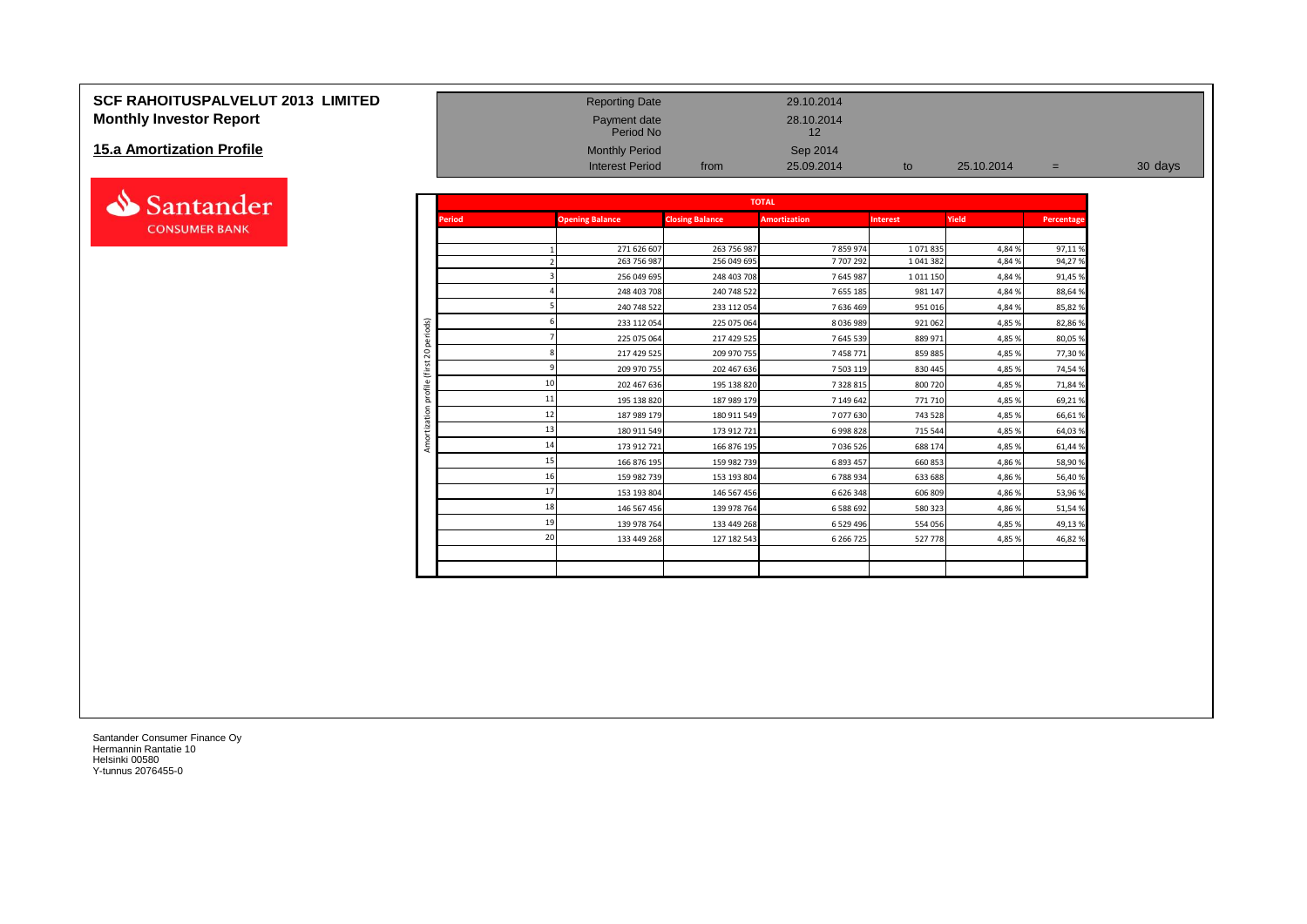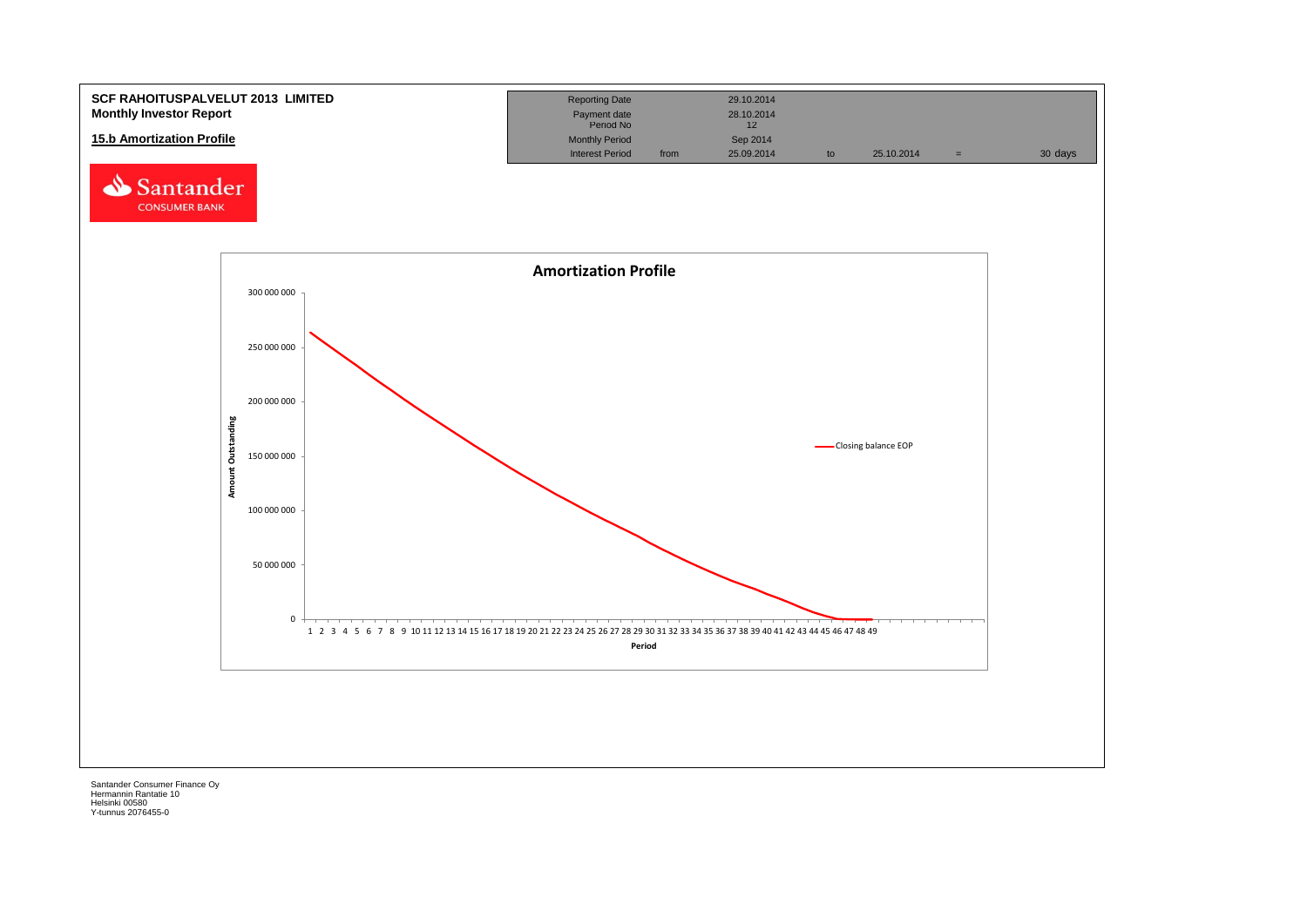| <b>SCF RAHOITUSPALVELUT 2013 LIMITED</b><br><b>Monthly Investor Report</b> | <b>Reporting Date</b><br>Payment date<br>Period No |      | 29.10.2014<br>28.10.2014<br>12 |    |            |         |
|----------------------------------------------------------------------------|----------------------------------------------------|------|--------------------------------|----|------------|---------|
| 16.a Payment Holidays                                                      | <b>Monthly Period</b><br><b>Interest Period</b>    | from | Sep 2014<br>25.09.2014         | to | 25.10.2014 | 30 days |



|                |               |           | <b>TOTAL</b>                     |                        |                        |
|----------------|---------------|-----------|----------------------------------|------------------------|------------------------|
|                | <b>Period</b> | <b>No</b> | <b>Number of periods granted</b> | <b>Sum of Payments</b> | <b>Closing Balance</b> |
|                | 2013 10       | 72        | 107                              | 28 5 15                | 901 468                |
|                | 2013 11       | 94        | 145                              | 41 443                 | 1 278 284              |
|                | 2013 12       | 144       | 175                              | 51 230                 | 2 2 2 1 3 1 1          |
|                | 2014 01       | 121       | 174                              | 52 332                 | 1706 176               |
|                | 2014 02       | 125       | 185                              | 51 325                 | 1759910                |
|                | 2014 03       | 122       | 186                              | 51 140                 | 1786354                |
|                | 2014 04       | 95        | 139                              | 38 074                 | 1 266 333              |
|                | 2014 05       | 98        | 128                              | 35 401                 | 1 240 162              |
|                | 2014 06       | 117       | 166                              | 44 3 28                | 1470688                |
| Paymet Holiday | 2014 07       | 128       | 179                              | 49 783                 | 1682 174               |
|                | 2014 08       | 119       | 171                              | 50713                  | 1 5 1 5 8 9 5          |
|                | 2014 09       | 71        | 104                              | 28 4 7 8               | 897 285                |
|                |               |           |                                  |                        |                        |
|                |               |           |                                  |                        |                        |
|                |               |           |                                  |                        |                        |
|                | Total:        | 1 3 0 6   | 1859                             | 522 762                | 17 726 041             |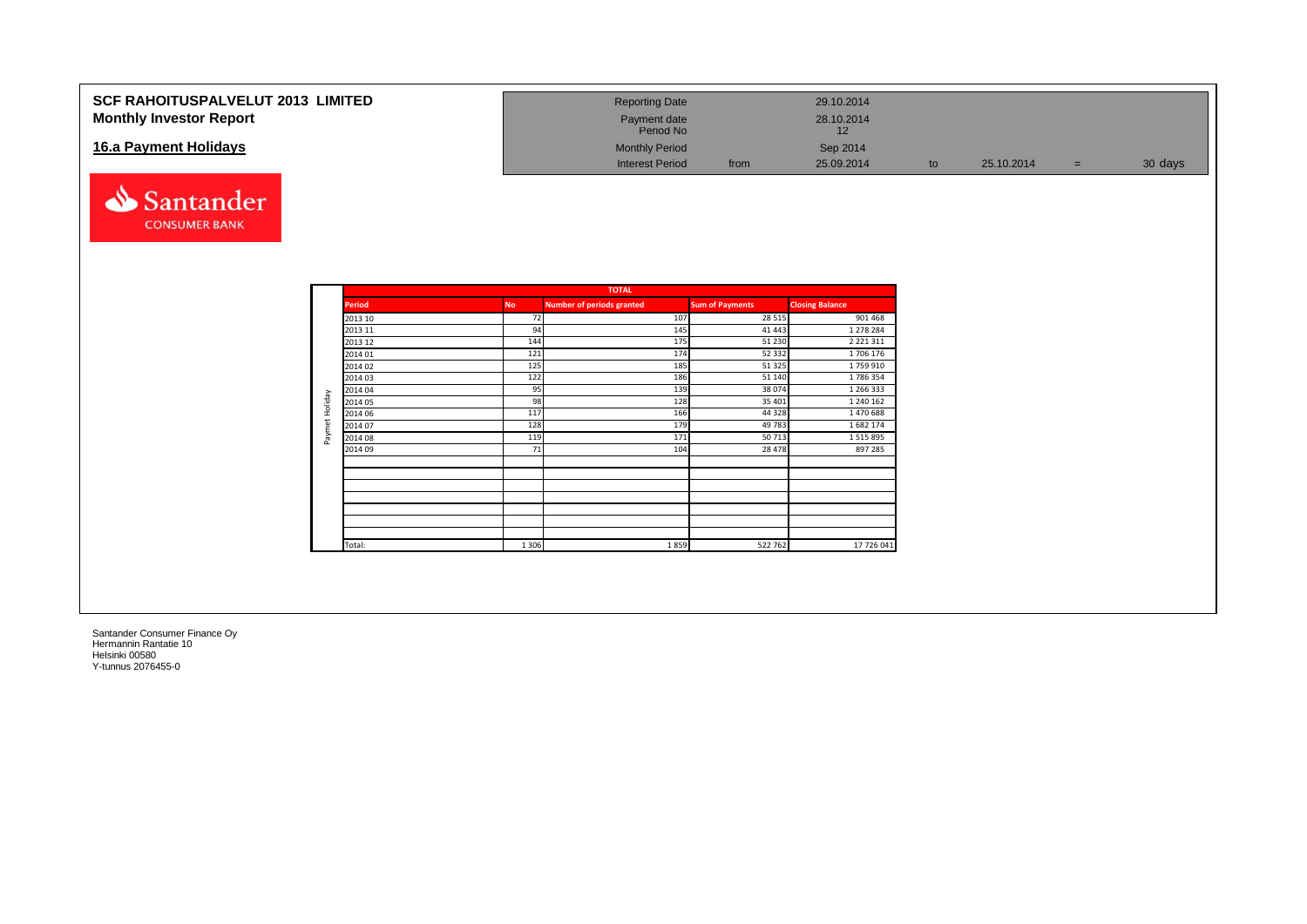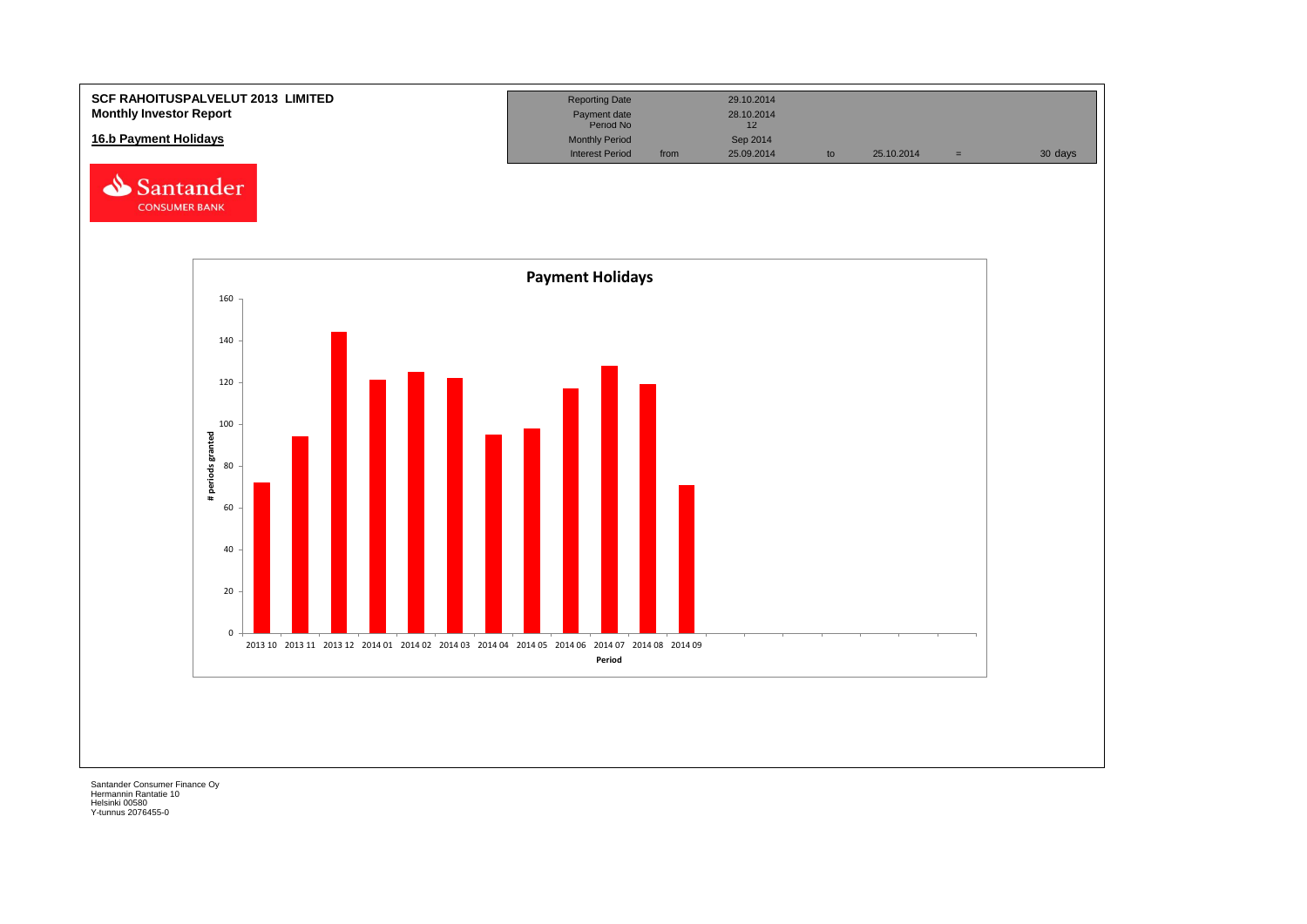| <b>SCF RAHOITUSPALVELUT 2013 LIMITED</b><br><b>Monthly Investor Report</b> | <b>Reporting Date</b><br>Payment date |      | 29.10.2014<br>28.10.2014 |    |            |     |         |
|----------------------------------------------------------------------------|---------------------------------------|------|--------------------------|----|------------|-----|---------|
|                                                                            | Period No                             |      | 12                       |    |            |     |         |
| 17.a Downpayment                                                           | <b>Monthly Period</b>                 |      | Sep 2014                 |    |            |     |         |
|                                                                            | <b>Interest Period</b>                | from | 25.09.2014               | to | 25.10.2014 | $=$ | 30 days |
| Santander                                                                  |                                       |      |                          |    |            |     |         |

|          |            |        |         | <b>TOTAL</b>               |       |                       |                     |
|----------|------------|--------|---------|----------------------------|-------|-----------------------|---------------------|
|          | $Min (==)$ | Max(<) | No.     | <b>Outstanding balance</b> |       | WA months to maturity | <b>WA seasoning</b> |
|          | 0%         | 5%     | 1889    | 25 704 045                 | 9,5%  | 38,9                  | 19,6                |
|          | 5 %        | 10%    | 2 3 5 0 | 30 542 294                 | 11,2% | 37,9                  | 20,5                |
| $\aleph$ | 10%        | 15%    | 4 3 9 8 | 50 396 223                 | 18,6% | 36,2                  | 21,3                |
|          | 15%        | 20%    | 3 6 4 8 | 40 556 664                 | 14,9% | 34,8                  | 22,0                |
|          | 20%        | 25%    | 3 6 8 2 | 36 958 291                 | 13,6% | 33,7                  | 22,0                |
| ۵        | 25 %       | 30%    | 2 4 1 5 | 24 682 078                 | 9,1%  | 33,7                  | 21,7                |
|          | 30%        | 35%    | 1876    | 17 209 754                 | 6,3%  | 32,4                  | 22,1                |
|          | 35%        |        | 6744    | 45 577 258                 | 16,8% | 30,0                  | 21,3                |
|          |            |        |         |                            |       |                       |                     |
|          | Total      |        | 27 002  | 271 626 607                | 100 % |                       |                     |

**CONSUMER BANK**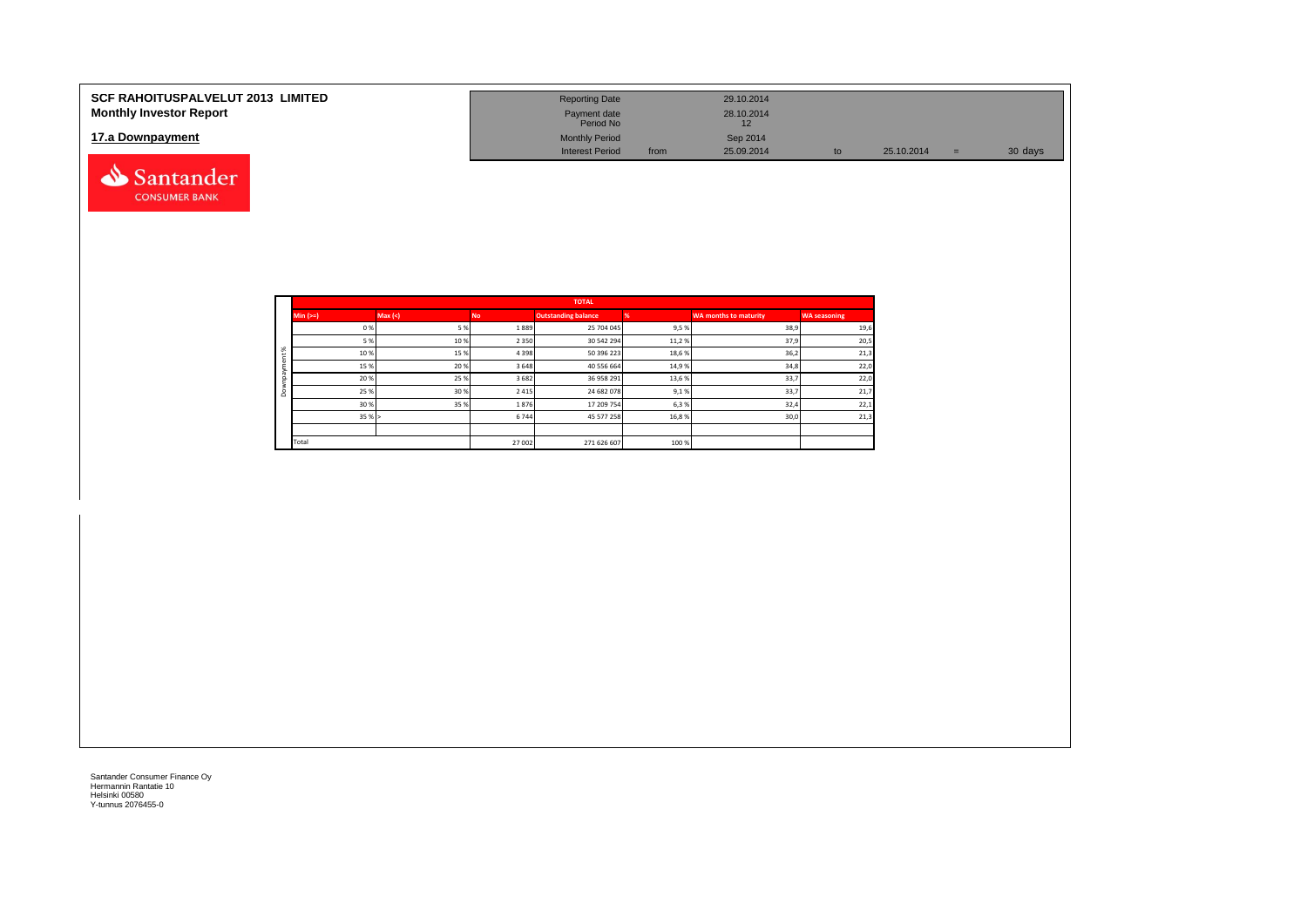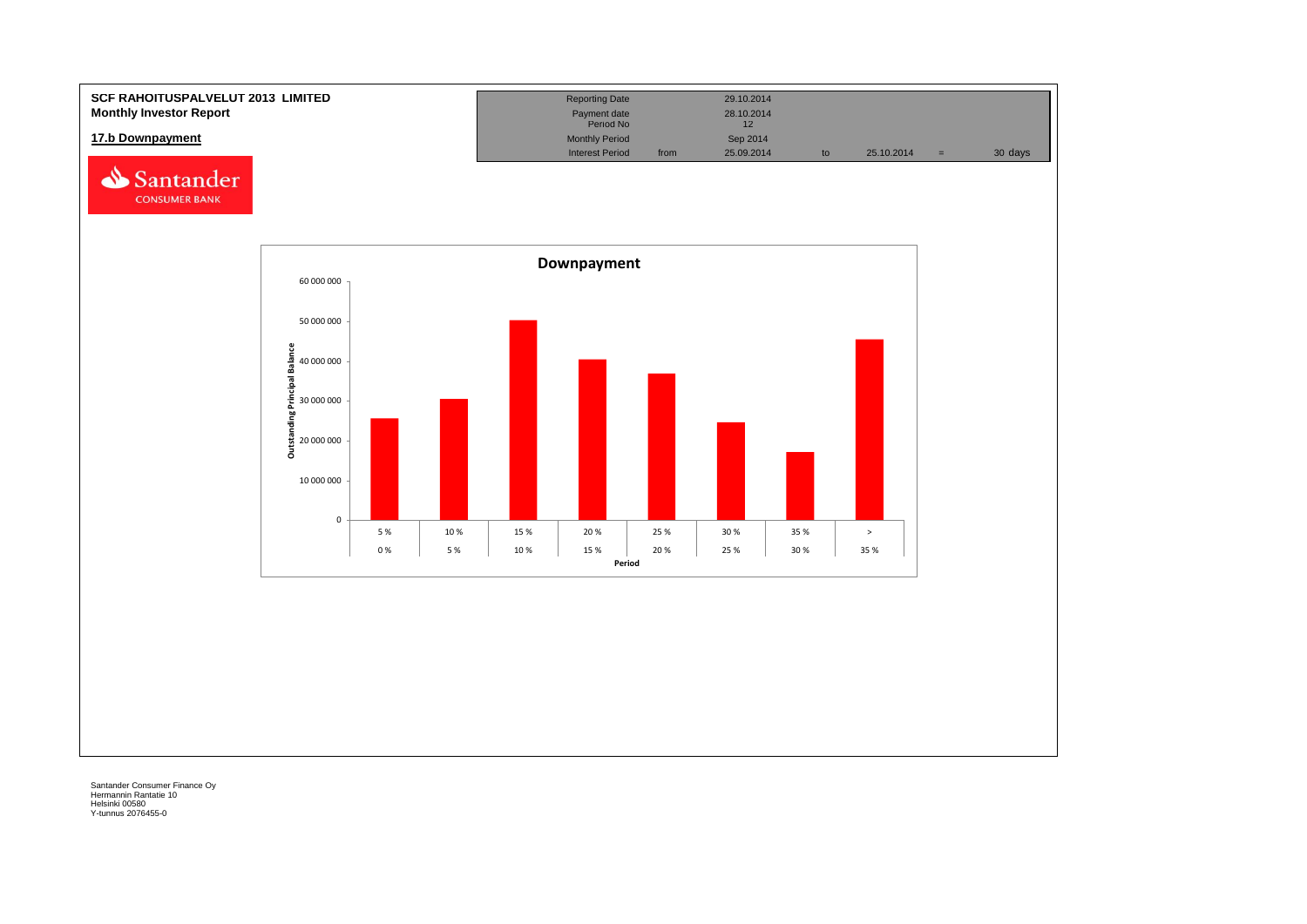| <b>SCF RAHOITUSPALVELUT 2013 LIMITED</b><br><b>Monthly Investor Report</b> | <b>Reporting Date</b><br>Payment date<br>Period No |      | 29.10.2014<br>28.10.2014 |    |            |     |         |
|----------------------------------------------------------------------------|----------------------------------------------------|------|--------------------------|----|------------|-----|---------|
| 18.a Vehicle Condtion                                                      | <b>Monthly Period</b><br><b>Interest Period</b>    | from | Sep 2014<br>25.09.2014   | to | 25.10.2014 | $=$ | 30 days |

|  |                          |           | <b>TOTAL</b>               |       |                              |                     |  |  |  |  |
|--|--------------------------|-----------|----------------------------|-------|------------------------------|---------------------|--|--|--|--|
|  | <b>Vehicle condition</b> | <b>No</b> | <b>Outstanding balance</b> |       | <b>WA months to maturity</b> | <b>WA seasoning</b> |  |  |  |  |
|  | <b>INew</b>              | 6739      | 90 952 741                 | 33,5% | 34.                          | 21.4                |  |  |  |  |
|  | <b>I</b> Used            | 20 26 3   | 180 673 866                | 66,5% | 34.5                         | 21,4                |  |  |  |  |
|  |                          |           |                            |       |                              |                     |  |  |  |  |
|  | <b>T</b> otal            | 27 002    | 271 626 607                | 100 % |                              |                     |  |  |  |  |

Santander **CONSUMER BANK**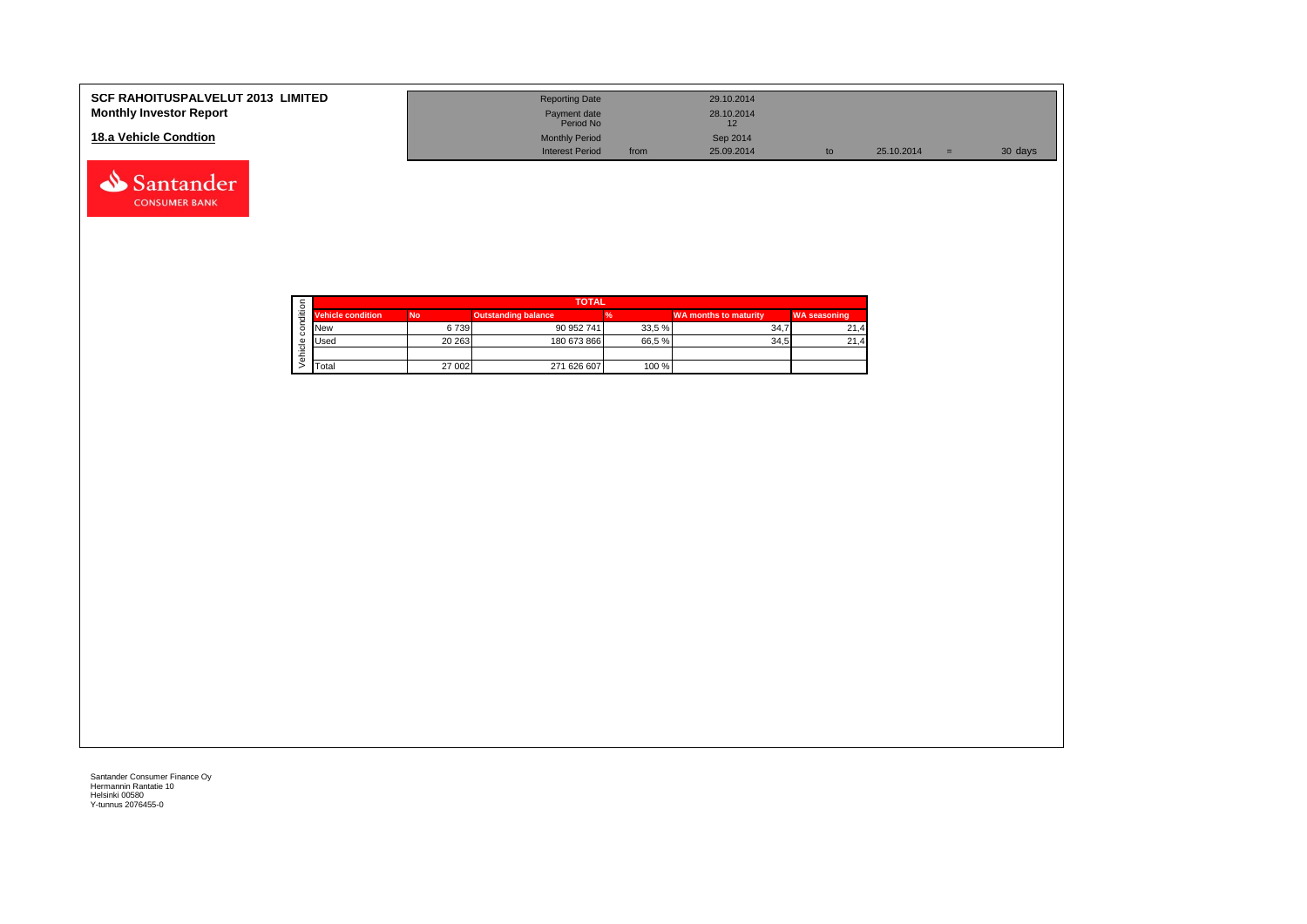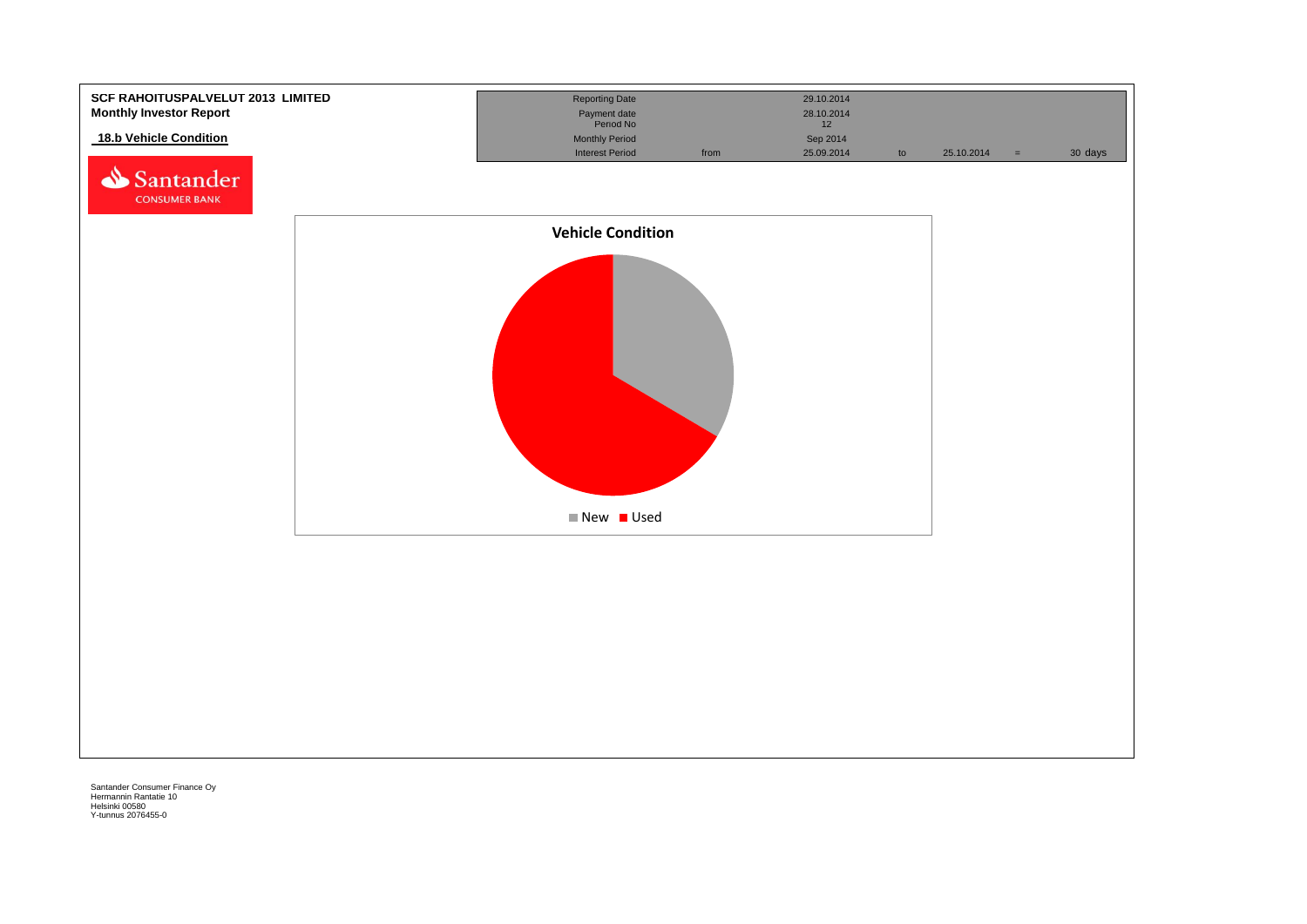| <b>SCF RAHOITUSPALVELUT 2013 LIMITED</b> | <b>Reporting Date</b>     |      | 29.10.2014 |            |         |
|------------------------------------------|---------------------------|------|------------|------------|---------|
| <b>Monthly Investor Report</b>           | Payment date<br>Period No |      | 28.10.2014 |            |         |
| 19.a Borrower Type                       | <b>Monthly Period</b>     |      | Sep 2014   |            |         |
|                                          | <b>Interest Period</b>    | from | 25.09.2014 | 25.10.2014 | 30 days |



Santander **CONSUMER BANK**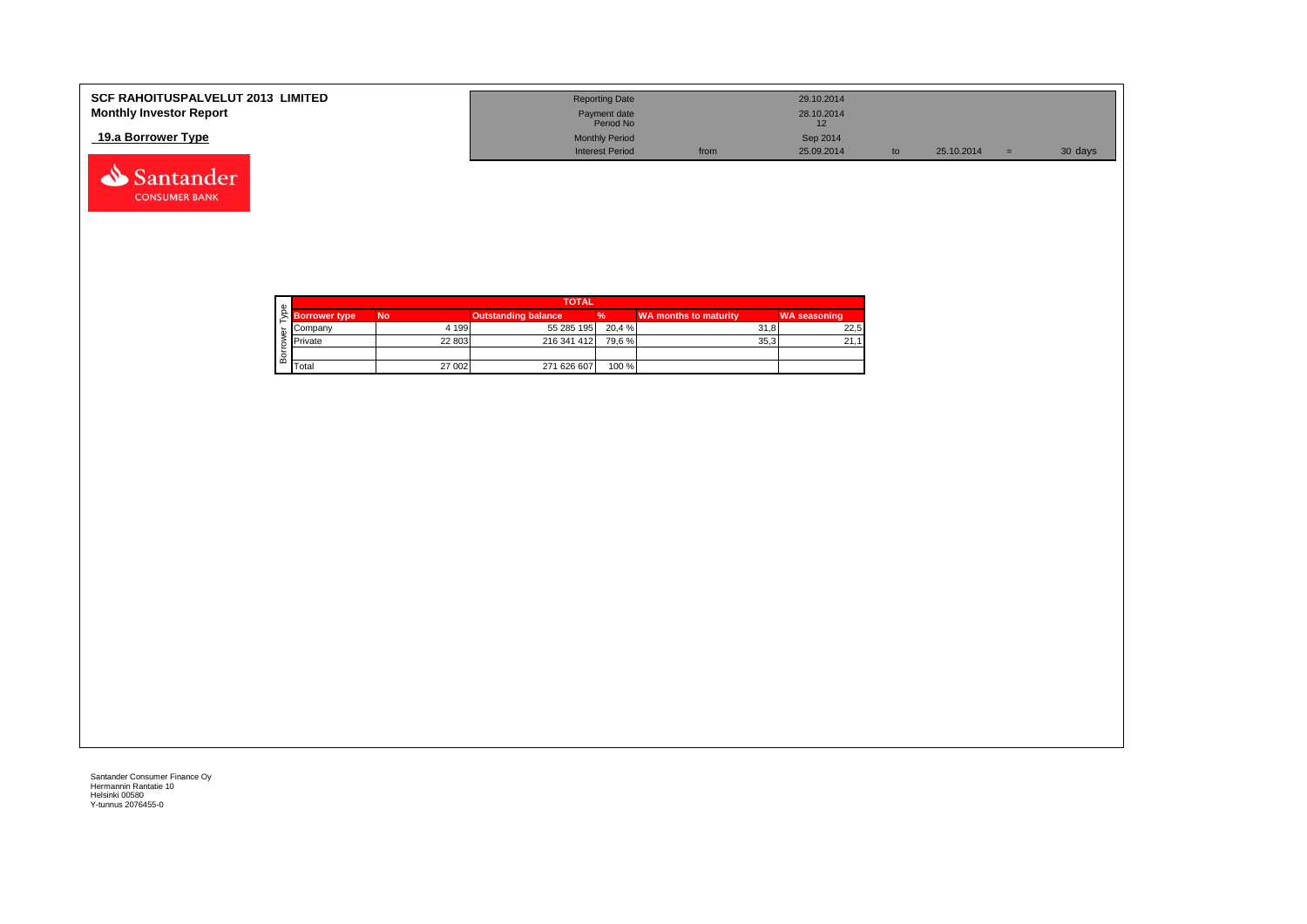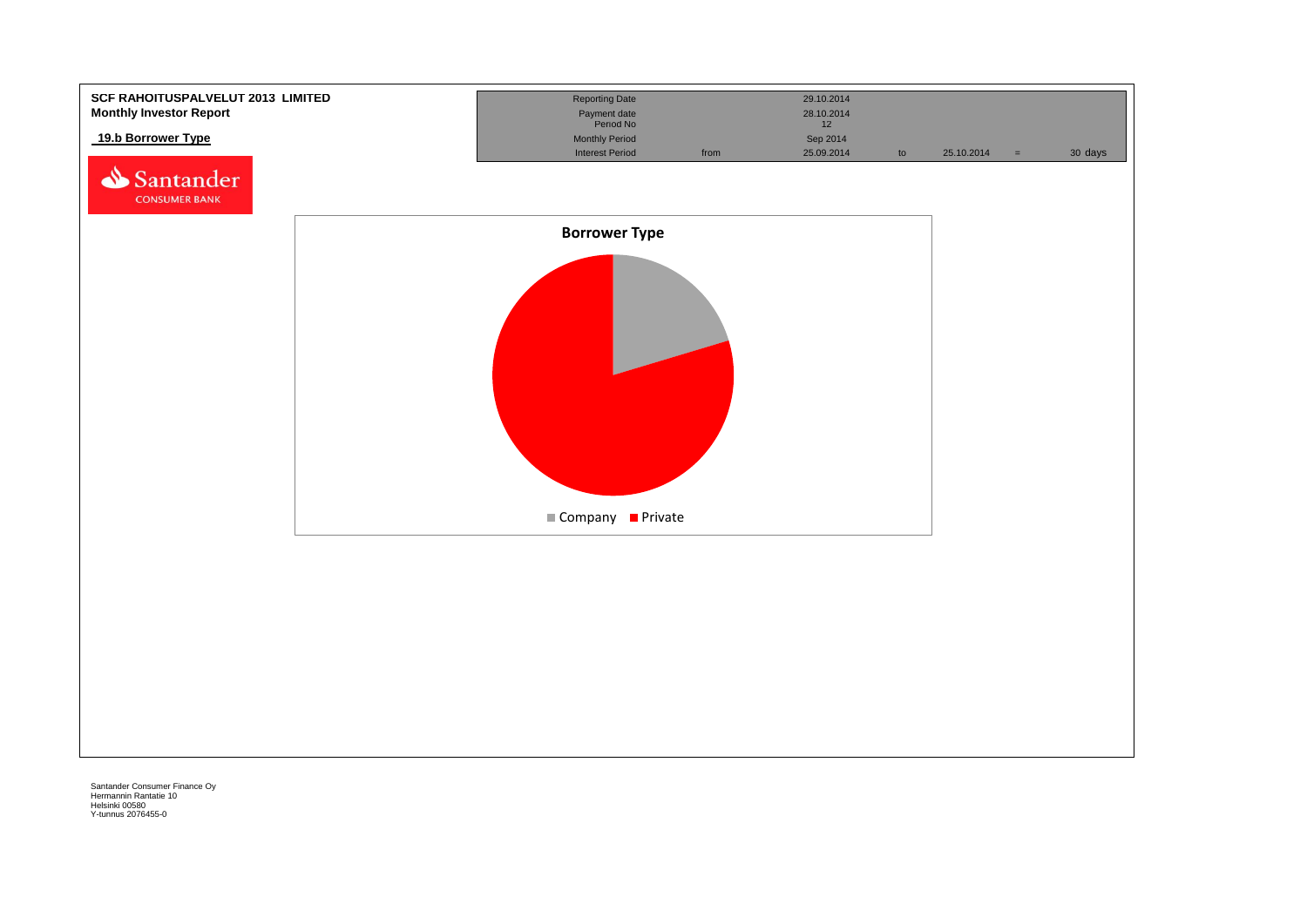| <b>SCF RAHOITUSPALVELUT 2013 LIMITED</b> | <b>Reporting Date</b>     |      | 29.10.2014 |    |            |     |         |
|------------------------------------------|---------------------------|------|------------|----|------------|-----|---------|
| <b>Monthly Investor Report</b>           | Payment date<br>Period No |      | 28.10.2014 |    |            |     |         |
| 20.a Vehicle type                        | <b>Monthly Period</b>     |      | Sep 2014   |    |            |     |         |
|                                          | <b>Interest Period</b>    | from | 25.09.2014 | to | 25.10.2014 | $=$ | 30 days |



Santander **CONSUMER BANK**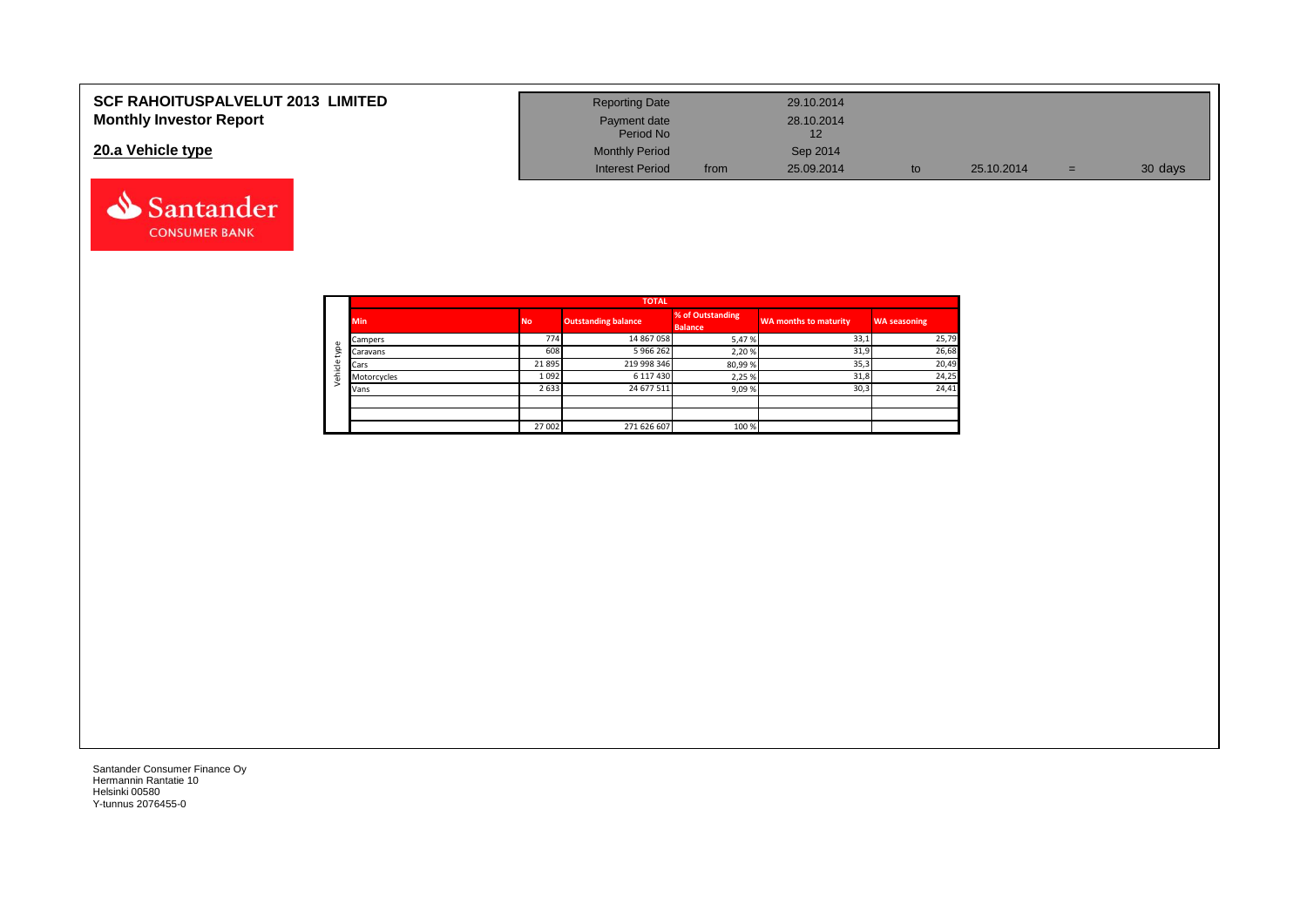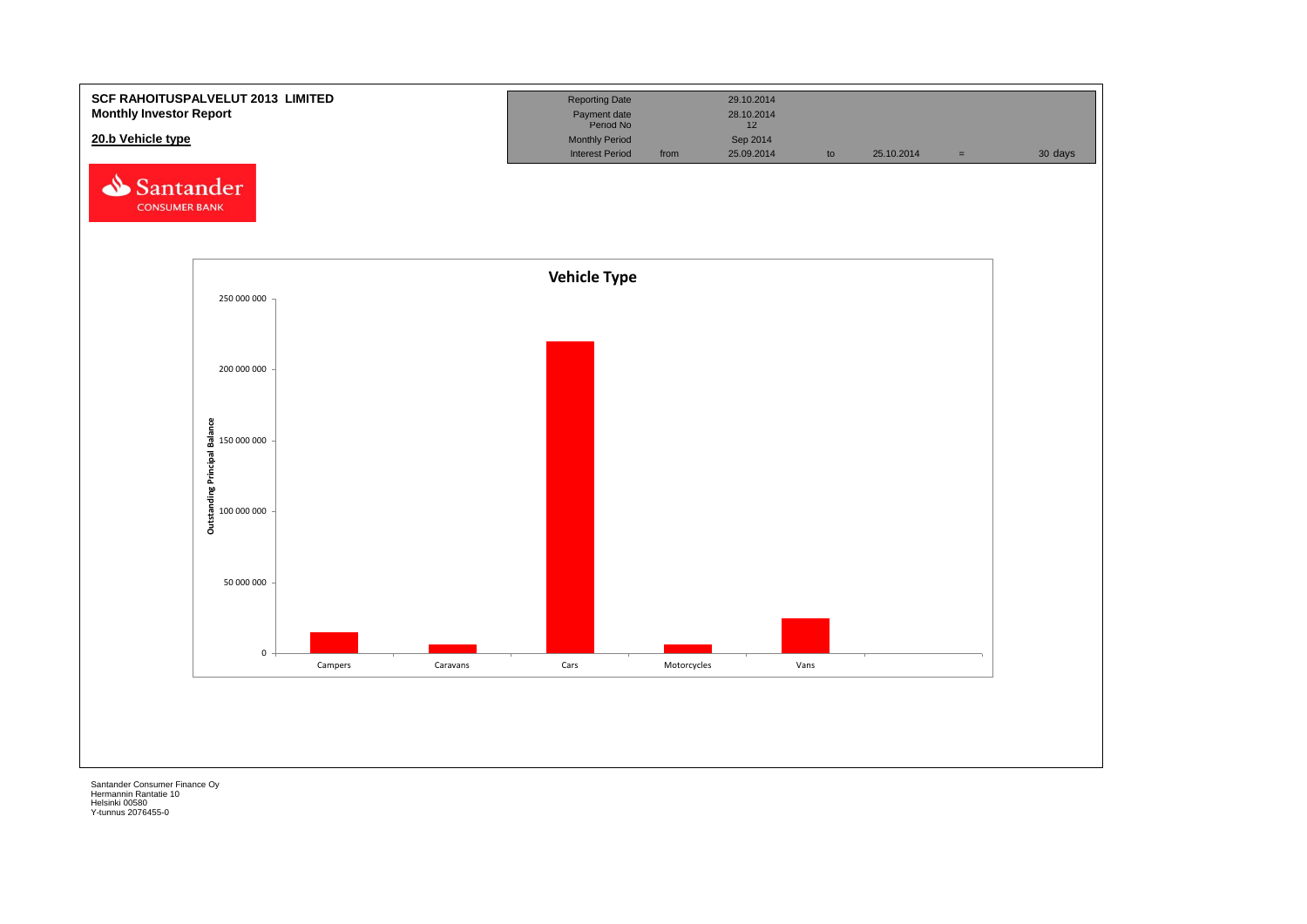| <b>SCF RAHOITUSPALVELUT 2013 LIMITED</b> | <b>Reporting Date</b>     |      | 29.10.2014       |            |     |         |
|------------------------------------------|---------------------------|------|------------------|------------|-----|---------|
| <b>Monthly Investor Report</b>           | Payment date<br>Period No |      | 28.10.2014<br>12 |            |     |         |
| 21.a Restructured Loans                  | <b>Monthly Period</b>     |      | Sep 2014         |            |     |         |
|                                          | <b>Interest Period</b>    | from | 25.09.2014       | 25.10.2014 | $=$ | 30 days |

|              |               | <b>TOTAL</b>   |                            |
|--------------|---------------|----------------|----------------------------|
|              | <b>Period</b> | <b>No</b>      | <b>Outstanding balance</b> |
|              | 2013 10       | $\mathbf{1}$   | 6896                       |
|              | 2013 11       | 3              | 22 012                     |
|              | 2013 12       | $\overline{2}$ | 11 0 89                    |
|              | 2014 01       | $\overline{2}$ | 11 6 29                    |
|              | 2014 02       | 0              | 0                          |
|              | 2014 03       | 0              | 0                          |
|              | 2014 04       | 0              | 0                          |
|              | 2014 05       | $\overline{1}$ | 83                         |
|              | 2014 06       | $\Omega$       | 0                          |
| Restructured | 2014 07       | 0              | $\mathbf 0$                |
|              | 2014 08       | $\overline{2}$ | 41 3 3 6                   |
|              | 2014 09       | 0              | 0                          |
|              |               |                |                            |
|              |               |                |                            |
|              |               |                |                            |
|              |               |                |                            |
|              |               |                |                            |
|              |               |                |                            |
|              |               |                |                            |
|              |               | 11             | 93 045                     |

Santander **CONSUMER BANK**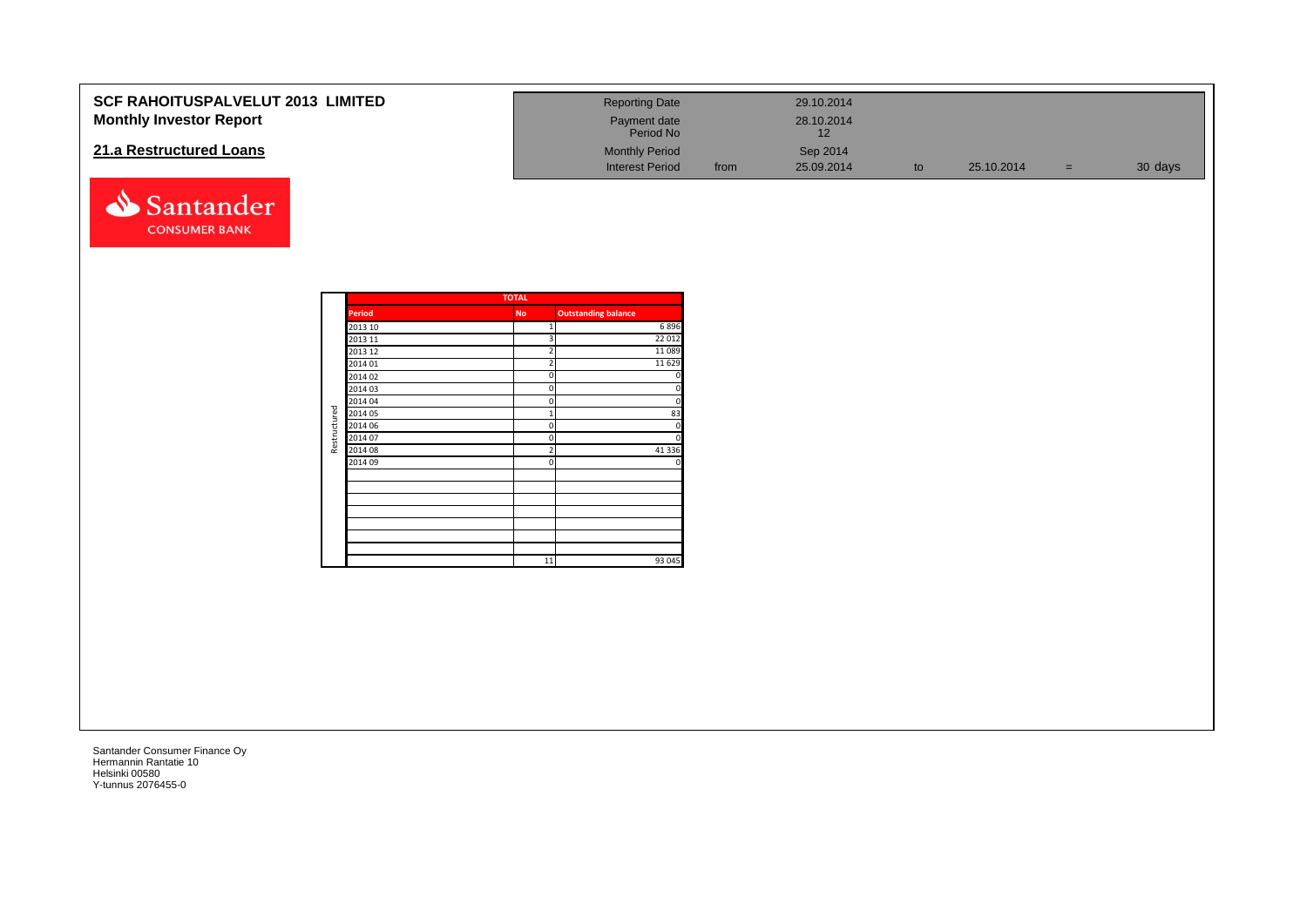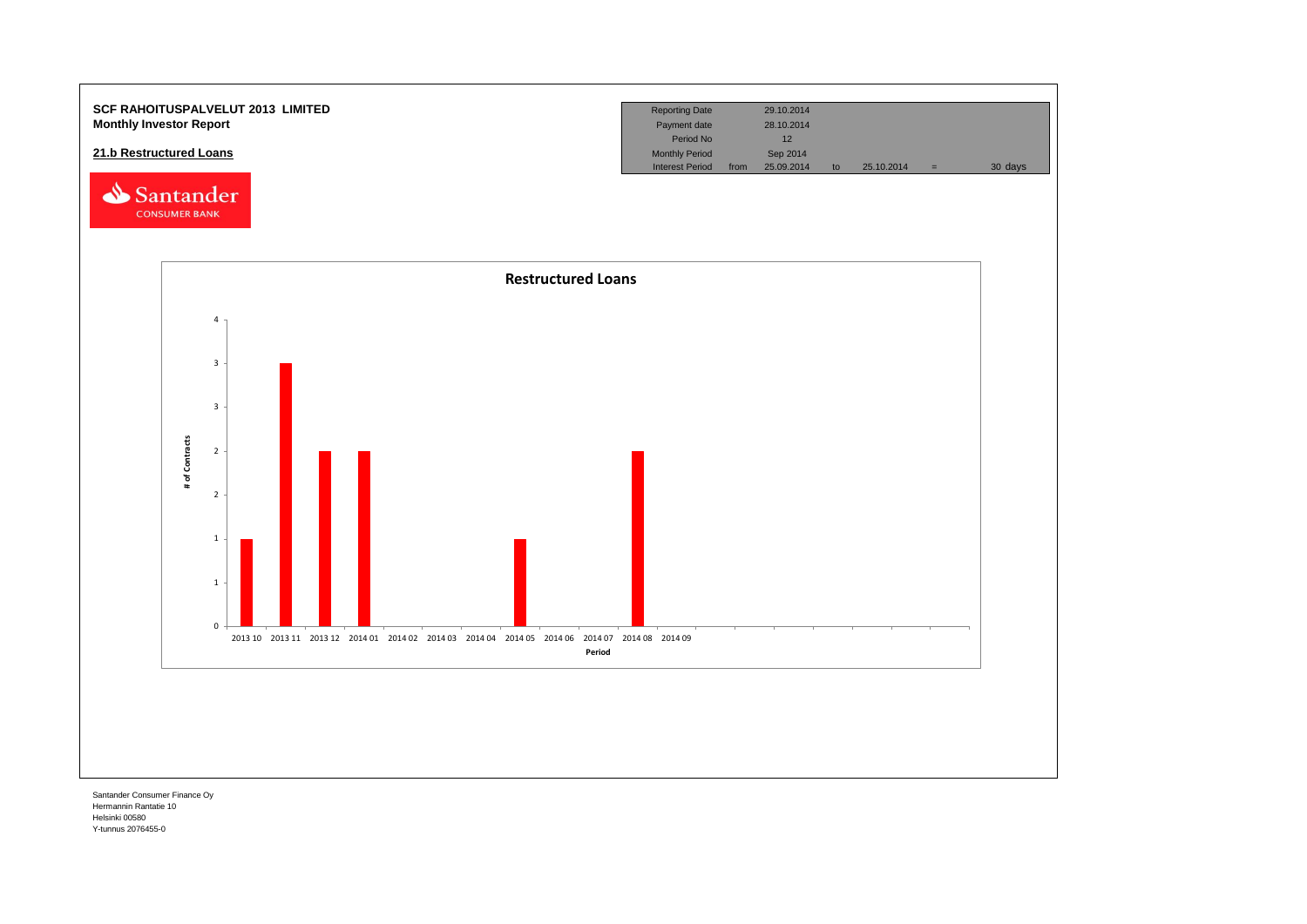### **SCF RAHOITUSPALVELUT 2013 Monthly Investor Report**

### **22.a Dynamic Interest rate**



| <b>LIMITED</b> | <b>Reporting Date</b><br>Payment date<br>Period No |      | 29.10.2014<br>28.10.2014<br>12 |    |            |     |         |
|----------------|----------------------------------------------------|------|--------------------------------|----|------------|-----|---------|
|                | <b>Monthly Period</b><br><b>Interest Period</b>    | from | Sep 2014<br>25.09.2014         | to | 25.10.2014 | $=$ | 30 days |

|                         |               | <b>TOTAL</b>           |                         |
|-------------------------|---------------|------------------------|-------------------------|
|                         | <b>Period</b> | <b>Closing balance</b> | <b>WA Interest rate</b> |
|                         | 2013 10       | 479 099 092            | 4,768%                  |
|                         | 2013 11       | 458 398 637            | 4,770 %                 |
|                         | 2013 12       | 439 817 265            | 4,768%                  |
|                         | 2014 01       | 418 143 705            | 4,768%                  |
|                         | 2014 02       | 398 902 873            | 4,764 %                 |
|                         | 2014 03       | 379 213 871            | 4,761 %                 |
|                         | 2014 04       | 359 234 654            | 4,759 %                 |
|                         | 2014 05       | 340 885 065            | 4,754 %                 |
|                         | 2014 06       | 322 650 512            | 4,749 %                 |
| Interest rate evolution | 2014 07       | 304 641 317            | 4,744 %                 |
|                         | 2014 08       | 288 816 929            | 4,740 %                 |
|                         | 2014 09       | 271 626 607            | 4,737%                  |
|                         |               |                        |                         |
|                         |               |                        |                         |
|                         |               |                        |                         |
|                         |               |                        |                         |
|                         |               |                        |                         |
|                         |               |                        |                         |
|                         |               |                        |                         |
|                         |               |                        |                         |
|                         |               |                        |                         |
|                         |               |                        |                         |
|                         |               |                        |                         |
|                         |               |                        |                         |
|                         |               |                        |                         |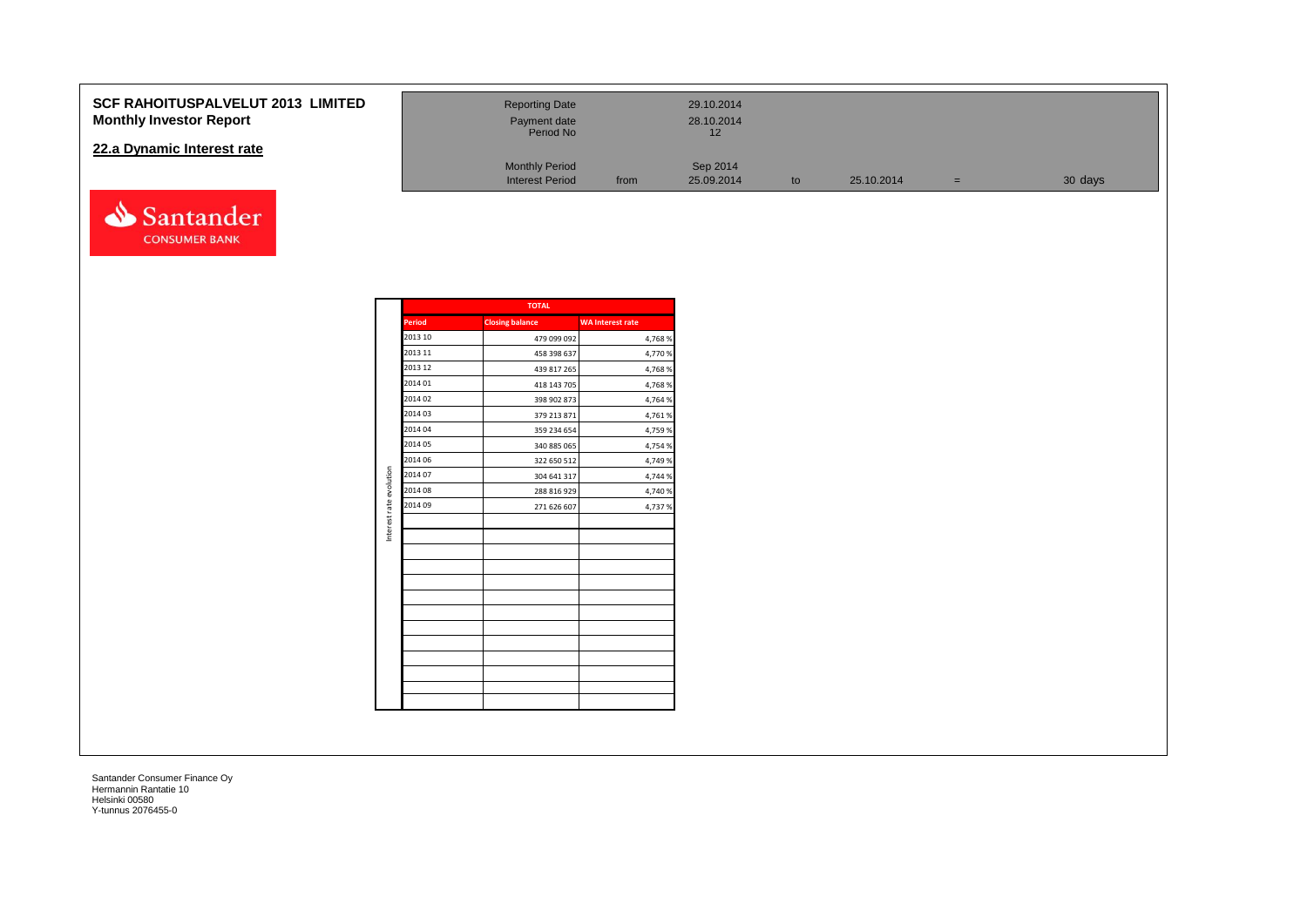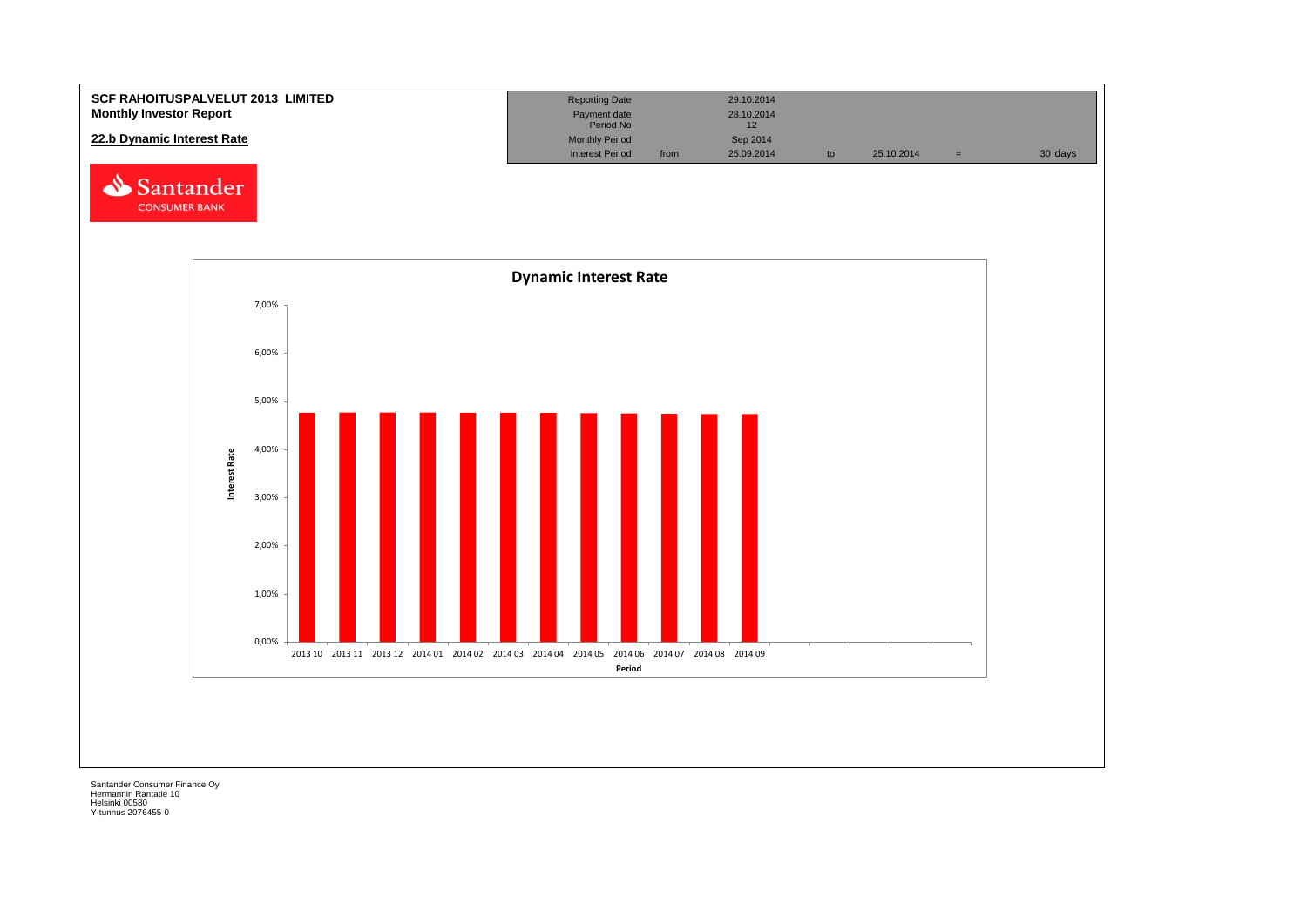| <b>SCF RAHOITUSPALVELUT 2013 LIMITED</b><br><b>Monthly Investor Report</b> | <b>Reporting Date</b><br>Payment date<br>Period No | 29.10.2014<br>28.10.2014<br>12 |    |            |     |         |
|----------------------------------------------------------------------------|----------------------------------------------------|--------------------------------|----|------------|-----|---------|
| 23.a Dynamic Pre-Payments                                                  | <b>Monthly Period</b>                              | Sep 2014                       |    |            |     |         |
|                                                                            | <b>Interest Period</b>                             | 25.09.2014<br>from             | to | 25.10.2014 | $=$ | 30 days |
| santander                                                                  |                                                    |                                |    |            |     |         |

| <b>TOTAL</b>  |                            |                        |                   |  |  |  |  |  |  |  |  |
|---------------|----------------------------|------------------------|-------------------|--|--|--|--|--|--|--|--|
| <b>Period</b> | <b>Sum of Pre-Payments</b> | <b>Closing Balance</b> | <b>CPR Annual</b> |  |  |  |  |  |  |  |  |
| 2013 10       | 17 039 534                 | 479 099 092            | 35,25%            |  |  |  |  |  |  |  |  |
| 2013 11       | 10 397 072                 | 458 398 637            | 24,07%            |  |  |  |  |  |  |  |  |
| 2013 12       | 8 341 808                  | 439 817 265            | 20,53%            |  |  |  |  |  |  |  |  |
| 2014 01       | 10 880 470                 | 418 143 705            | 27,12%            |  |  |  |  |  |  |  |  |
| 2014 02       | 9 647 459                  | 398 902 873            | 25,46%            |  |  |  |  |  |  |  |  |
| 2014 03       | 9 774 133                  | 379 213 871            | 26,90%            |  |  |  |  |  |  |  |  |
| 2014 04       | 10 423 036                 | 359 234 654            | 29,77%            |  |  |  |  |  |  |  |  |
| 2014 05       | 9 3 63 7 65                | 340 885 065            | 28,41%            |  |  |  |  |  |  |  |  |
| 2014 06       | 9 1 6 1 5 4 3              | 322 650 512            | 29,23%            |  |  |  |  |  |  |  |  |
| 2014 07       | 9073766                    | 304 641 317            | 30,43%            |  |  |  |  |  |  |  |  |
| 2014 08       | 7 8 6 9 1 1 1              | 288 816 929            | 28,21%            |  |  |  |  |  |  |  |  |
| 2014 09       | 9 2 6 5 5 8 9              | 271 626 607            | 34,06%            |  |  |  |  |  |  |  |  |
|               |                            |                        |                   |  |  |  |  |  |  |  |  |
|               |                            |                        |                   |  |  |  |  |  |  |  |  |
|               |                            |                        |                   |  |  |  |  |  |  |  |  |
|               |                            |                        |                   |  |  |  |  |  |  |  |  |
|               |                            |                        |                   |  |  |  |  |  |  |  |  |
|               |                            |                        |                   |  |  |  |  |  |  |  |  |
|               |                            |                        |                   |  |  |  |  |  |  |  |  |
|               |                            |                        |                   |  |  |  |  |  |  |  |  |
|               |                            |                        |                   |  |  |  |  |  |  |  |  |

**CONSUMER BANK**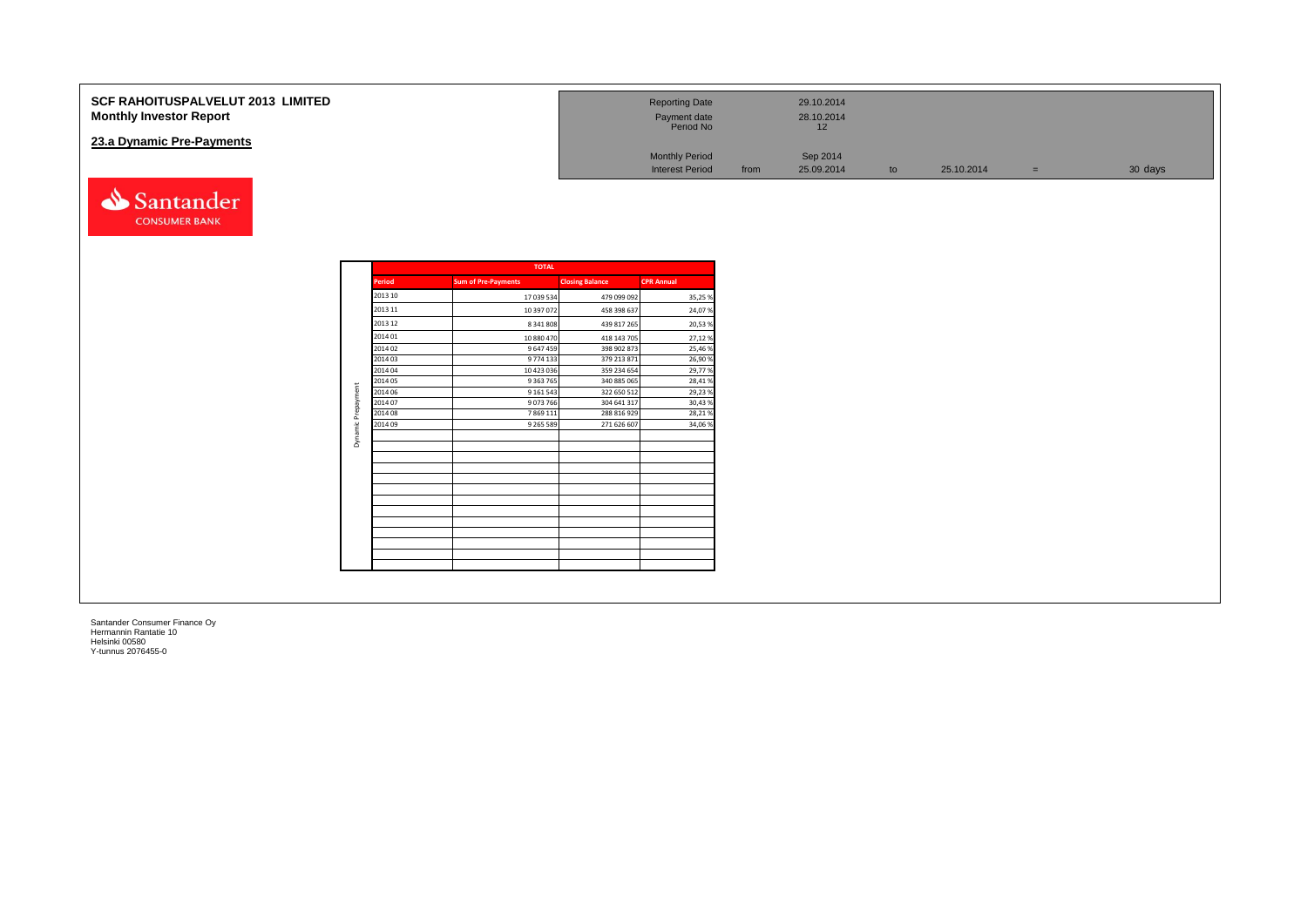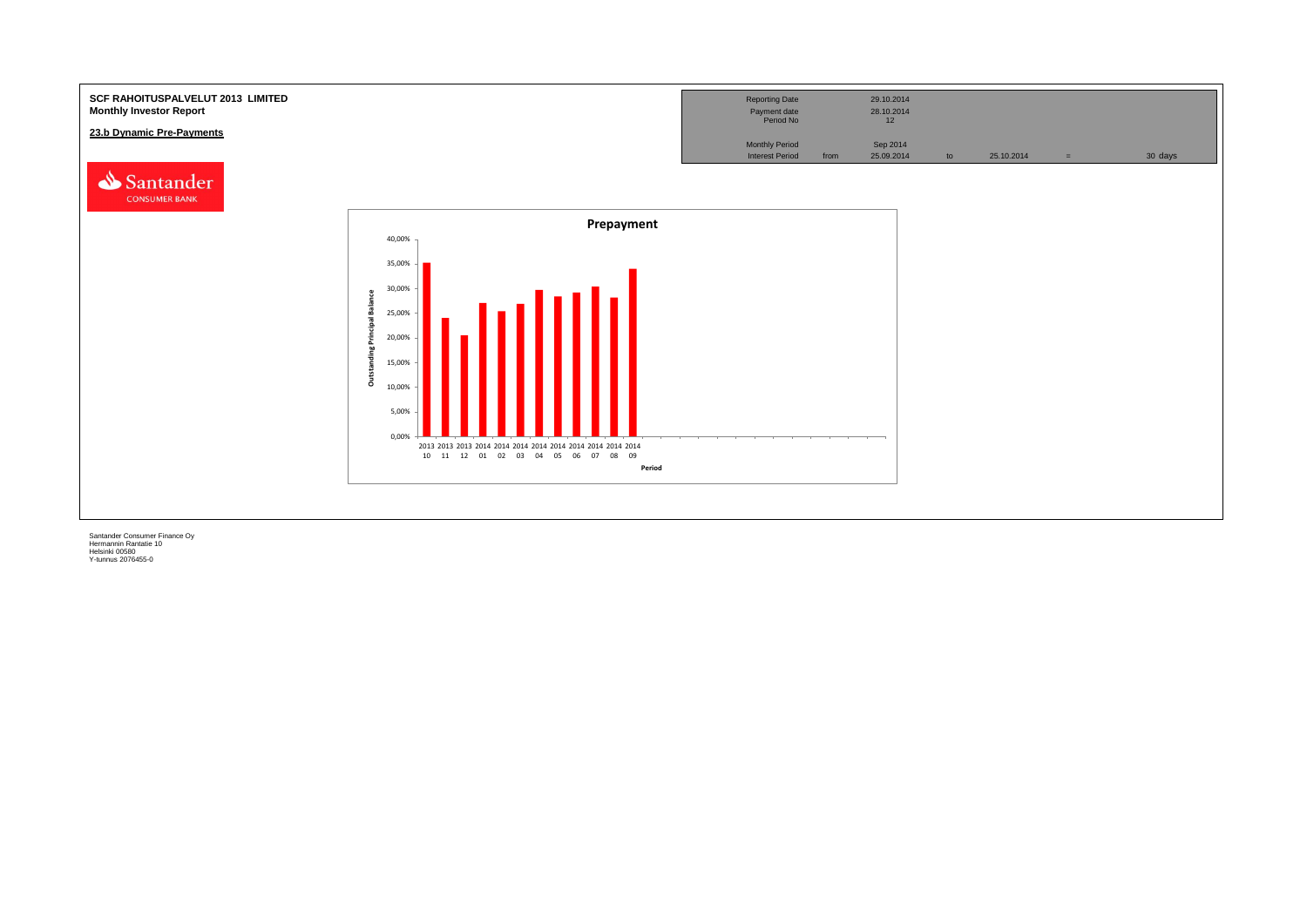|         | SCF RAHOITUSPALVELUT 2013 LIMITED<br><b>Monthly Investor Report</b> |                  |                            |                 |                          |                              |                        |          |                    | <b>Reporting Date</b><br>Payment date<br>Period No |                    | 29.10.2014<br>28.10.2014<br>12 |                    |                                                                                                                               |                 |                       |                                |
|---------|---------------------------------------------------------------------|------------------|----------------------------|-----------------|--------------------------|------------------------------|------------------------|----------|--------------------|----------------------------------------------------|--------------------|--------------------------------|--------------------|-------------------------------------------------------------------------------------------------------------------------------|-----------------|-----------------------|--------------------------------|
|         | 24. Delinquency<br>Santander<br><b>CONSUMER BANK</b>                |                  |                            |                 |                          |                              |                        |          |                    | <b>Monthly Period</b><br><b>Interest Period</b>    | from               | Sep 2014<br>25.09.2014         | to                 | 25.10.2014                                                                                                                    | $=$             |                       | 30 days                        |
|         |                                                                     |                  |                            |                 |                          |                              |                        |          |                    |                                                    |                    |                                |                    |                                                                                                                               |                 |                       |                                |
|         | mth Total outstanding                                               | accounts current | balance current            | accounts 1-30   | balance 1-30             | accounts 30-60 balance 30-60 |                        |          |                    |                                                    |                    |                                |                    | accounts 60-90 balance 60-90 accounts 90-120 balance 90-120 accounts 120-150 balance 120-150 accounts 150-180 balance 150-180 |                 | New defaults<br>Count | New defaults<br><b>Balance</b> |
| year    | 479 099 092<br>10                                                   | 36 474           | 446 596 917                | 2 2 2 0         | 28 822 032               | 261                          | 3 2 8 5 1 1 3          | 38       | 395 030            |                                                    |                    |                                |                    |                                                                                                                               |                 |                       |                                |
| 2013 11 | 458 398 637                                                         | 35 686           | 428 532 436                | 2002            | 25 230 809               | 288                          | 3 566 770              | 71       | 894 089            | 17                                                 | 174 532            |                                |                    |                                                                                                                               |                 |                       | 310                            |
|         | 439 817 265<br>12<br>418 143 705                                    | 34 122           | 400 832 160                | 2679            | 33 548 784               | 290<br>358                   | 3 836 015<br>4 382 442 | 83<br>62 | 986 724<br>823 214 | 32<br>33 <sup>1</sup>                              | 443 473<br>390 625 | 17<br>18                       | 170 109            | $\mathbf{R}$                                                                                                                  | 84 227          |                       | 16898<br>58 536                |
|         | 398 902 873                                                         | 33 673<br>32744  | 387 318 836<br>370 253 584 | 2000<br>1938    | 24 880 198<br>23 496 506 | 288                          | 3 305 482              | 101      | 1 090 147          | 28                                                 | 438 130            | 17                             | 264 163<br>197 118 | <b>q</b>                                                                                                                      | 121 907         | 23                    | 241 923                        |
|         | 379 213 871                                                         | 31 004           | 344 081 075                | 2511            | 30 152 795               | 313                          | 3 199 380              | 86       | 1 012 242          | 42                                                 | 507 155            | 12                             | 171 908            | 11                                                                                                                            | 89 316          | 21                    | 260 419                        |
|         | 359 234 654                                                         | 29 943           | 326 705 871                | 2 2 7 9         | 26 863 412               | 352                          | 4 188 370              | 86       | 911 772            | 24                                                 | 279 680            | 26                             | 229 577            | $\mathbf{A}$                                                                                                                  | 55 972          | 23                    | 232 960                        |
|         | 340 885 065                                                         | 28 870           | 310 356 736                | 2 1 6 0         | 24 800 443               | 371                          | 4 101 643              | 92       | 964 305            | 35                                                 | 369 470            | 13                             | 138 534            | 16                                                                                                                            | 153 935         | 19                    | 180 368                        |
| 201     | 322 640 322<br>- 6                                                  | 27 705           | 292 455 428                | 2 2 1 6         | 25 004 361               | 325                          | 3 633 923              | 94<br>84 | 965 651            | 35<br>32                                           | 353 168            | 18                             | 200 365            | $\mathbf{A}$<br>10 <sup>10</sup>                                                                                              | 27 4 28         | 32                    | 357 222                        |
|         | 304 631 127<br>288 807 010                                          | 26 751<br>25 500 | 276 710 528<br>258 404 348 | 2016<br>2 1 4 2 | 23 238 572<br>24 357 849 | 276<br>376                   | 3 263 378<br>4 610 846 | 78       | 826 500<br>844 987 | 34                                                 | 327 052<br>283 431 | 16<br>22                       | 168 021<br>251 830 | -51                                                                                                                           | 97 077<br>53720 | 18<br>24              | 164 770<br>221 709             |
|         | 271 616 960                                                         | 24 5 46          | 244 698 305                | 1978            | 21 462 742               | 329                          | 4 0 64 9 23            | 95       | 883793             | 23                                                 | 208 324            | 20                             | 191 461            | 10                                                                                                                            | 107 413         | 14                    | 189 275                        |
|         | 10                                                                  |                  |                            |                 |                          |                              |                        |          |                    |                                                    |                    |                                |                    |                                                                                                                               |                 |                       |                                |
|         | $-11$                                                               |                  |                            |                 |                          |                              |                        |          |                    |                                                    |                    |                                |                    |                                                                                                                               |                 |                       |                                |
|         | 12                                                                  |                  |                            |                 |                          |                              |                        |          |                    |                                                    |                    |                                |                    |                                                                                                                               |                 |                       |                                |
|         |                                                                     |                  |                            |                 |                          |                              |                        |          |                    |                                                    |                    |                                |                    |                                                                                                                               |                 |                       |                                |
|         |                                                                     |                  |                            |                 |                          |                              |                        |          |                    |                                                    |                    |                                |                    |                                                                                                                               |                 |                       |                                |
|         |                                                                     |                  |                            |                 |                          |                              |                        |          |                    |                                                    |                    |                                |                    |                                                                                                                               |                 |                       |                                |
|         |                                                                     |                  |                            |                 |                          |                              |                        |          |                    |                                                    |                    |                                |                    |                                                                                                                               |                 |                       |                                |
|         |                                                                     |                  |                            |                 |                          |                              |                        |          |                    |                                                    |                    |                                |                    |                                                                                                                               |                 |                       |                                |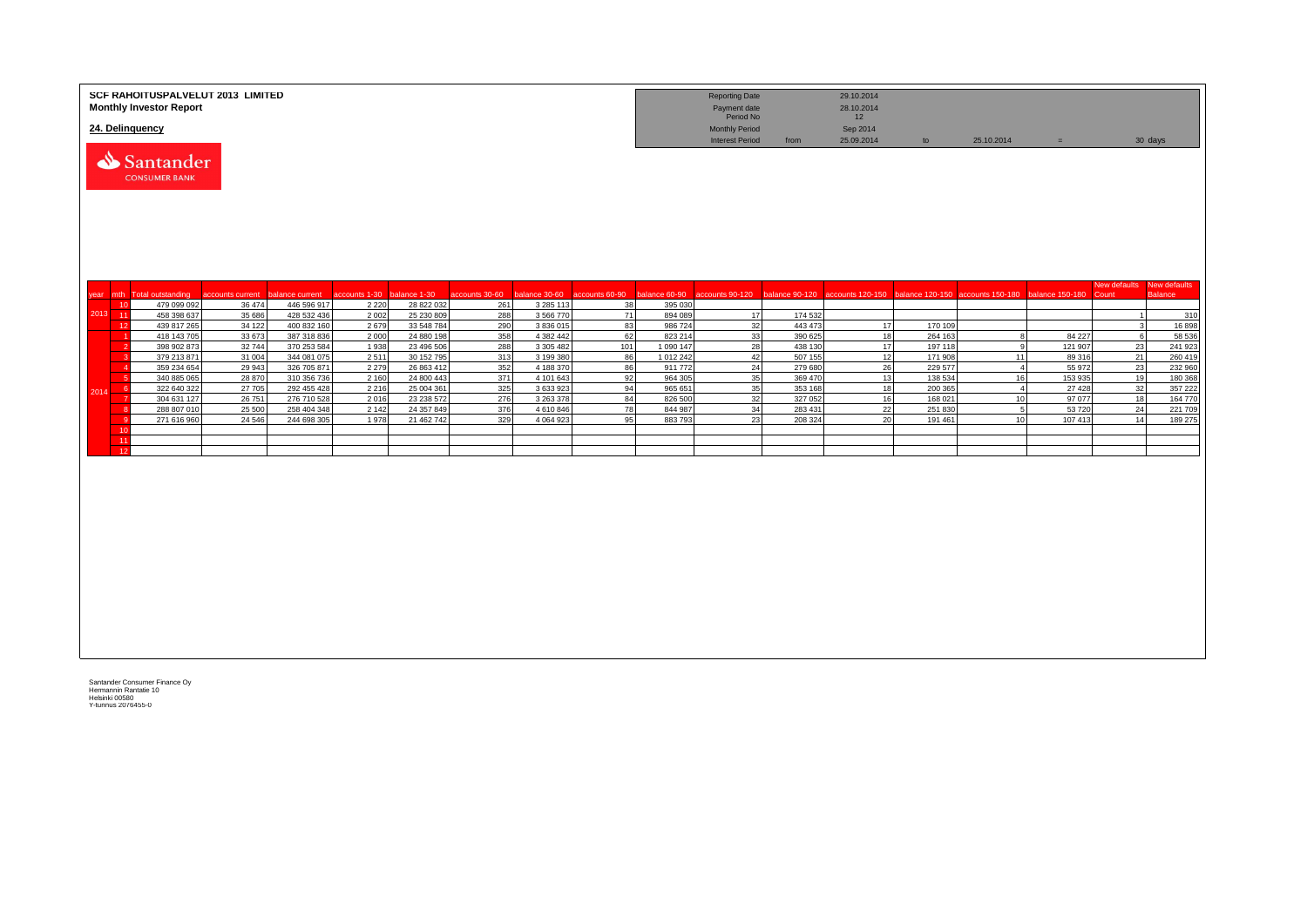| <b>SCF RAHOITUSPALVELUT 2013 LIMITED</b><br><b>Monthly Investor Report</b> | <b>Reporting Date</b><br>Payment date<br>Period No |      | 29.10.2014<br>28.10.2014 |            |         |
|----------------------------------------------------------------------------|----------------------------------------------------|------|--------------------------|------------|---------|
| 25. Defaults, Recoveries and Losses by Quarter of Default                  |                                                    |      |                          |            |         |
|                                                                            | <b>Monthly Period</b>                              |      | Sep 2014                 |            |         |
|                                                                            | <b>Interest Period</b>                             | from | 25.09.2014               | 25.10.2014 | 30 days |

Santander **CONSUMER BANK** 

|                        |                       | <b>Recovery Quarter</b> |                   | 20134                     |       |                   | 20141                     |         |                   | 20142                     |         |                   | 20143                     |         |
|------------------------|-----------------------|-------------------------|-------------------|---------------------------|-------|-------------------|---------------------------|---------|-------------------|---------------------------|---------|-------------------|---------------------------|---------|
| <b>Default Quarter</b> | <b>Default Amount</b> | No Of Loans             | <b>Recoveries</b> | Cum.<br><b>Recoveries</b> | Loss  | <b>Recoveries</b> | Cum.<br><b>Recoveries</b> | Loss    | <b>Recoveries</b> | Cum.<br><b>Recoveries</b> | Loss    | <b>Recoveries</b> | Cum.<br><b>Recoveries</b> | Loss    |
| 20134                  | 17 208                |                         | 310               | 310                       | 16898 | 14 4 5 2          | 14 762                    | 2446    | 778               | 15 540                    | 1668    | 419               | 15 959                    | 1 2 4 8 |
| 20141                  | 560 879               |                         |                   |                           |       | 141 225           | 141 225                   | 419 654 | 194 983           | 336 208                   | 224 671 | 19519             | 355 727                   | 205 151 |
| 2014 2                 | 770 550               |                         |                   |                           |       |                   |                           |         | 272 315           | 272 315                   | 498 235 | 229 122           | 501 437                   | 269 113 |
| 20143                  | 575 754               |                         |                   |                           |       |                   |                           |         |                   |                           |         | 236 655           | 236 655                   | 339 099 |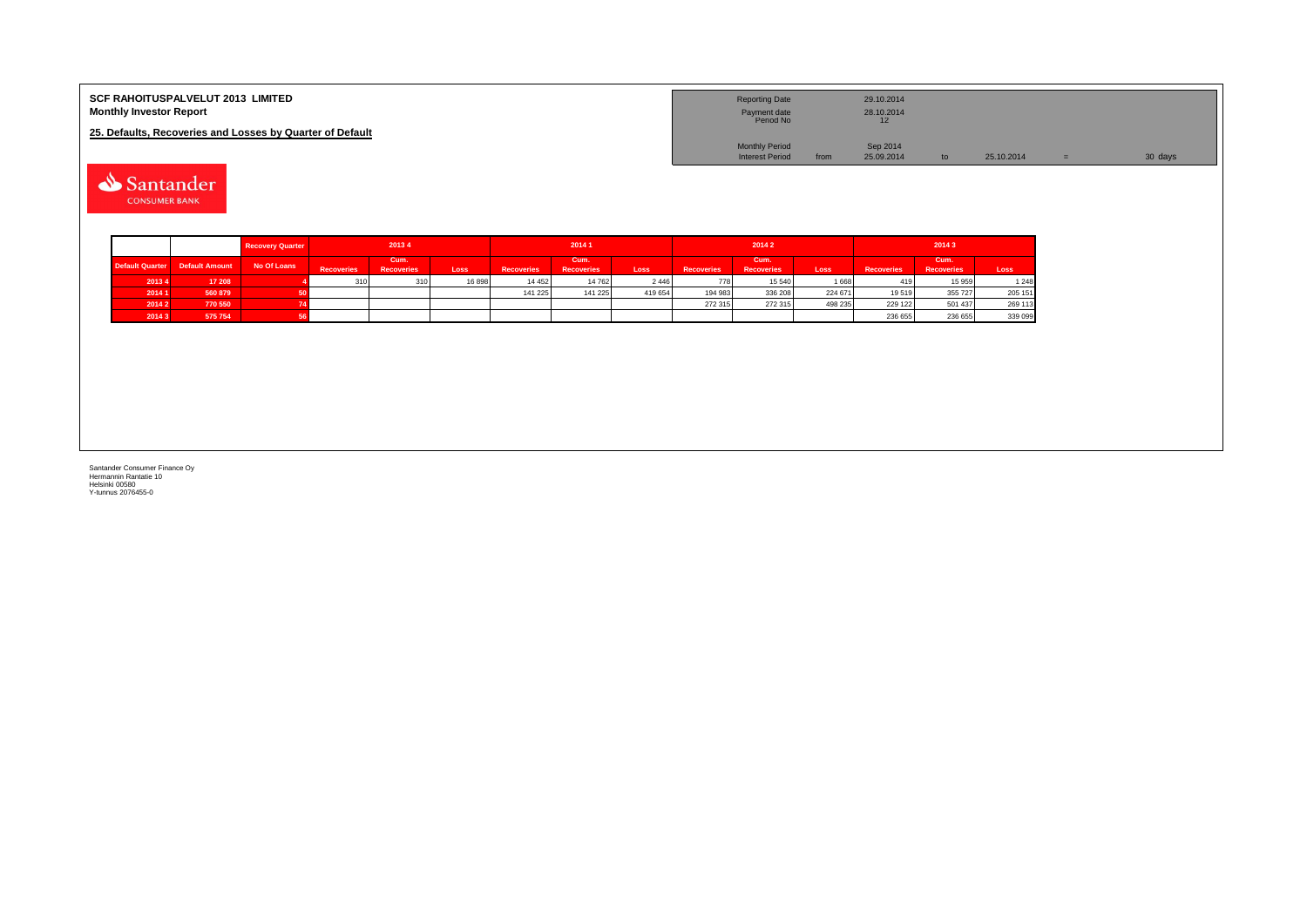| <b>SCF RAHOITUSPALVELUT 2013 LIMITED</b><br><b>Monthly Investor Report</b>         |                          | <b>Reporting Date</b><br>Payment date<br>Period No |      | 29.10.2014<br>28.10.2014<br>12 |    |            |     |         |
|------------------------------------------------------------------------------------|--------------------------|----------------------------------------------------|------|--------------------------------|----|------------|-----|---------|
| 26. Priority of Payments                                                           |                          | <b>Monthly Period</b><br><b>Interest Period</b>    | from | Sep 2014<br>25.09.2014         | to | 25.10.2014 | $=$ | 30 days |
| Santander<br><b>CONSUMER BANK</b>                                                  |                          |                                                    |      |                                |    |            |     |         |
| <b>Purchaser Priority of Payments</b>                                              |                          |                                                    |      |                                |    |            |     |         |
| Purchaser Available Distribution Amount<br>$\ddot{}$                               |                          | 18 626 364,99 EUR                                  |      |                                |    |            |     |         |
| Senior Expenses                                                                    |                          | 28 208.33 EUR                                      |      |                                |    |            |     |         |
| Servicing Fee                                                                      |                          | 147 131,08 EUR                                     |      |                                |    |            |     |         |
| Interest on Loan to Issuer                                                         | ٠                        | 1 260 704,06 EUR                                   |      |                                |    |            |     |         |
| Principal on Loan to Issuer                                                        | $\overline{\phantom{a}}$ | 17 190 321,52 EUR                                  |      |                                |    |            |     |         |
|                                                                                    |                          | $\sim$                                             |      |                                |    |            |     |         |
| <b>Issuer Priority of Payments</b>                                                 |                          |                                                    |      |                                |    |            |     |         |
| <b>Issuer Available Distribution Amount</b>                                        | $+$                      | 31 312 835,40 EUR                                  |      |                                |    |            |     |         |
| Senior Expenses                                                                    |                          | 28 000,00 EUR                                      |      |                                |    |            |     |         |
| Interest Class A                                                                   | ٠                        | 143 332,00 EUR                                     |      |                                |    |            |     |         |
| Prior to a PDTE - Interest Class B                                                 |                          | 36 681,00 EUR                                      |      |                                |    |            |     |         |
| Credit the Reserve Account up to the requirred Liquidity Reserve Amount            |                          | 5 133 550,00 EUR                                   |      |                                |    |            |     |         |
| Principal Payments on Class A                                                      |                          | 17 190 321,52 EUR                                  |      |                                |    |            |     |         |
| Following a PDTE - Interest Class B                                                |                          | N/A EUR                                            |      |                                |    |            |     |         |
| Principal Payments Class B<br>Credit Reserve Account up tp Required Reserve Amount |                          | - EUR<br>7700 325,00 EUR                           |      |                                |    |            |     |         |
| Interest Class C                                                                   |                          | 21 338,00 EUR                                      |      |                                |    |            |     |         |
| Principal Payments on Class C                                                      | $\overline{\phantom{a}}$ | - EUR                                              |      |                                |    |            |     |         |
| Interest Issuer Subordinated Loan                                                  |                          | 32 138,16 EUR                                      |      |                                |    |            |     |         |
| Principal Issuer Subordinated Loan                                                 |                          | - EUR                                              |      |                                |    |            |     |         |
| Payment to Purchaser                                                               |                          | 1 027 149,72 EUR                                   |      |                                |    |            |     |         |
|                                                                                    |                          |                                                    |      |                                |    |            |     |         |
| <b>Purchaser Priority of Payments: Second Pass</b>                                 |                          |                                                    |      |                                |    |            |     |         |
| Available Distribution Amount<br>$\ddot{}$                                         |                          | 1 027 149,72 EUR                                   |      |                                |    |            |     |         |
| Servicer Advance Reserve Fund Replenishment                                        | $\overline{\phantom{a}}$ | - EUR                                              |      |                                |    |            |     |         |
| Interest on Purchaser Subordinated Loan (SAF)                                      | ۰                        | 250,42 EUR                                         |      |                                |    |            |     |         |
| Principal on Purchaser Subordinated Loan (SAF)                                     | ٠                        | <b>EUR</b><br>$\sim$                               |      |                                |    |            |     |         |
| Payment of residual funds to Seller                                                | $=$                      | 1 026 899,30 EUR                                   |      |                                |    |            |     |         |
|                                                                                    |                          |                                                    |      |                                |    |            |     |         |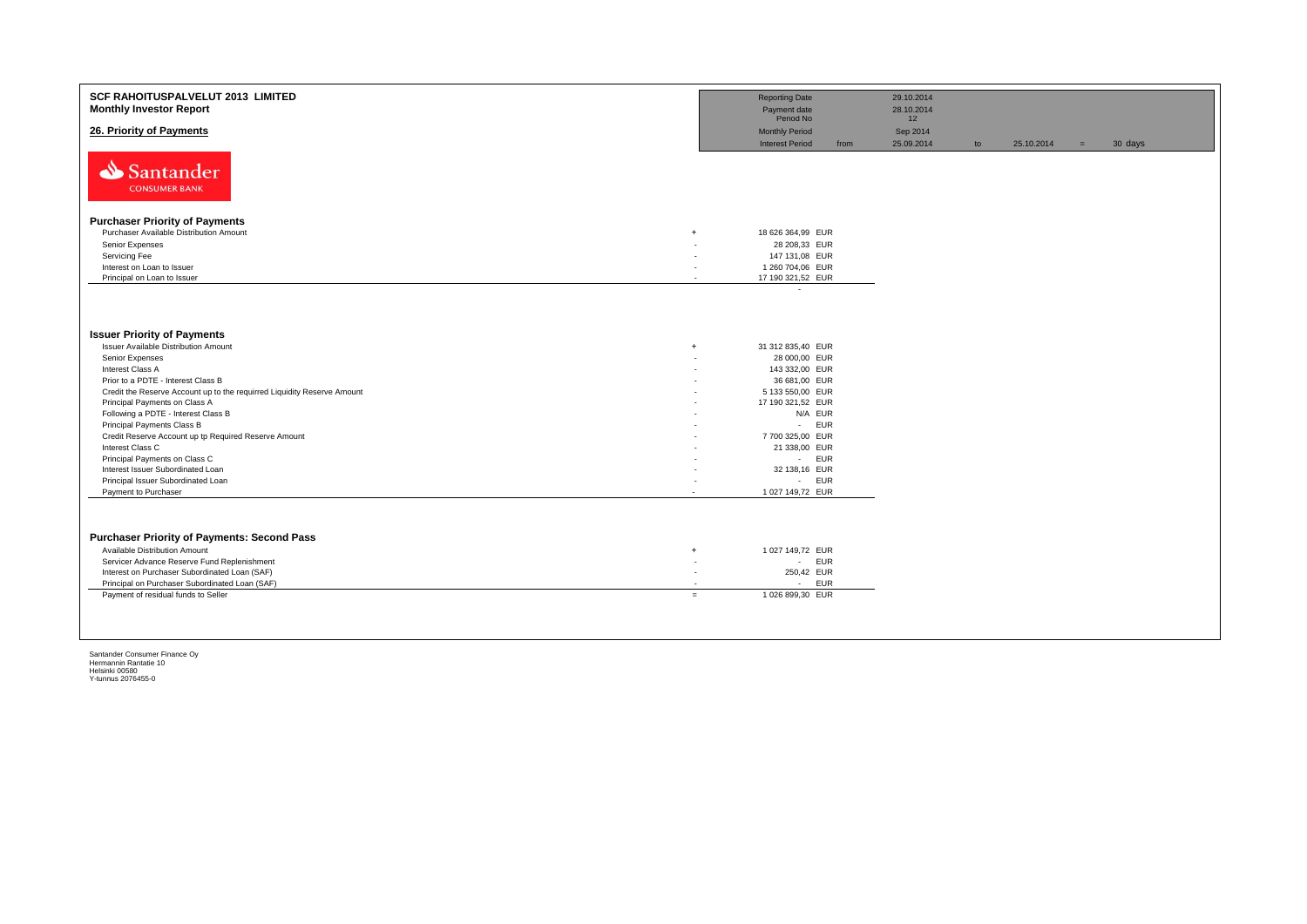| <b>SCF RAHOITUSPALVELUT 2013 LIMITED</b><br><b>Monthly Investor Report</b><br>27. Transaction Costs<br>Santander |                                        | <b>Reporting Date</b><br>Payment date<br>Period No<br><b>Monthly Period</b><br><b>Interest Period</b><br>from | 29.10.2014<br>28.10.2014<br>12<br>Sep 2014<br>25.09.2014<br>to | 25.10.2014<br>$=$               | 30 days |
|------------------------------------------------------------------------------------------------------------------|----------------------------------------|---------------------------------------------------------------------------------------------------------------|----------------------------------------------------------------|---------------------------------|---------|
| <b>CONSUMER BANK</b><br><b>Transaction Costs</b><br>Senior Expenses                                              | <b>All Notes</b><br>28 208,33 EUR      | Class A                                                                                                       | <b>Class B</b>                                                 | <b>Class C</b>                  |         |
| Interest accrued for the Period<br>Cumulative Interest accrued                                                   | 201 351,00 EUR<br>3 443 494,00 EUR     | 143 332,00 EUR<br>2714 129,00 EUR                                                                             | 36 681,00 EUR<br>460 913,00 EUR                                | 21 338,00 EUR<br>268 452,00 EUR |         |
| Interest Payments                                                                                                | 201 351,00 EUR                         | 143 332,00 EUR                                                                                                | 36 681,00 EUR                                                  | 21 338,00 EUR                   |         |
| <b>Cumulative Interest Payments</b>                                                                              | 3 443 494,00 EUR                       | 2714 129,00 EUR                                                                                               | 460 913,00 EUR                                                 | 268 452,00 EUR                  |         |
| Interest accrued on Subordinated Loan for the Period                                                             | 32 138,16 EUR                          |                                                                                                               |                                                                |                                 |         |
| Cumulative Interest accrued on Subordinated Loan                                                                 | 425 637,40 EUR                         |                                                                                                               |                                                                |                                 |         |
| Interest Payments on Subordinated Loan                                                                           | 32 138,16 EUR                          |                                                                                                               |                                                                |                                 |         |
| Cumulative Interest Payments on Subordinated Loan                                                                | 425 637,40 EUR                         |                                                                                                               |                                                                |                                 |         |
| Unpaid Interest for the Period                                                                                   | <b>EUR</b><br>$\overline{\phantom{a}}$ |                                                                                                               |                                                                |                                 |         |
| <b>Cumulative Unpaid Interest</b>                                                                                | <b>EUR</b>                             |                                                                                                               |                                                                |                                 |         |